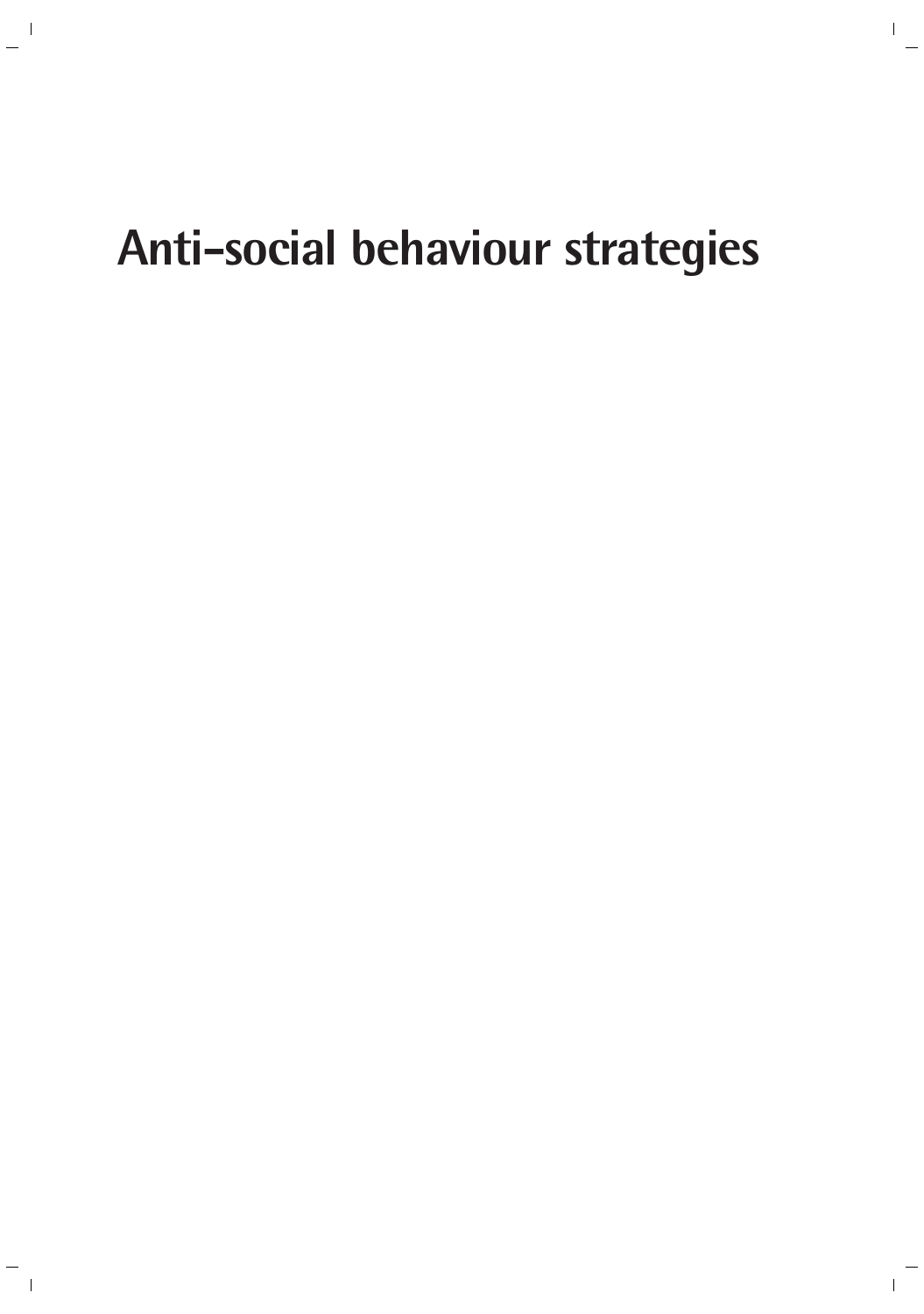

This publication can be provided in alternative formats, such as large print, Braille, audiotape and on disk. Please contact: Communications Department, Joseph Rowntree Foundation, The Homestead, 40 Water End, York YO30 6WP. Tel: 01904 615905. Email: info@jrf.org.uk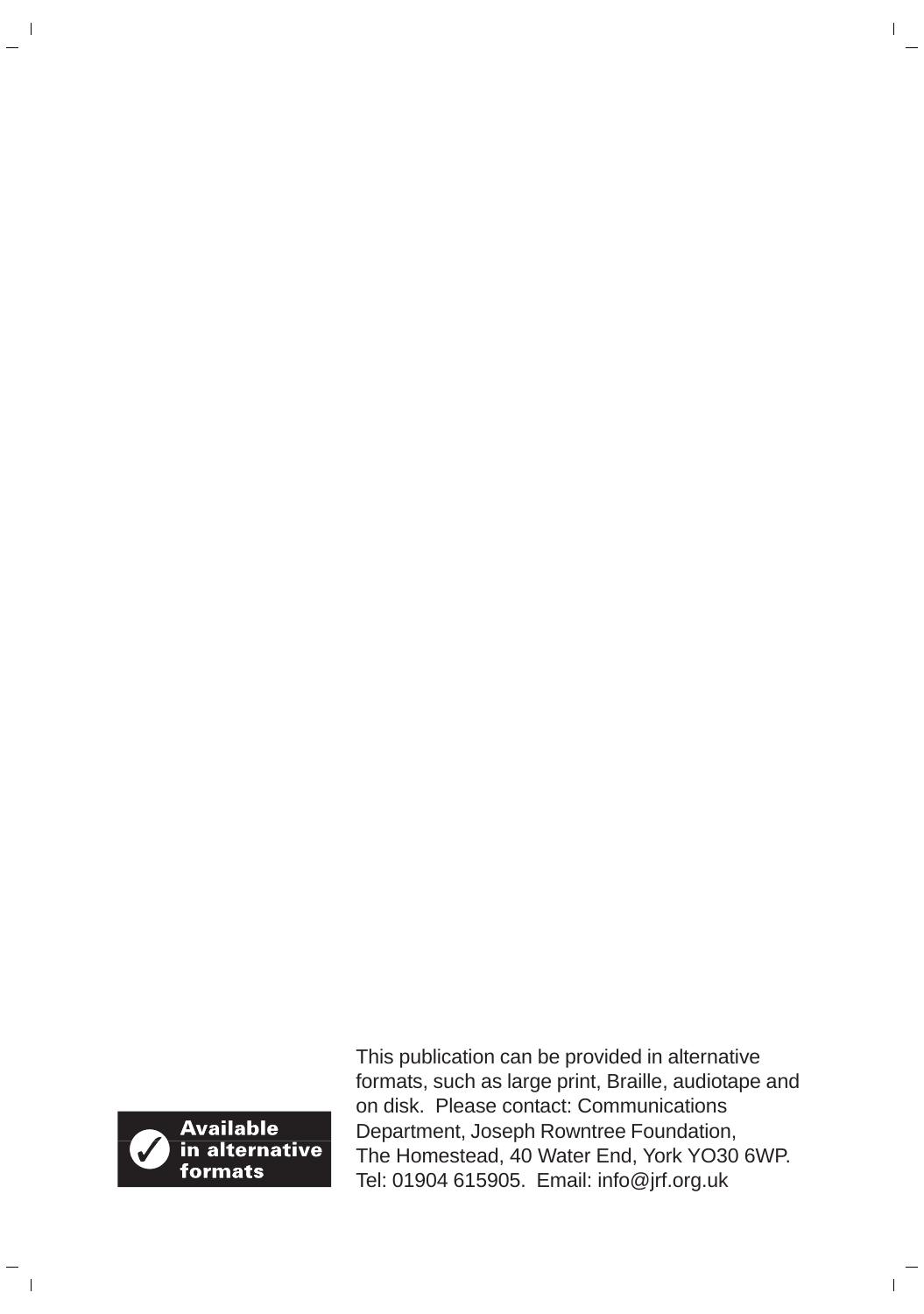# **Anti-social behaviour strategies Finding a balance**

Andrew Millie, Jessica Jacobson, Eraina McDonald and Mike Hough

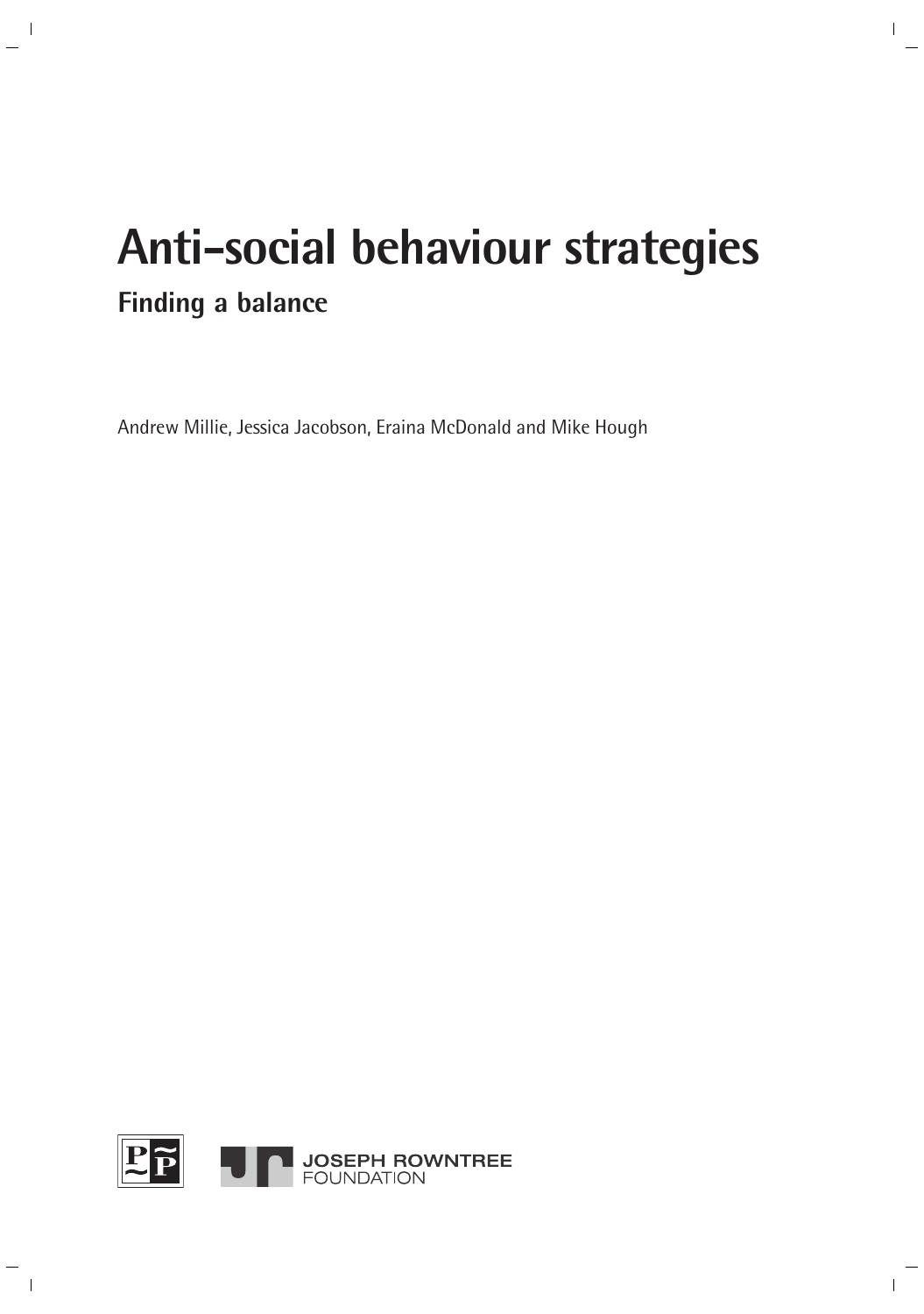

First published in Great Britain in June 2005 by

The Policy Press Fourth Floor, Beacon House Queen's Road Bristol BS8 1QU UK

Tel no +44 (0)117 331 4054 Fax no +44 (0)117 331 4093 E-mail tpp-info@bristol.ac.uk www.policypress.org.uk

© Institute for Criminal Policy Research 2005

Published for the Joseph Rowntree Foundation by The Policy Press

ISBN 1 86134 777 4

British Library Cataloguing in Publication Data A catalogue record for this book is available from the British Library.

Library of Congress Cataloging-in-Publication Data A catalog record for this book has been requested.

This project was undertaken by the Institute for Criminal Policy Research (ICPR) at the School of Law, King's College London. **Dr Andrew Millie** was at the ICPR but is now Senior Researcher at the Policy Research Institute and Senior Lecturer in the School of Legal Studies, University of Wolverhampton. **Dr Jessica Jacobson** is an independent consultant. **Eraina McDonald** was a Research Assistant at the ICPR and **Mike Hough** is Professor of Criminal Policy and Director of the ICPR.

All rights reserved: no part of this publication may be reproduced, stored in a retrieval system, or transmitted in any form or by any means, electronic, mechanical, photocopying, recording or otherwise without the prior written permission of the Publishers.

The **Joseph Rowntree Foundation** has supported this project as part of its programme of research and innovative development projects, which it hopes will be of value to policy makers, practitioners and service users. The facts presented and views expressed in this report are, however, those of the authors and not necessarily those of the Foundation.

The statements and opinions contained within this publication are solely those of the authors and not of The University of Bristol or The Policy Press. The University of Bristol and The Policy Press disclaim responsibility for any injury to persons or property resulting from any material published in this publication.

The Policy Press works to counter discrimination on grounds of gender, race, disability, age and sexuality.

Cover design by Qube Design Associates, Bristol Printed in Great Britain by Hobbs the Printers Ltd, Southampton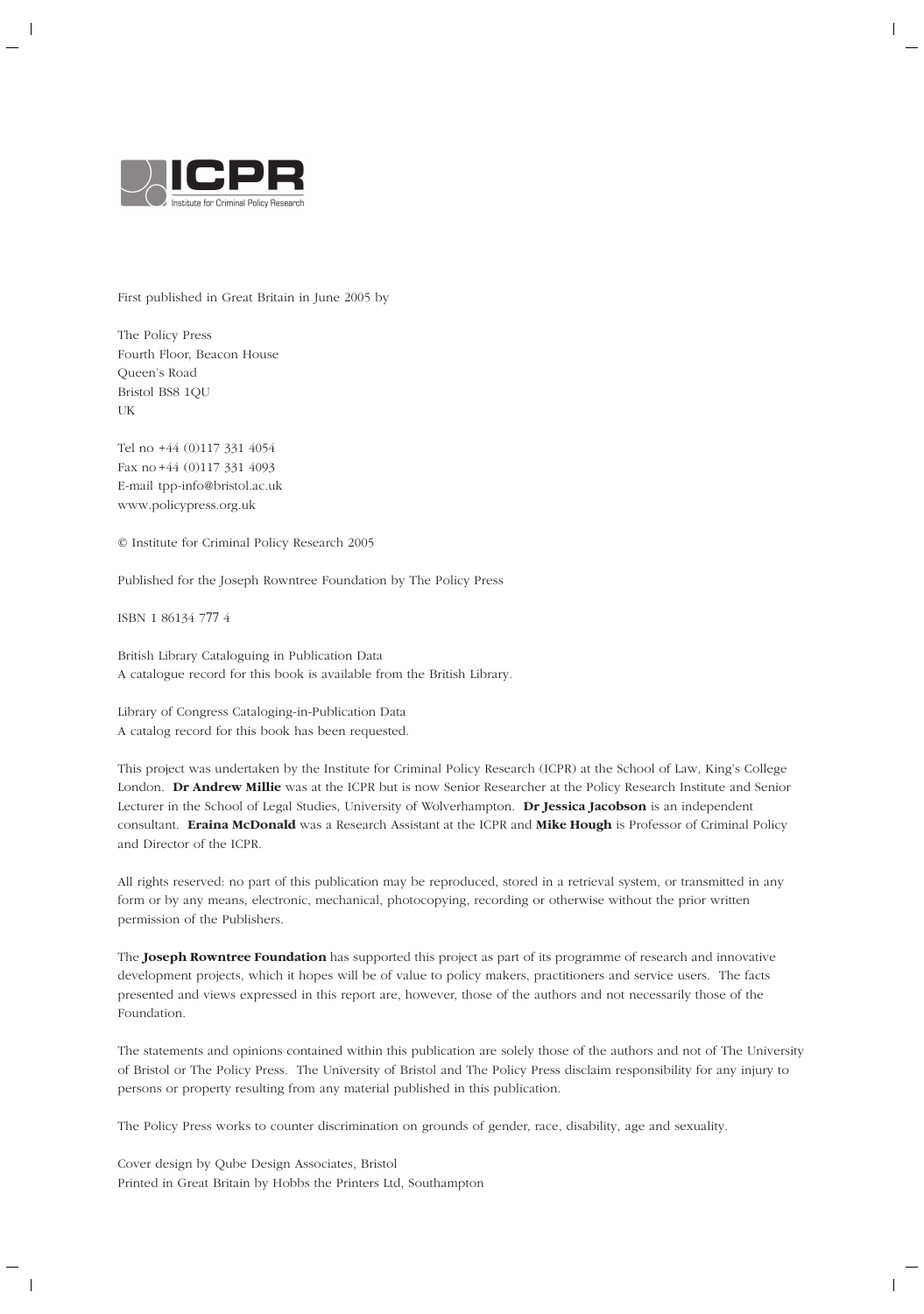# **Contents**

|              | Acknowledgements<br><b>Summary</b>                                                                                                                                                                                                          | VI<br>vii                        |
|--------------|---------------------------------------------------------------------------------------------------------------------------------------------------------------------------------------------------------------------------------------------|----------------------------------|
| 1            | <b>Introduction</b><br>Defining ASB<br>The emergence of ASB as a policy issue<br>Aims and methods of the study<br>The case-study sites<br>Outline of the report                                                                             | 1<br>2<br>5<br>6<br>7            |
| $\mathbf{2}$ | Views on ASB: the national picture<br>What is ASB?<br>The impact of ASB<br>Perceived causes of youth ASB<br>How to tackle ASB<br>Views on ASB: from the national to the local picture                                                       | 9<br>9<br>11<br>12<br>13<br>13   |
| 3            | Problems and impact of ASB in the case-study areas<br>Misbehaving children and young people<br>Drug and alcohol misuse<br>Neighbour disputes and 'problem families'<br>A sense of powerlessness<br>Local concerns and national implications | 15<br>15<br>16<br>17<br>18<br>19 |
| 4            | <b>Explaining ASB: local narratives</b><br>Social and moral decline<br>Disengaged youth and families<br>'Kids will be kids'<br>Explaining ASB: the three narratives                                                                         | 21<br>21<br>22<br>24<br>26       |
| 5            | Responding to ASB: the options<br>The narrative of decline: can enforcement help?<br>The disengagement narrative: promoting engagement<br>The 'kids will be kids' narrative: the need for diversion<br>ASB responses: concluding remarks    | 27<br>27<br>29<br>31<br>33       |
| 6            | Conclusions: implications for policy and practice<br>Analysing problems of ASB<br>The search for solutions<br>Managing local action on ASB<br>Handling public opinion                                                                       | 34<br>34<br>35<br>36<br>37       |
|              | <b>References</b><br>Appendix A: Survey questionnaire<br>Appendix B: The case-study neighbourhoods<br>Appendix C: Logistic regression models                                                                                                | 39<br>41<br>48<br>53             |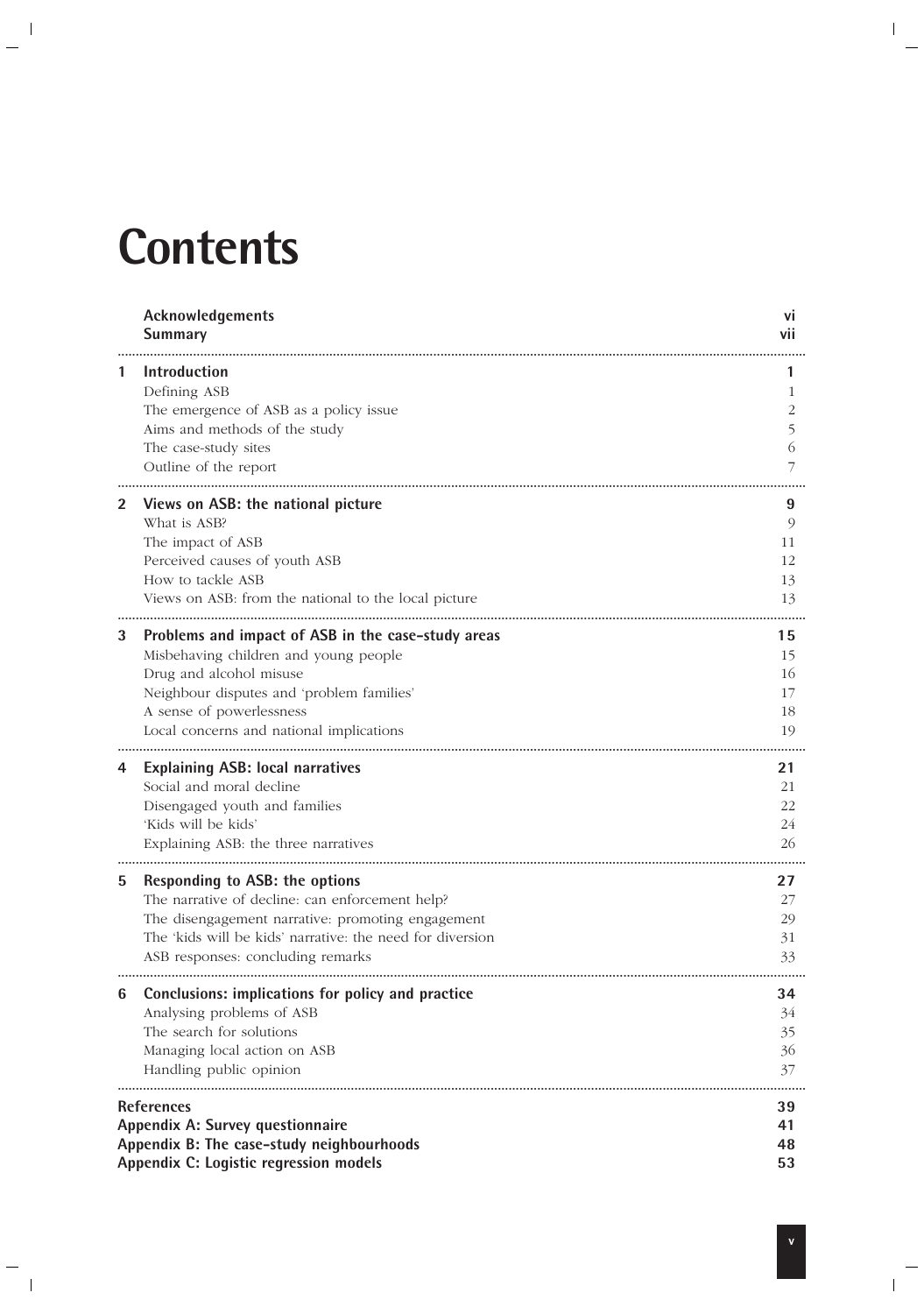# **Acknowledgements**

We are very grateful to the Joseph Rowntree Foundation for supporting this project as part of its Housing and Neighbourhoods programme of research. The facts presented and views expressed in this report are, however, those of the authors and not necessarily those of the Foundation.

We would like to thank the various police, local authority and other statutory and voluntary workers from the three case-study areas who were enormously helpful and gave their time freely. Thanks are also due to the residents of the case-study areas who were interviewed or were involved in focus group discussions. We are also grateful for the advice and support provided by our advisory group: Nicola Bacon, Professor Adam Crawford, John Graham, Simon Harding, Dr Barrie Irving, Andy Mills, Bill Pitt, Gill Strachan and Mike Thomas. Thanks are also due to Katharine Knox and other staff at the Joseph Rowntree Foundation for their help and support throughout the project's lifetime.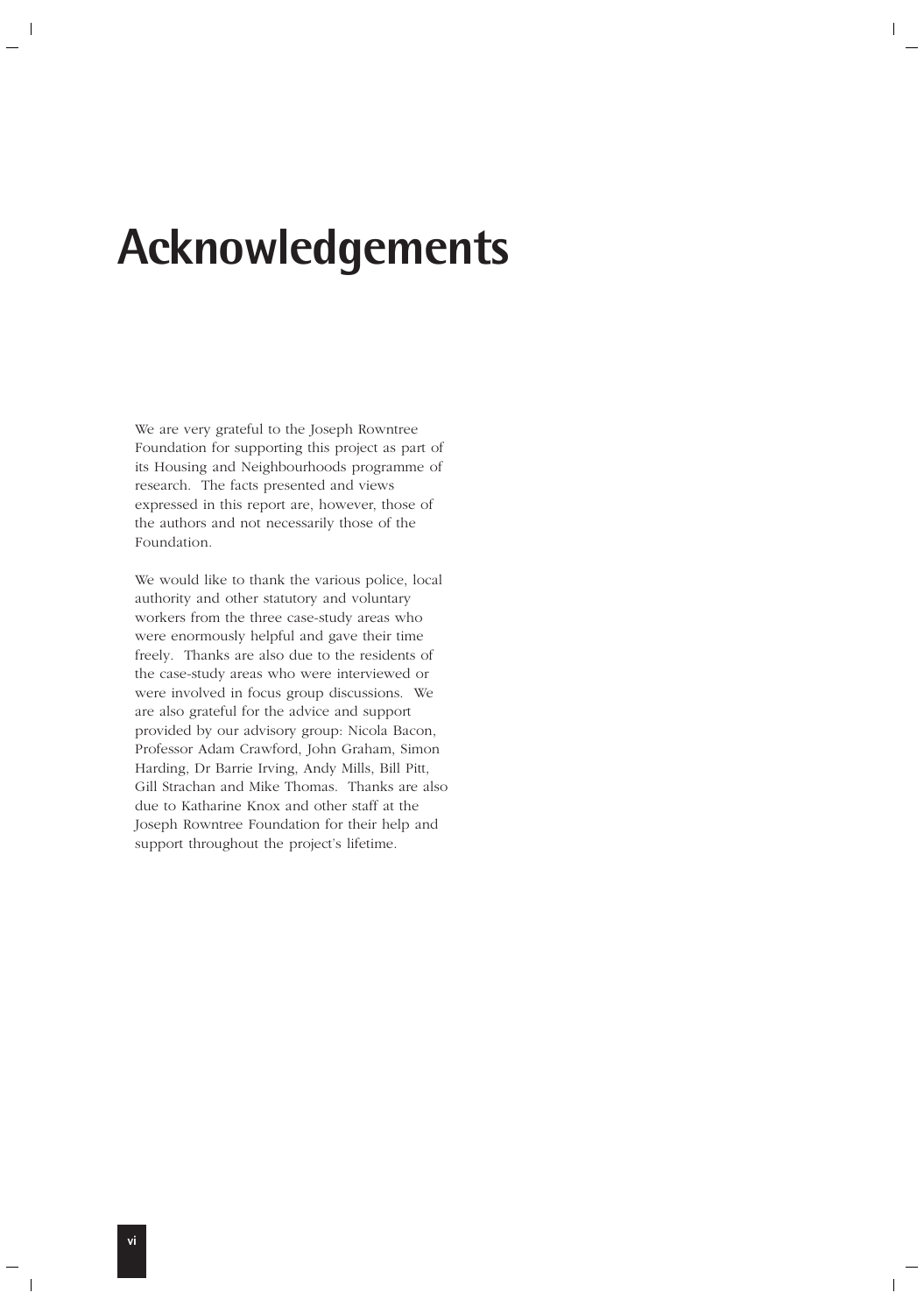# **Summary**

- Anti-social behaviour (ASB) has a significant impact on the lives of a minority of people in Britain, particularly in areas of social deprivation and inner cities. But it has little or no effect on the quality of life of the majority of the population.
- The general population tends to equate ASB with problems they associate with young people, including graffiti, drug use or simple rowdiness. Two-thirds favour preventive action over tough action against ASB perpetrators.
- In the local neighbourhoods, people were mainly concerned with three issues: general misbehaviour by children and young people; visible drug and alcohol misuse; and neighbour disputes and 'problem families'.
- Residents often regarded ASB as a symptom of social and moral decline. Local agencies tended to explain it in terms of social exclusion – especially of young people from deprived backgrounds. Some people, however, thought that much of the behaviour now labelled as ASB simply showed that 'kids will be kids'.
- These different perspectives on ASB implied different solutions. Those who saw it as a consequence of declining moral standards tended to favour tougher discipline. Those who saw it as a result of deprivation preferred prevention and inclusion.
- In all three case-study sites, local ASB strategies have been adopted that balance enforcement with preventive work, and emphasise the need for a graduated and proportionate approach to enforcement. This contrasts with the stronger national emphasis on enforcement.

We conclude that both national and local ASB strategies should aim for a balance between enforcement and prevention and that more care is needed in defining ASB and in deciding the limits on the use of civil remedies.

### **Views on ASB: the national picture**

For most people in Britain, ASB is not a big problem: 61% of respondents to the 2003/04 British Crime Survey (BCS), for example, reported no bad effects from any of 16 types of ASB. On the other hand, ASB is an acute concern for a significant *minority* of people. Rowdy teenagers in the street had a fairly or very big effect on the lives of one in five respondents to an Office for National Statistics (ONS) survey commissioned for this study. Anti-social behaviour tends to be concentrated in deprived urban areas: a third (34%) of BCS respondents in inner-city areas thought levels of ASB were high in their area.

ASB can take many forms. Youth ASB appears to be the most visible and worrisome. For example, 27% of ONS respondents said that rowdy teenagers on the street or youths hanging around were the worst forms of ASB where they lived. Interestingly, adults under the age of 45 were more concerned about youth ASB than their elders – perhaps because they were more likely to experience this kind of ASB. The ONS survey showed that other forms of ASB, such as vandalism or litter/rubbish, had a smaller impact on people's lives – although a larger proportion of the population were exposed to these less serious problems.

Asked about methods of tackling ASB, people were more likely to opt for 'preventive action to deal with the causes' than 'tough action against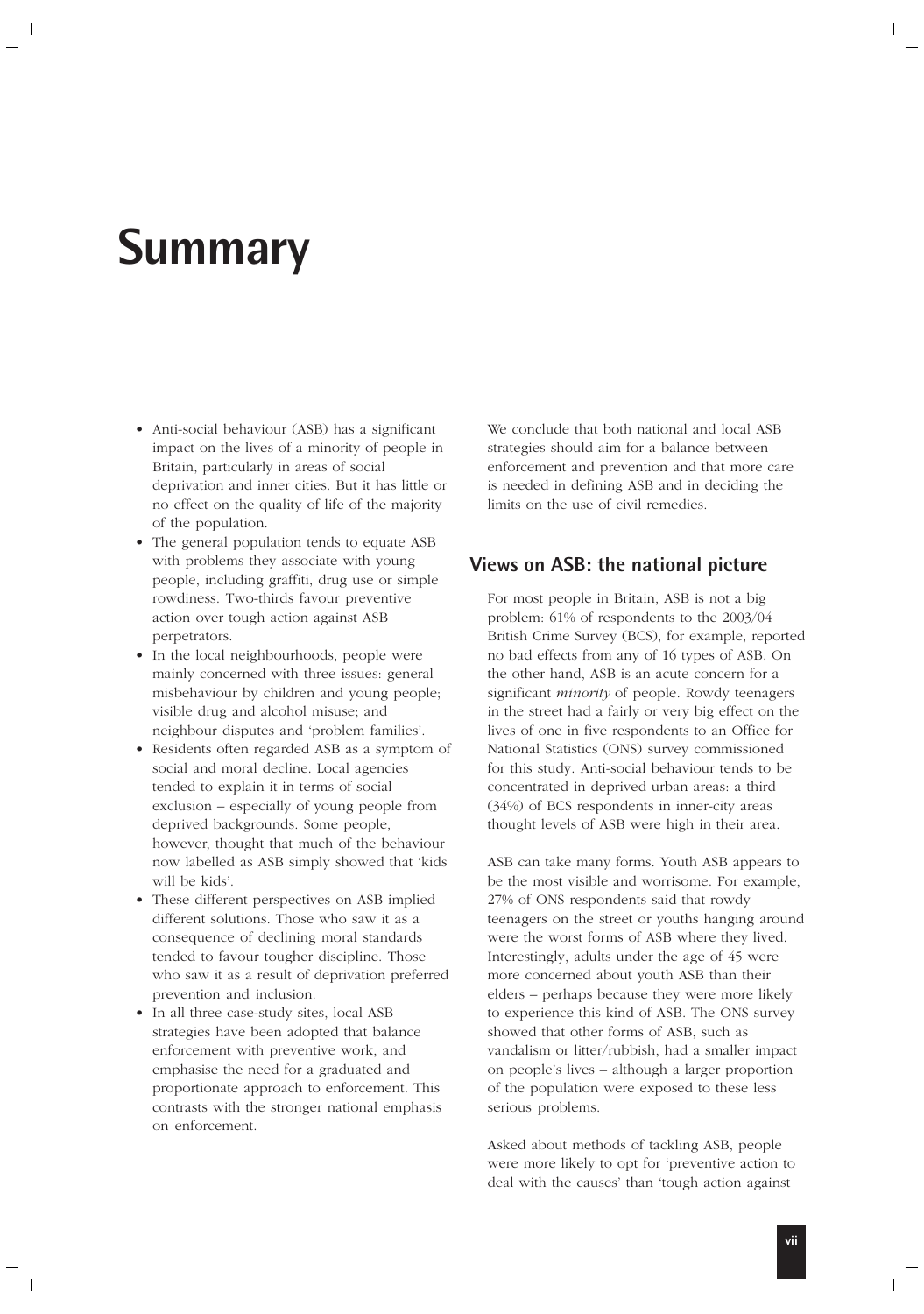perpetrators'. Only 20% chose the latter, compared with 66% who opted for preventive action and 11% who favoured both.

# **ASB in three case-study neighbourhoods**

Three case-study sites were chosen for further study in order to learn more about local views on the experience of ASB, possible causes of the problems and potential solutions. The neighbourhoods were selected on the basis of their high levels of ASB and apparently contrasting local strategies for tackling it. It turned out that the similarities in the local ASB strategies were greater than the differences between them. In all three areas, graduated enforcement strategies culminating in the deployment of Anti-Social Behaviour Orders (ASBOs) were combined with a range of preventive measures undertaken by different agencies, some funded through mainstream services and others through special initiatives.

Interviews and focus groups were organised with residents and ASB practitioners in each site. In all three neighbourhoods, issues relating to children and young people caused particular concern. Residents and practitioners spoke about boisterous and rowdy behaviour by children; young people congregating; young people causing damage to property and the environment; and the anti-social use of cars and motorbikes by children and young people. People were also concerned about drug and alcohol misuse, and the impact of neighbour disputes and 'problem families'.

Focus groups with residents showed how exposure to ASB can provoke a profound sense of powerlessness and lack of control over the social environment. People had real concerns about retaliation if they intervened, and felt that the statutory agencies were largely impotent in the face of serious misbehaviour by young people. This sense of powerlessness appeared to be both a consequence of ASB and a cause, as it increased the chances that worsening ASB would go unchecked.

# **Explaining and responding to ASB: three narratives**

When talking about the *causes* of local ASB problems, respondents largely focused on issues relating to young people. They tended to provide explanations that were rooted in broader conceptions of social and cultural change. Three main strands of thought, or 'narratives of ASB', emerged in what was said – although these are by no means mutually exclusive or discrete:

- **1) Social and moral decline:** problems of ASB were seen as symptoms of wider social and cultural change – more specifically, a decline in moral standards and family values.
- **2) Disengaged youth and families:** ASB was thought to be rooted in the increasing disengagement from wider society of a significant minority of children and young people and (in many cases) their families.
- **3) 'Kids will be kids':** ASB was seen as a reflection of the age-old tendency for young people to get into trouble, challenge boundaries and antagonise their elders.

The first two narratives assume that problems of ASB are getting worse, because of a generalised process of decline or because of the increasing disengagement of a minority of British youth and/or their families. The third narrative does not assume that problems of ASB are necessarily getting worse in themselves, but suggests that the *context* of youthful misbehaviour is changing, and as a result people are more likely to perceive young people's behaviour as anti-social and to worry about it. To some extent, the narratives play out tensions between younger and older generations – with the older generation more likely to articulate the first (and possibly the second) narrative, and the younger generation to suggest the third. In contrast, ASB practitioners with social welfare and support roles tended to favour the second narrative and, to a lesser extent, the third.

Those who viewed ASB as an issue of social and moral decline were often highly cynical about the effectiveness of the new range of provisions for tackling it, such as ASBOs and dispersal orders. However, they also saw little hope in alternative approaches other than, possibly, community mobilisation against ASB perpetrators. For those who largely viewed ASB in terms of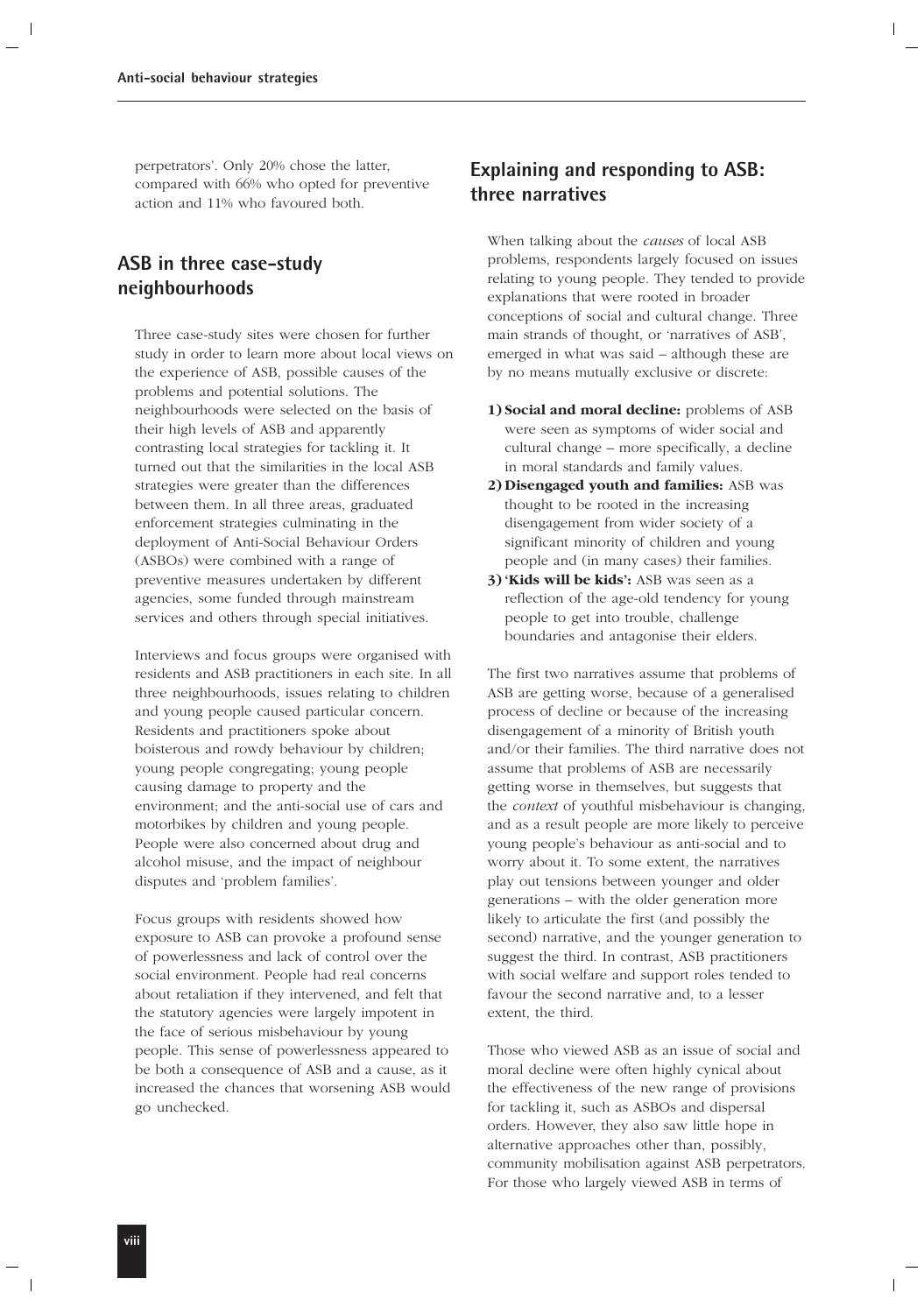the 'disengagement' of certain young people and their families, early intervention of a preventive nature, intensive youth work and community partnership were thought to offer the most promise. From this perspective, enforcement was necessary but had to be used selectively and with great care. The 'kids will be kids' narrative implied that diversionary activities for young people should be the cornerstone of local ASB strategies.

# **Implications for ASB policy and practice**

The study points to various lessons for policy and practice:

- the search for solutions to ASB;
- the management of local action on ASB; and
- the handling of public opinion.

#### *The search for solutions*

The Home Office TOGETHER campaign – with its implicit call for higher standards and tougher discipline to address ASB – points clearly towards a causal narrative of social and moral decline. On the other hand, the fact that problems of ASB are concentrated most heavily in areas facing deprivation and poverty lends weight to the narrative of social exclusion – according to which the losers in a 'winner takes all' society create serious problems for others. Research is unlikely to resolve the arguments about the causes of ASB definitively. Processes of social and moral decline are hard to demonstrate and even harder to disprove. However, the two perspectives point those in search of solutions in very different directions. The more that ASB is regarded as one of the malign consequences of deprivation and social marginalisation, the clearer the need for preventive measures that tackle the roots of the problem.

There is a sharp contrast between the push to prioritise enforcement at a national level, and concerns about the risks of enforcement, and commitment to preventive options, at local levels. Local practitioners who participated in this study stressed the intractability of problems of disorder in deprived areas. They did not talk about ASB simply as a problem of perpetrators preying on the 'law-abiding majority' – but as

forms of conflict within communities with limited capacity for self-regulation. They regarded the perpetrators as young people with limited personal resources, living in areas offering limited opportunities. Not surprisingly, they tended to see enforcement as only one element within the set of remedies needed to rebuild these communities. They thought that enforcement tactics could provide a short-term solution to ASB, but that, for the longer term, enforcement clearly needed to be balanced with inclusionary measures in order to encourage a disenfranchised section of society to feel that they had a stake in it again.

In areas most beset by ASB, ways have to be found of countering the sense of powerlessness and accompanying entrenched pessimism among residents. There is a need to break the vicious circle whereby fears and expectations of ASB, fear of retaliation, lack of faith in the authorities' capacity to do anything and incidents of ASB all reinforce each other. Visible enforcement action may provide the leverage to do so, although it seems likely that measures for building community capacity are also needed.

The national TOGETHER initiative is a timelimited campaign*,* intended to respond to public concerns, to reduce public preparedness to tolerate ASB, to increase public expectations about the level of response from local authorities and police, and to spur these agencies into action. To communicate these messages clearly, TOGETHER has used simple, populist language, justifying tough enforcement. As localities respond and adapt to evolving circumstances, it may be that the national approach will also need to shift further in acknowledgement of the potential benefits of a more balanced response to the issue that considers both victims and perpetrators.

#### *The management of local action on ASB*

It is important to develop shared definitions of ASB. The TOGETHER campaign tended to avoid doing so, not wishing to curb artificially the range of uses to which the new measures for tackling ASB could be put. Now that the need for action against ASB is more widely accepted, it is time for agencies to be clearer about the ambit of the term ASB. The main reason for this is simple: if local authorities and police put in place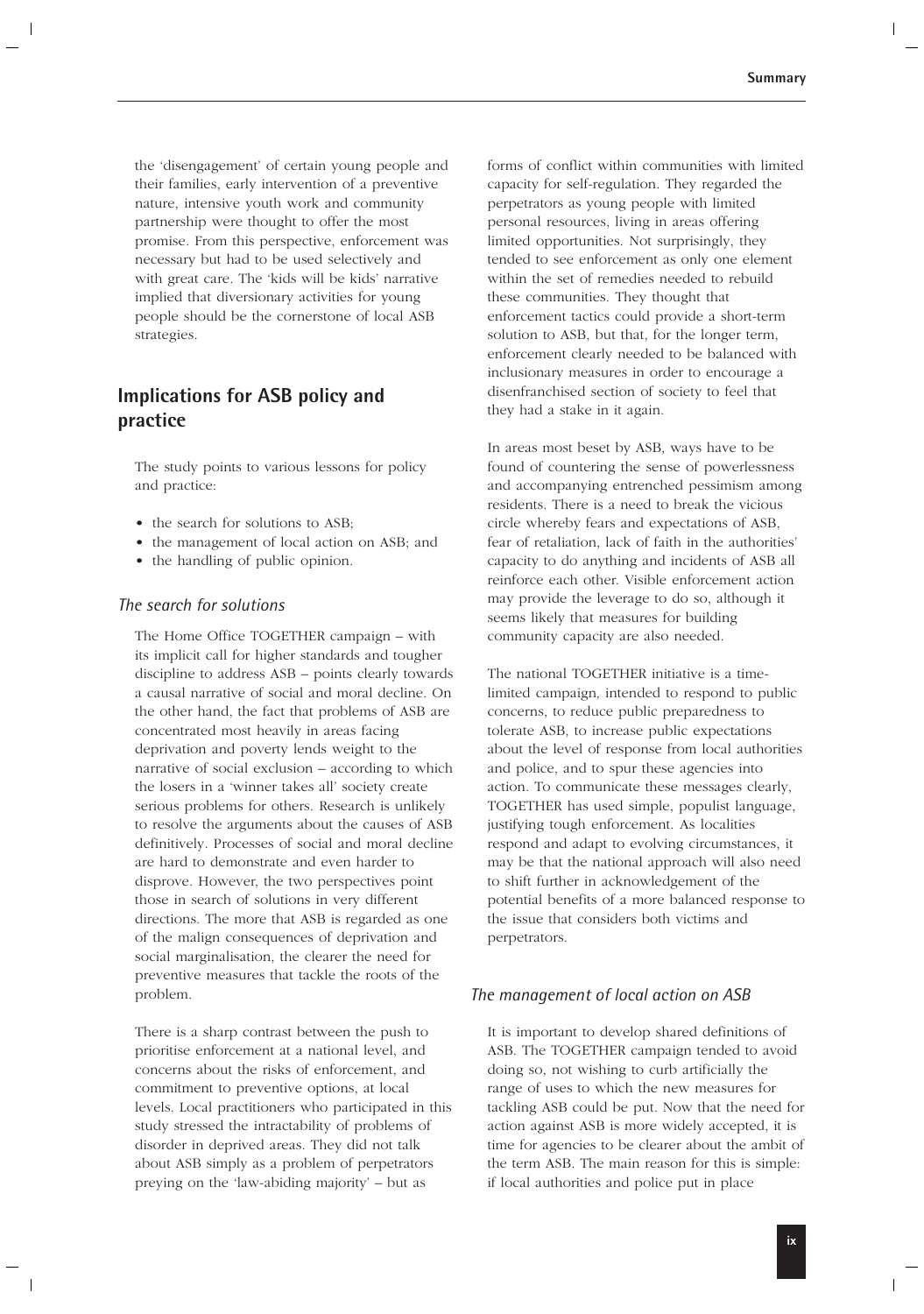strategies for dealing with ASB, they need to commit resources to these strategies, clarify responsibilities across agencies and manage the performance of those delivering the strategies. This cannot be done unless there is clarity about where ASB begins and ends.

There are other reasons for taking care with definitions. The new ASB remedies include some sweeping powers. Civil law measures such as ASBOs supplement the criminal law system of deterrent threat with personalised deterrent threats tailor-made to specific perpetrators. If the threats are ignored, the penalty can be heavy. It is important to develop much more explicit rationales for justifying the deployment of such powerful civil law remedies – in order to set agreed limits to their use.

#### *The handling of public opinion on ASB*

The government's TOGETHER campaign appeals to the narrative of declining standards, and encourages the 'law-abiding majority' to take a stand against ASB. It offers images of the struggle between ordinary decent folk and a tide of loutishness. In reality, the factors that underlie ASB are likely to involve a complex interaction of social and economic policies that have borne down hard on Britain's most disadvantaged communities. It is important to avoid an oversimplified political and media debate about ASB.

As a means of mobilising agencies to action, the TOGETHER campaign has much to recommend itself. The public presentation of the campaign:

- resonates with real public anxieties about declining standards;
- cogently reshapes these worries into a sense of vulnerability in the face of pressing threats to social order; and
- presents the image of tough, resolute government action responding to these threats.

On the other hand, there are minuses. Fuelling public concerns about social order in this way pays off only if the tough, resolute response is fully persuasive. However, the 'declining standards' narrative is infused with a deep sense of pessimism about the scope for solutions of any sort, and in particular a well-entrenched

cynicism about the likelihood of an effective response from local agencies. The media and presentational elements of the TOGETHER campaign could succeed in fuelling public anxieties and playing on existing fears, but fail to present a persuasive government response. The government might do better to present its ASB strategies in ways that recognise the need to be not only tough on ASB but tough on the causes of ASB.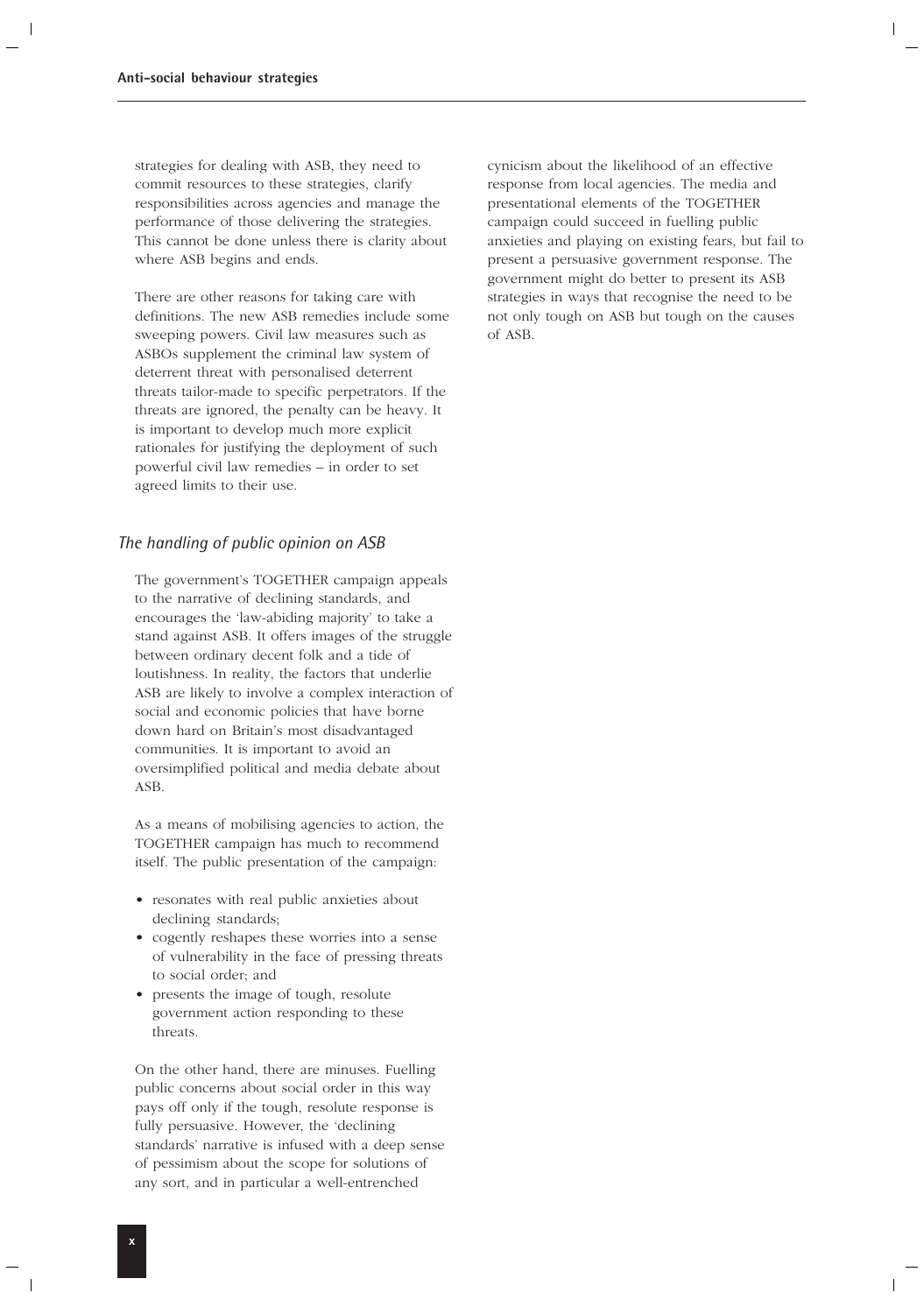# *1*

# **Introduction**

In England and Wales, politicians and practitioners have since 1997 paid increasing attention to what has become known as 'antisocial behaviour' (henceforth ASB). The term is usually used to cover minor crimes and nearcriminal behaviour that cause public annoyance, anxiety and disruption to daily life. The government has introduced a range of new powers for tackling those problems of ASB that cause greatest concern to the general public. At local levels, key agencies are making ever-greater use of these powers, and are placing a heavy emphasis on ASB within the wider community safety agenda.

This study was set up to advance strategic thinking on ASB. Through empirical research – combining a national survey with in-depth fieldwork in three neighbourhoods experiencing high levels of ASB – we have aimed to develop principles for effective ASB responses. This introductory chapter sets out the context of the research. We address the problem of defining ASB and consider why and how ASB has emerged as a policy issue in Britain. The chapter ends with a discussion of our research methods.

# **Defining ASB**

ASB is a difficult concept to define. Definitions in statute are very broad: the 1998 Crime and Disorder Act, which introduced Anti-Social Behaviour Orders (ASBOs), defines ASB as behaviour that 'caused or was likely to cause harassment, alarm or distress to one or more persons not of the same household as [the perpetrator]'. Legislation obviously favours inclusiveness, but as an analytic definition this is unhelpfully vague (see Jacobson et al, forthcoming). While it excludes domestic

incidents, it potentially encompasses all other forms of behaviour that cause offence.

Behaviour usually viewed as ASB lies on a spectrum of misbehaviours from those that are too minor to merit intervention by the authorities to those that are so serious as to demand criminal prosecution. The difficulty, in conceptual terms, is in defining how and where to draw the boundaries between ASB and minor incivilities at one end of the spectrum, and ASB and serious crime at the other end of the spectrum. In practice, subjective factors necessarily play a large part in determining where the boundaries lie: in other words, the treatment of certain incidents as ASB depends on their perceived impact on the victim. Decisions made on the ground about what is and is not ASB are also partly shaped by pragmatic factors – that is, by the usefulness and applicability of ASB remedies (or, alternatively, criminal prosecution) in the circumstances of a given case.

The Home Office, in developing its TOGETHER campaign against ASB, has tended to avoid grappling with conceptual definitions of ASB. The tone of official statements often implies that anyone of good sense can recognise ASB – or 'yob behaviour' as it is typically described.**<sup>1</sup>** A recent Home Office document has offered a 'typology of anti-social behaviour', which is intended to 'provide a practical framework and guide to the main categories of behaviour that are widely accepted to be anti-social by both practitioners and the public' (Harradine et al, 2004, p 4). The typology, which was used to structure the Home Office 'one-day count' of ASB

**<sup>1</sup>** For example, as by Home Office Minister Hazel Blears, quoted in Home Office press notice 096/2004, concerning the launch of the TOGETHER Actionline and Academy.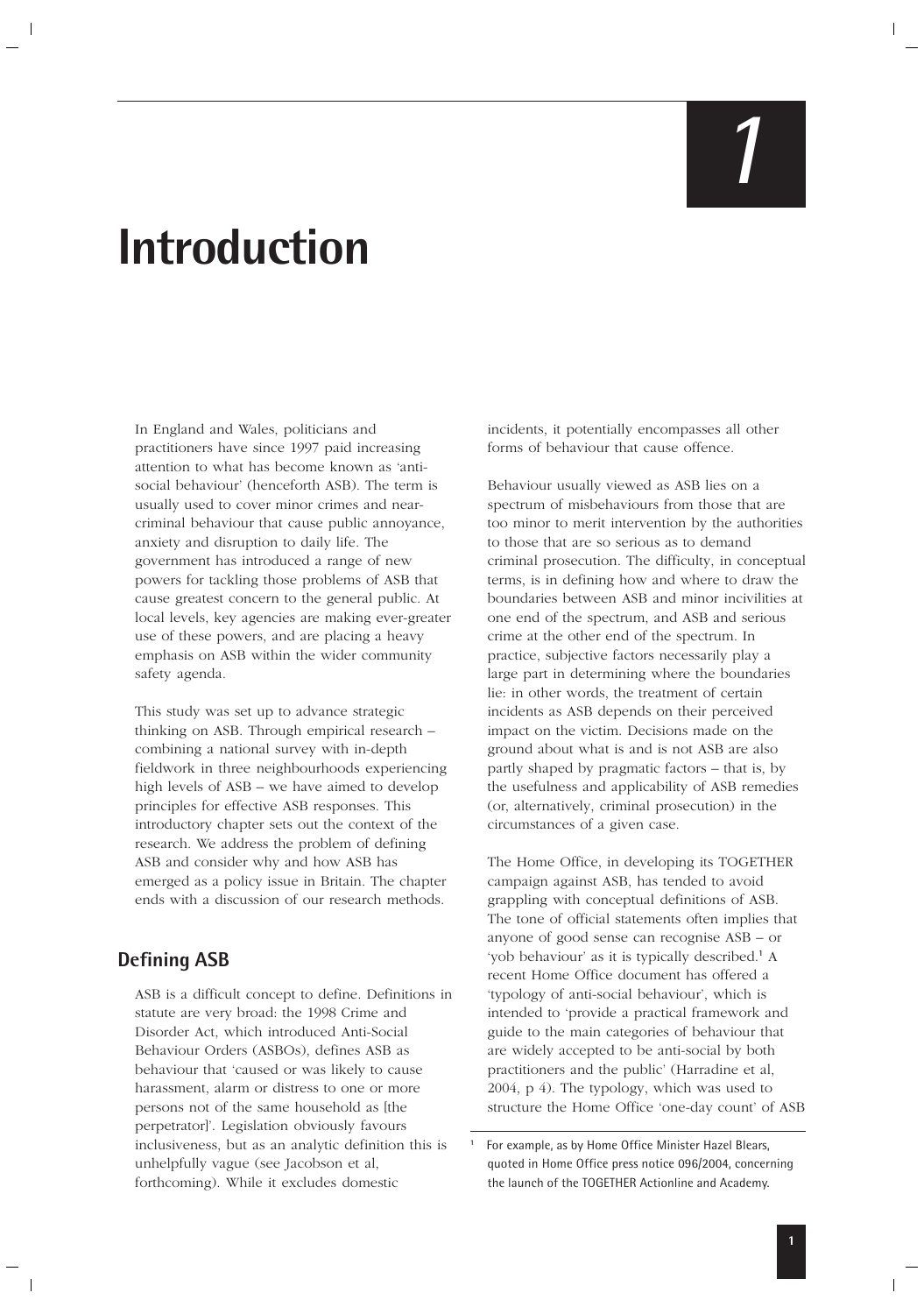in September 2003, lists specific types of ASB under four main headings:

- misuse of public space;
- disregard for community/personal well-being;
- acts directed at people;
- environmental damage.

In our own previous work on ASB, we have concluded that conceptual clarity in the definition of ASB is important, and not just an academic indulgence. One reason for taking definitional care is that some ASB remedies such as ASBOs can powerfully curb the freedoms of those on whom they are imposed, and it is important to be clear about the limits to the use of such powers. A second reason is that tackling ASB effectively requires strategic thinking and partnership work – which in turn demand that the agencies involved are clear about the problems they are addressing and the aims they are seeking to achieve. We therefore developed a working definition that makes explicit the rationale for responding to certain kinds of incidents as ASB.**<sup>2</sup>** This defined ASB as behaviour that:

- causes harassment, alarm or distress
- to individuals not of the same household as the perpetrator, such that
- it requires interventions from the relevant authorities; **but**
- criminal prosecution and punishment may be inappropriate
- because the individual components of the behaviour:
	- ◗ are not prohibited by the criminal law **or**
	- ◗ in isolation, constitute relatively minor offences.

This definition recognises that ASB often, but not always, constitutes harassment, alarm or distress by virtue of the *cumulative* impact of repeated incidents that in isolation may not be a serious concern. We readily admit that this definition is still open to interpretation; however, it usefully narrows the focus to that family of behaviours that can in aggregate be appallingly intrusive into people's lives, without being particularly serious breaches of standards when considered on a case-by-case basis. Within our proposed definition of ASB, we feel it is useful to distinguish between three main forms of ASB, as set out in Box 1, below.

### **The emergence of ASB as a policy issue**

ASB has emerged as a policy priority in Britain against a background of long-standing academic interest in the subject. In the US in particular, researchers have since the 1960s been exploring the links between physical and social

# **Box 1: The main forms of ASB**

**Interpersonal/malicious ASB is behaviour directed against specific individuals or groups, eg:**

- intimidation/threats by neighbours vandalism directed at individuals or groups
	-
- minor violence serious verbal abuse (eq, directed at public sector workers)

**Environmental ASB is behaviour that – deliberately or through carelessness – degrades the local environment, such as:**

• hoax calls

- setting fire to rubbish abandoned vehicles
- 
- dog-fouling dog-fouling graffiti (eg, on the transport network)
	-
- noise nuisance littering/fly-tipping

#### **ASB restricting use of shared space refers to threatening or physically obstructive behaviours that stop people using shared spaces, such as:**

- intimidating behaviour by groups of youths soliciting and kerb-crawling
	-
- drug abuse in public places obstructive/inconsiderate use of vehicles
- street drinking/drunkenness
- **<sup>2</sup>** This definition was developed through collaborative work with the strategic agencies responsible for tackling ASB in London (see GLA, 2004; see also Millie et al, forthcoming).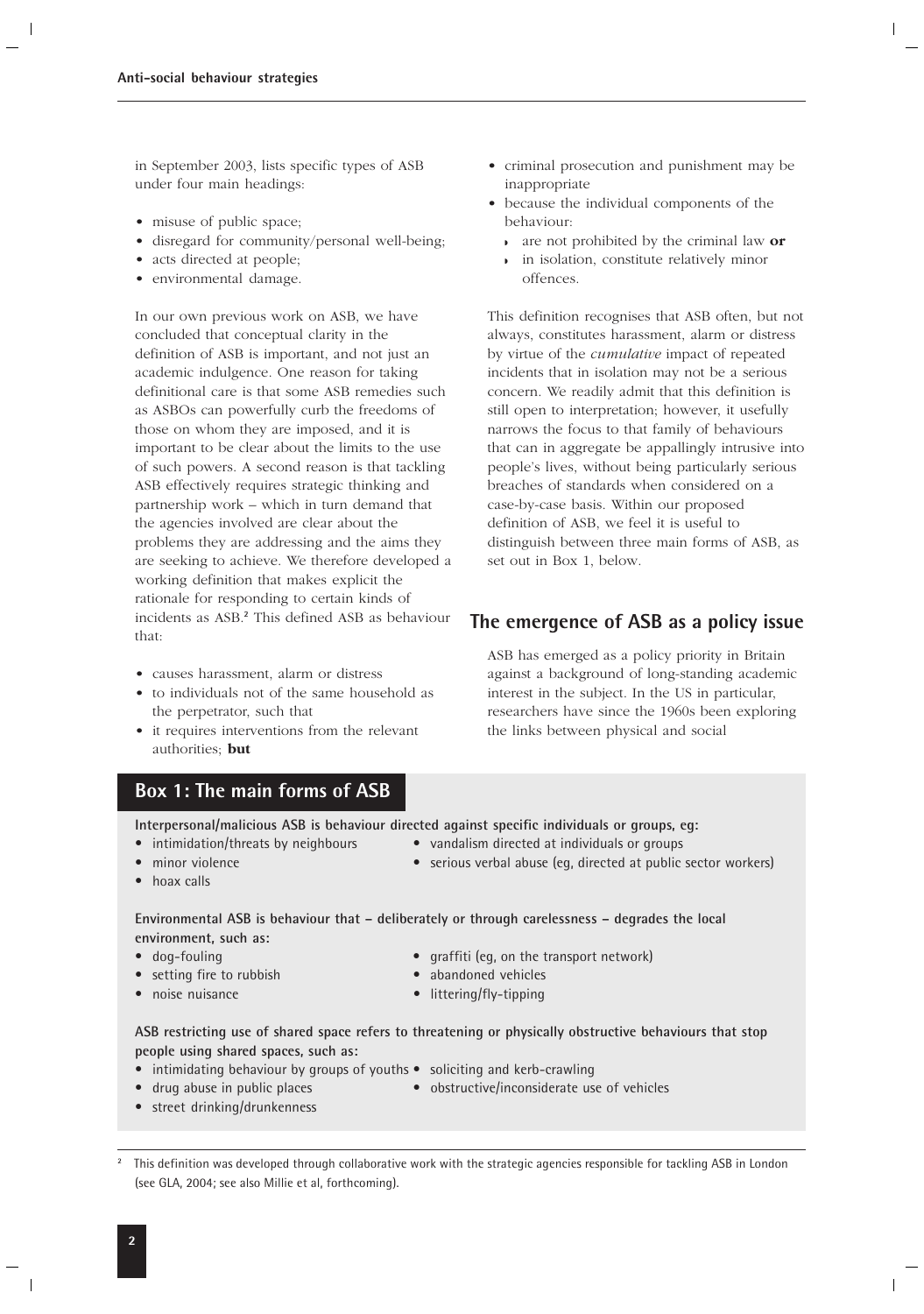environments and perceived levels of crime and disorder (for example, Jacobs, 1961; Newman, 1972). The 'broken windows' thesis, developed by Wilson and Kelling (1982; see also Kelling and Coles, 1996), has been especially influential. Wilson and Kelling argued that low-level incidents of disorder or minor signs of neighbourhood decline (such as broken windows) can damage public confidence and exacerbate fear of crime; over the longer term they can disempower local communities and contribute to rising crime.

Other researchers have further developed the 'broken windows' thesis. Skogan (1986, 1990), for example, has analysed the part that social and physical disorder can play in generating neighbourhood decline. Many of the ideas about the links between disorder, crime and neighbourhood decline have been put into practice in the Chicago Alternative Policing Strategy (CAPS) – a large-scale community policing programme introduced in 1993 and extensively evaluated (see, for example, Skogan and Hartnett, 1997; Skogan et al, 2002, 2004). This has shown that the police can achieve close engagement with at least some communities, and that responsive policing can result in both increased confidence in the police and reduced concern about neighbourhood problems.

Sampson and colleagues (Sampson et al, 1997; Sampson and Raudenbush, 1999) have explored similar themes, but reached somewhat different conclusions. On the basis of research also conducted in Chicago, they have argued that public disorder is not causally linked to crime, but that disorder and most crimes are "explained by the same constructs at the neighborhood level" (Sampson and Raudenbush, 1999, p 637). They cite structural disadvantage (particularly poverty) and a lack of 'collective efficacy' as causes of both crime and disorder.

For Sampson and Raudenbush, collective efficacy is about the existence of mutual trust and solidarity among residents of a local area, and the consequent capacity of residents to intervene in social situations for the common good. The issue of collective efficacy is of particular interest also to other researchers who have explored disorder and ASB. Skogan (1990), for example, argues that social disorganisation and the associated lack of informal control, along with structural problems such as inequality, are root

causes of problems of disorder. Phillips and Smith (2003) have looked at how normal or positive interpersonal contact contributes to the building or maintenance of a civil society. They cite the work of Putnam (1994) who suggests that improvements in 'the nature and quantity of face-to-face interactions' can help rebuild the apparent decline in civic and community activity and make crime prevention strategies more workable (Phillips and Smith, 2003, p 87). From this perspective, ASB is likely to be reduced in areas where residents have the capacity to act as 'capable guardians' of their neighbourhoods.**<sup>3</sup>**

#### *Why is ASB a priority today?*

The priority accorded to ASB in Britain today can be explained in a variety of ways. One view is that current problems of ASB reflect the broad cultural shifts that Britain has undergone over the past 50 years. For example, the loss of a sense of community in many areas, a decline in deference and the greater emphasis on individualism and consumerist values have all had repercussions on standards of civil behaviour. More specific social developments are also relevant here, such as increasing levels of binge drinking and use of illicit drugs. From this perspective, it is easy to see why New Labour has been attracted to a civil renewal agenda (see Blunkett, 2003).

But it is equally important to bear in mind the contribution to problems of ASB made by five decades of social and economic policy. Levels of ASB tend to be highest in inner cities, poor council estates and other low-income areas (Thorpe and Wood, 2004) – the kinds of neighbourhoods worst affected by the decline in the industrial and manufacturing base over the 1970s and 1980s. Housing policies that have allowed large concentrations of poor, socially excluded families have often also exacerbated problems in these areas. It can be argued that many social and economic developments over the past half-century have had the effect of stripping these areas of their social capital.

**<sup>3</sup>**Routine activity theory dictates that crimes occur when there is an interaction between a motivated offender, an attractive target and a lack of capable guardianship (Cohen and Felson, 1979; Felson, 1998). While it is conceivable that the same would apply to some ASB, it is often the perpetrator's *lack* of motivation to do anything better that can lead to ASB.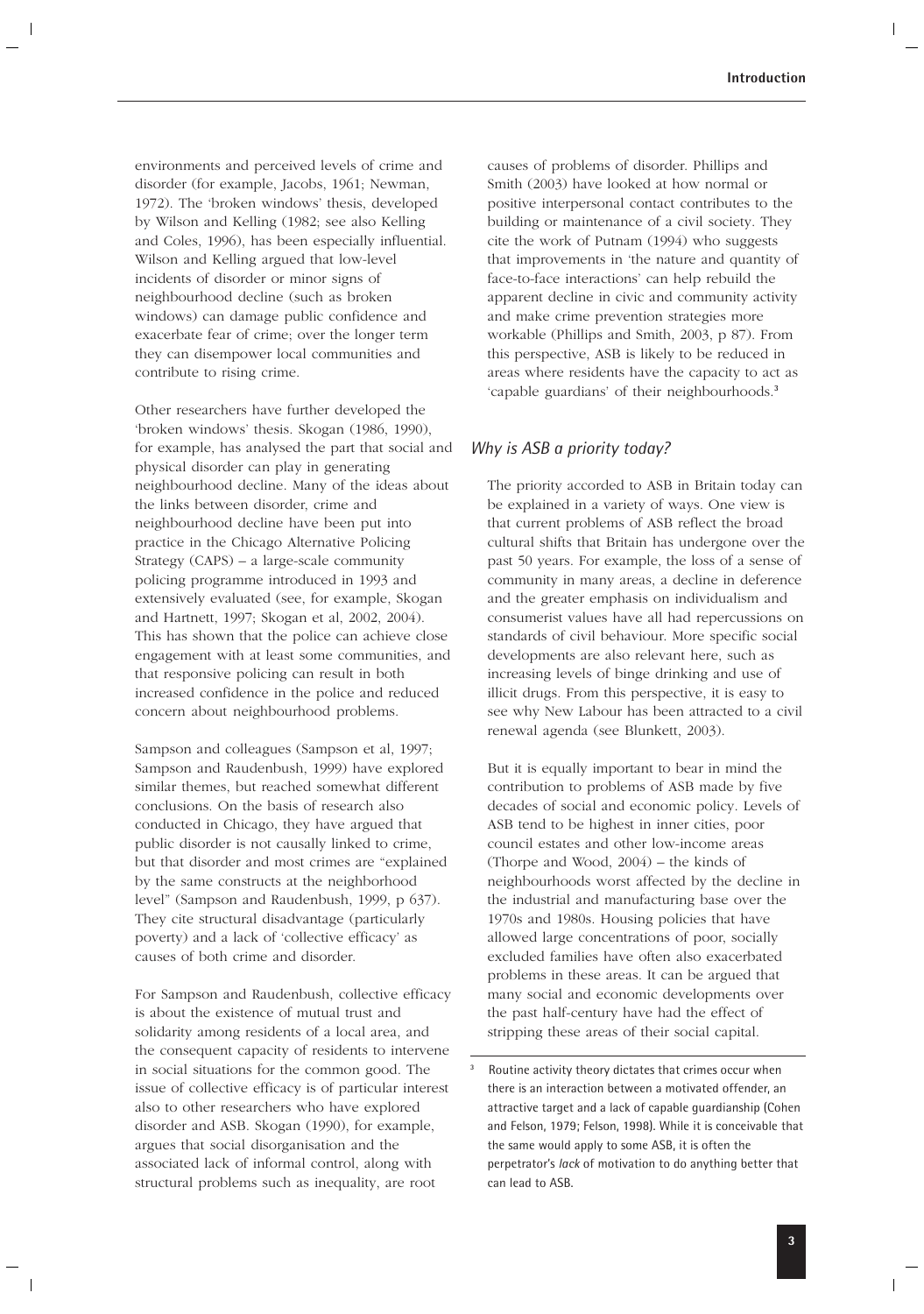If such developments have created the preconditions for the emergence of ASB problems, local and central government criminal justice policies are also implicated. In the 1980s in particular, many local authorities and the police regarded each other with grave suspicion. Many councils established 'police monitoring groups', whose aim was more to contain or even subvert police activity than to support it. While ASB was an issue at that time, relations between the police and city councils were often so fractured that it was impossible to mount any effective action to counter it.

The 1990s saw a welcome bringing together of the police and local government – as exemplified in the development of crime and disorder reduction partnerships (CDRPs). However, central government initiatives to tackle crime have been at the expense of action against ASB. Policing has always involved a balance between crime fighting and order maintenance. Since the mid-1990s, successive governments have followed a modernisation agenda that has imposed performance management targets on the police that have skewed their function towards crime control (Hough, 2003, 2004). Performance management regimes in the mid- and late-1990s prioritised 'volume crime' (such as burglary and car crime) and implicitly removed priority from individually less serious incidents of ASB (see FitzGerald et al, 2002).

The hole in provision was initially filled by local authority housing officers or registered social landlords whose agenda, understandably, was predominantly to remove perpetrators of serious ASB from their properties. From 2000, neighbourhood warden schemes run by local authorities, or under the umbrella of CDRPs, were also introduced and funded directly from central government through the Department of the Environment, Transport and the Regions (now the Office of the Deputy Prime Minister). Their remit was to focus on minor environmental crime and public reassurance.

In 2001 the police reform White Paper highlighted high levels of public concern about disorder, and the critical importance of the police's role in helping to 'support decent civil communities' and addressing 'more minor social issues' (Home Office, 2001, p 84). The first National Policing Plan (Home Office, 2002) likewise emphasised the need for effective action against ASB. Consequently, current policing policy now also covers the policing of disorder – as exemplified in the National Reassurance Policing Programme<sup>4</sup> and the introduction of Police Community Support Officers (PCSOs). The latest policing White Paper (Home Office 2004a, p 7) emphasises the importance of neighbourhood policing, which involves:

... dedicated teams of police officers, community support officers and wardens providing a visible, reassuring presence, preventing and detecting crime and developing a constructive and lasting engagement with members of their community.

#### *The TOGETHER campaign*

Today, tackling ASB is high on the government's agenda. The Home Office TOGETHER campaign, along with the introduction of a wide range of new powers for responding to ASB through a series of Acts of Parliament,<sup>5</sup> can be seen as part of an exercise in *rebalancing* systems of social control. The TOGETHER campaign was launched in autumn 2003, followed in early 2004 with a series of roadshows, the establishment of an ASB 'Action Line' and an ASB 'Academy' of practitioners. In the words of the TOGETHER website (www.together.gov.uk), it is 'a campaign across England and Wales that takes a stand against anti-social behaviour and puts the needs of the local community first'. This 'no nonsense' rhetoric has continued with the publication of the Home Office's five-year strategic plan in July 2004. As part of an agenda to 'put the interests of the law-abiding citizen first', the plan is that, by 2008, the Home Office will have in place:

**<sup>4</sup>** The development of the reassurance programme has been partly informed by the 'signal crimes perspective' of researchers Innes and Fielding (eg, Innes, 2004; Innes and Fielding, 2002). Their contention is that residents' reactions to local 'signal' incidents determine whether they fear crime. Signal incidents may range from serious crimes to ASB incidents. Once identified, signal incidents can be countered by 'control signals' that reassure the public. (See also Millie and Herrington, 2005; and www.reassurancepolicing.co.uk.)

**<sup>5</sup>** The most significant of which, in terms of ASB, is the 2003 Anti-Social Behaviour Act.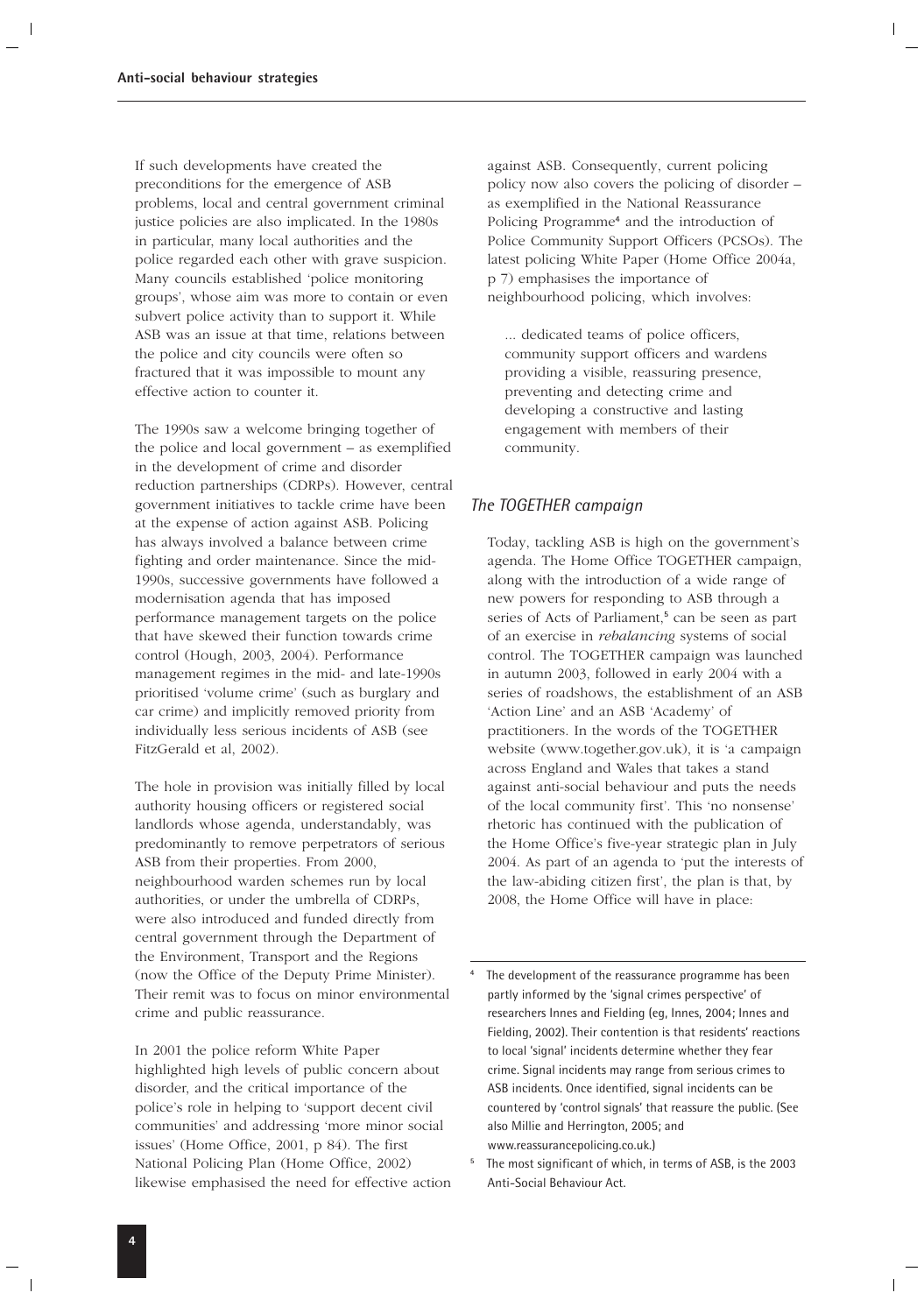[a] no-tolerance approach to anti-social behaviour, with new powers for the police, such as curfews, specialist prosecutors and anti-social behaviour response courts, and support for communities. (Home Office, 2004b, p 10)

This is a two-pronged approach based on enforcement and support for communities, although in the first year of the TOGETHER campaign, enforcement appears to be in the driving seat. In the words of the Prime Minister, 'We've given you the powers, and it's time to use them' (Blair, 2003). The language is all about action: ASB is seen as something that is always unacceptable and demands tough and immediate responses (see also Hough and Jacobson, 2004). If the criminal justice system is too slow – or too lenient – then the new civil powers are there to step in, as Tony Blair noted in the same speech at the launch of the TOGETHER campaign:

First, ASB is for many [on estates] the number one item of concern right on their doorstep – the graffiti, vandalism, dumped cars, drug dealers in the street, abuse from truanting school-age children. Secondly, though many of these things are in law a criminal offence, it is next to impossible for the police to prosecute without protracted court process, bureaucracy and hassle, when conviction will only result in a minor sentence. Hence these new powers to take swift, summary action. (Blair, 2003)

Many of the issues being addressed through government policy on ASB are also at the heart of other wide-ranging and ambitious government programmes. Most obviously, perhaps, ASB issues have direct relevance to the Home Office programmes on civil renewal and community cohesion (which are promoting a greater sense of citizenship and stronger communities) and the neighbourhood renewal strategy (which is seeking to narrow the gap between deprived neighbourhoods and the rest of the country). In particular, the theme of community engagement is common to these different strands of government policy. However, the focus on enforcement and short-term action within policy on ASB sometimes appears at odds with the emphases on community cohesion and long-term

planning within the neighbourhood renewal and civil renewal agendas.

#### **Aims and methods of the study**

Despite the resources that have been dedicated – at national and local levels – to designing and implementing new measures for tackling ASB, strategists and policy makers have tended not to spell out precisely why it is that ASB needs to be addressed more vigorously today than in the past. It is taken for granted that ASB can cause enormous problems for individuals and for neighbourhoods, but the nature and impact of these problems have not been examined systematically or in detail. Similarly, while responses to ASB have been developed with great urgency, this very urgency sometimes means that not much thought has been put into determining what *kinds* of responses are needed in different contexts, and why.

This study set out to fill some of these gaps in understanding. More precisely, our main aim was to **develop general principles for effective local and national responses to ASB**. We sought to develop these principles through an analysis of:

- views of ASB among the general public and those living in areas of high ASB; and
- experiences and perceptions of ASB among practitioners and local service managers engaged in community safety and related work.

In order to investigate views among the general public, we undertook a national survey of attitudes to ASB, and carried out focus groups and interviews with residents in three neighbourhoods selected as case-study sites. In the same neighbourhoods, we conducted interviews with practitioners and local managers, and set these in context by looking at the range of ASB-related initiatives being undertaken in these areas.

#### *The survey*

We commissioned a suite of questions in the monthly Office for National Statistics (ONS) omnibus national survey. This is the only omnibus survey in the UK that offers a true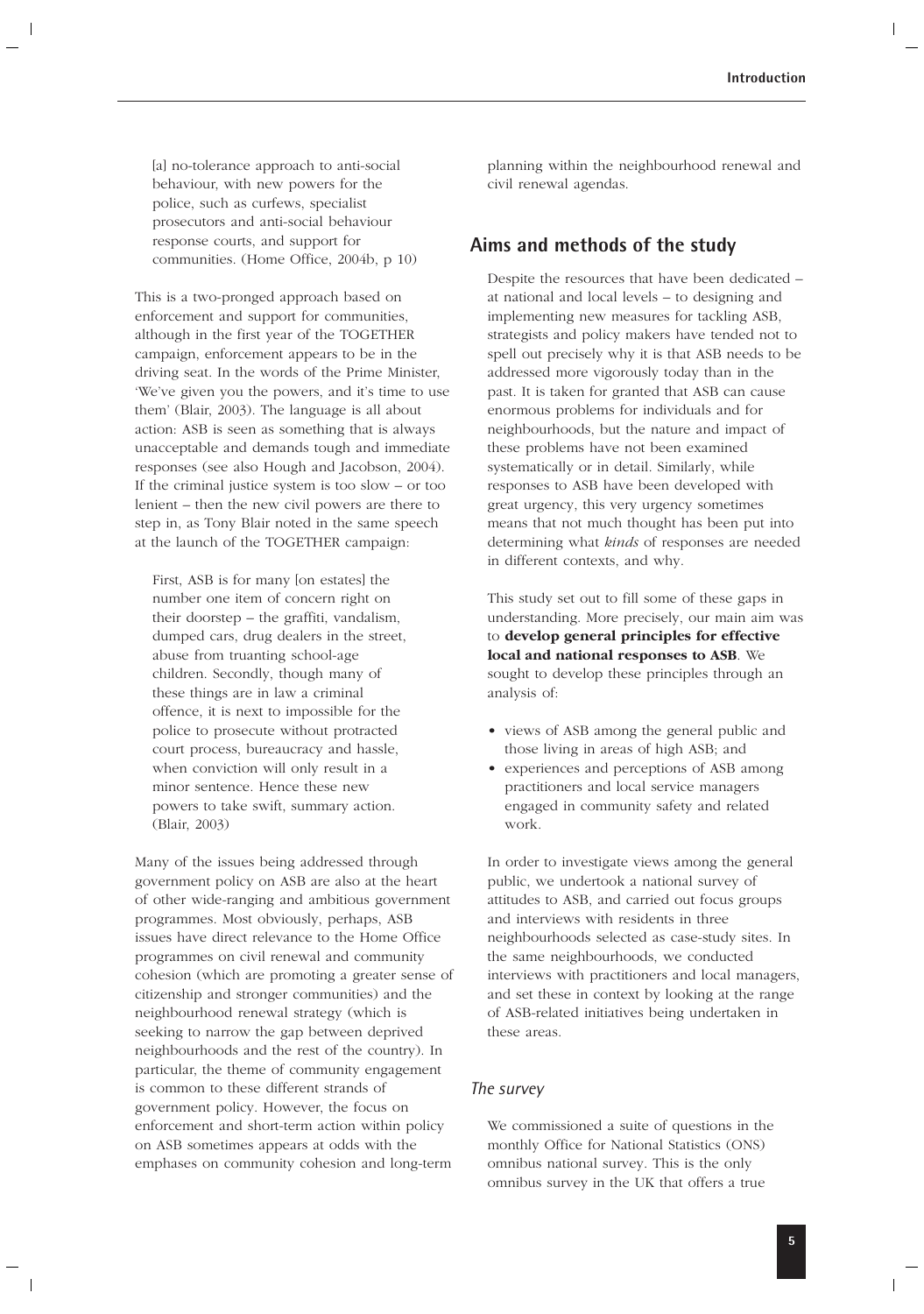probability sample of the population aged 16 or over, and it typically achieves a response rate of around 65%. Seventeen questions on ASB were included in the April 2004 ONS survey, which had a sample size of 1,678. These questions (listed in Appendix A) explored respondents' views on the nature of ASB and the problems it causes, and methods of tackling ASB. In analysing the ONS findings, we have looked also at findings of other relevant attitudinal research.

#### *Research in three neighbourhoods*

In the three case-study neighbourhoods, we carried out qualitative, micro-level research. In each site, we undertook the following:

- a) Three or four focus groups with residents, exploring experiences of ASB and views on local initiatives. These groups, which were organised by a recruitment consultancy, comprised young men and women aged 16 to 18; parents of young children and teenagers; and men and women over the age of retirement.
- b) Semi-structured interviews with representatives of local community associations, who were also local residents. These interviews again focused on the respondents' experiences of ASB, and also explored the ways in which residents can be active partners in local initiatives on ASB.
- c) Semi-structured interviews with officers from key agencies, including ASB coordinators, police officers, wardens, housing officers, Youth Offending Team (YOT) representatives, community safety officers and Sure Start workers. Around 20-25 such interviews were conducted in each site, exploring perceptions of local ASB problems and the scope and impact of local initiatives.
- d) Reviews of relevant policy and strategy documents.

In total, we interviewed 73 respondents on a one-to-one basis, and conducted 10 focus groups involving a total of 85 individuals. All interviews and focus groups were taped and transcribed. The transcripts were then subjected to thematic analysis.

### **The case-study sites**

Each of the three neighbourhoods in which we conducted our fieldwork covered one to two local authority wards. Our original criteria for selection of these neighbourhoods as case-study sites were that:

- a) they should be located in different regions;
- b) each should have features such as relatively high crime levels and levels of deprivation – commonly associated with ASB problems;
- c) each should have distinctive and contrasting ASB strategies.

The three neighbourhoods we selected met the first two criteria. Our initial view was that the areas also represented contrasting approaches to ASB, ranging from enforcement-focused to prevention-oriented. Over the course of the fieldwork, however, it emerged that the three neighbourhoods' ASB strategies were more similar than we had originally judged. In all three areas, agencies were undertaking a variety of initiatives – encompassing both enforcement and prevention-oriented work – in combination. In all cases, graduated enforcement strategies culminating in the deployment of ASBOs were combined with a range of preventive measures, some funded through mainstream services and others through special initiatives. There were, nevertheless, some differences in emphasis and tactics deployed.

A brief account of the three neighbourhoods, and their ASB initiatives, is provided below. The names of the areas have been anonymised to protect the confidentiality of respondents. More details on these areas are provided in Appendix B.

#### *Southcity*

The Southcity neighbourhood is in inner-city London. It is a deprived area with relatively high levels of crime, which has attracted funding from various regeneration and development streams. Housing provision is largely in the form of local authority-owned estates. The population is ethnically mixed (26% from black and minority ethnic [BME] groups).

The borough in which Southcity is located is known for taking an enforcement-oriented approach to ASB. It is among the highest users of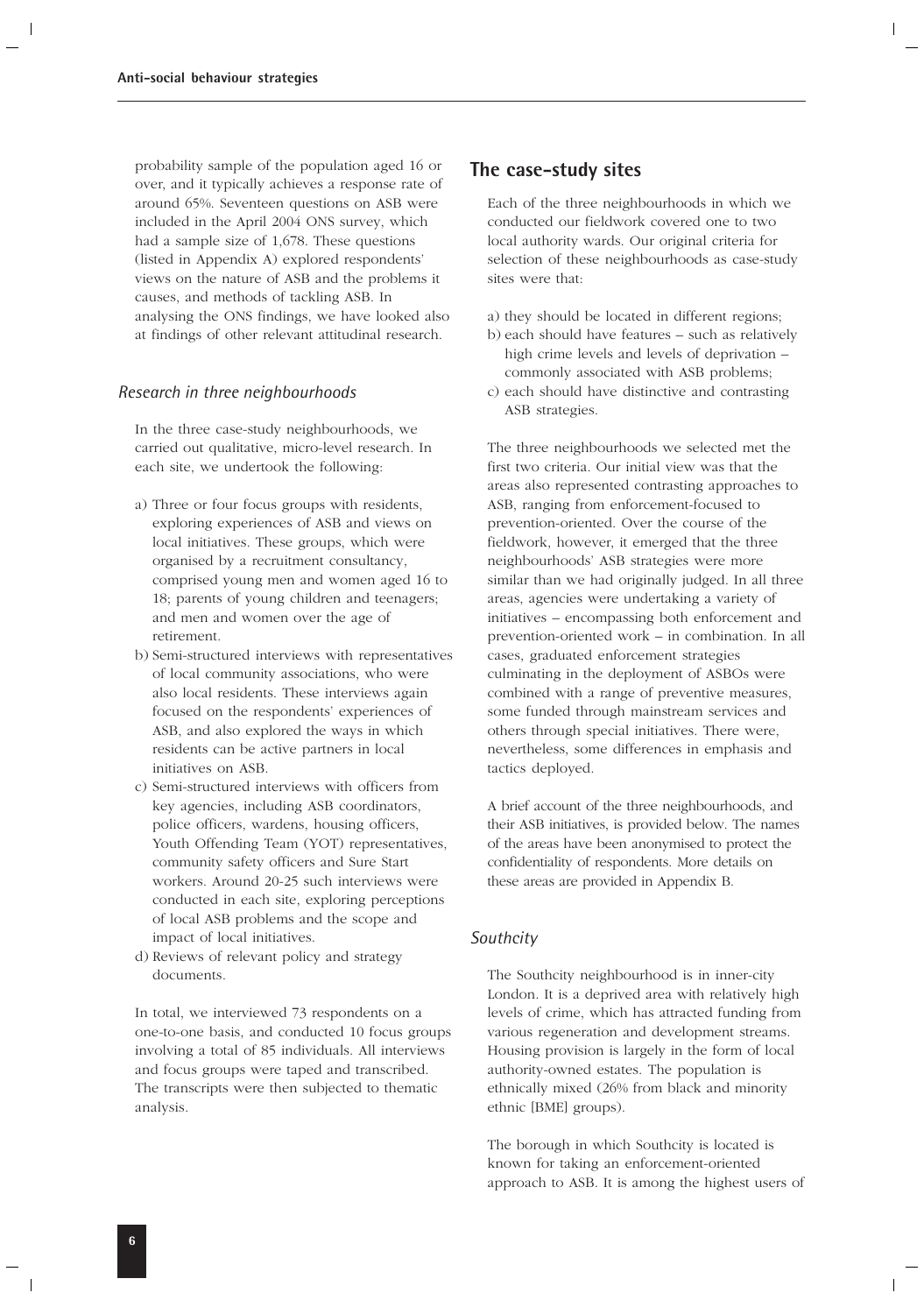ASBOs nationally, and was one of the first local authorities to trial the new dispersal powers in 2004. By June 2004, over 80 ASBOs had been issued in the borough, of which only two were within the Southcity neighbourhood. The borough has an acute drugs problem, and ASBOs have been used to tackle this: by April 2004, 60% of its ASBOs related to drug users or dealers, of which only 3% were for borough residents.

Notwithstanding the borough's reputation for enforcement, there was ample evidence in the Southcity neighbourhood of preventive and community-oriented work on ASB. Relevant work includes projects being carried out as part of the local Neighbourhood Management Pathfinder,**<sup>6</sup>** the introduction of a safer neighbourhoods policing team, the activities of the Youth Inclusion Support Panel, and a variety of environmental initiatives.

#### *Westerncity***<sup>7</sup>**

Westerncity is located in the outer suburbs of a city in South Wales. It is a deprived area that has had high levels of unemployment over the past few decades. Most housing provision is in the form of low-rise council housing estates. The population is very predominantly white. During the 1990s, joyriding and related ASB was a particularly severe problem in Westerncity. Cars were frequently burnt out in a neighbouring beauty spot. Over the past few years the car crime problem has diminished, although residents remain concerned about other forms of ASB associated with young people.

The local CDRP has tended to favour preventive over enforcement work on ASB. It has adopted a graduated response to ASB, with ASBOs used as the last resort. By mid-2004, only three ASBOs had been issued across the whole city, and none in the Westerncity neighbourhood. Other work in Westerncity that is relevant to ASB includes the Joseph Rowntree Foundation Communities that Care programme;<sup>8</sup> the Communities First project (a community engagement and regeneration

programme funded by the Welsh Assembly); a local 'community house' established by a resident; regeneration of housing; and two early intervention programmes.

#### *Midcity*

Midcity is located in the outer suburbs of an East Midlands city. Like Westerncity, the neighbourhood comprises deprived edge-of-city council estates with some private provision. Fifteen per cent of the population are from BME groups. The area has had serious joyriding and associated youth ASB problems over the past 10 years – problems that persist today. Drug use and dealing is a growing problem in the area; a related concern over recent years has been the increase in gun crime across the city. There have been some incidents of gun crime in the Midcity area.

The local CDRP is becoming increasingly enforcement-oriented in its responses to ASB. In 2003/04, 10 ASBOs were issued across the city (excluding post-conviction ASBOs). In the Midcity area, five stand-alone ASBOs have been issued over the past five years, along with a number of post-conviction ASBOs. At the time of writing, around 20 individuals were under consideration for ASBOs in Midcity. As in Westerncity and Southcity, a range of other activities related to ASB are ongoing in Midcity. These include the work of the Area Team and Community Safety Panel, which aims to improve the health, well-being and education of Midcity residents; the city-wide 'Respect' campaign, which focuses on ASB in neighbourhoods and particularly prostitution and begging; the activities of the dedicated 'ASB task force' housing teams; and a variety of initiatives involving work with young people, children and parents.

#### **Outline of the report**

The remainder of this report is divided into five chapters. In Chapter 2, we look at the findings of our Office for National Statistics (ONS) survey and the British Crime Survey (BCS), in order to explore attitudes towards ASB among the general public. In Chapters 3 to 5, the focus of the report narrows to the three case-study neighbourhoods. Chapter 3 discusses the problems and impact of

**<sup>6</sup>** See ODPM (2004).

**<sup>7</sup>** This report draws on empirical material we gathered in Westerncity as part of an earlier study on ASB (see Jacobson et al, forthcoming), in addition to the material gathered specifically for this study.

See France and Crow (2001); Fairnington (2004).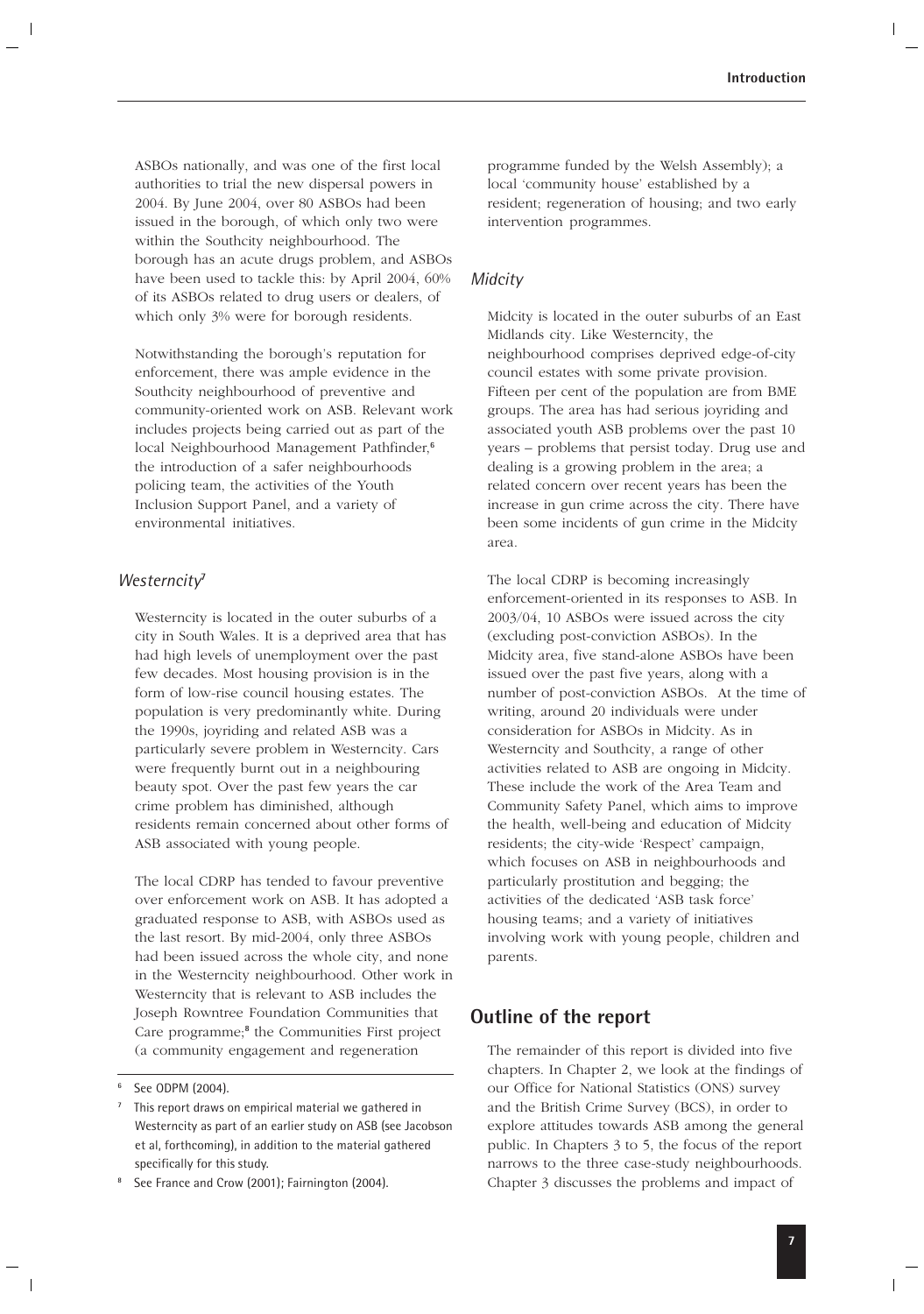ASB in the neighbourhoods, from the perspectives of the focus group participants and interviewees. Chapter 4 looks at our respondents' explanations for ASB, in terms of three 'narratives' that were frequently articulated. In Chapter 5, we consider how local responses to ASB emerge out of these contrasting explanations for the problem. Finally, Chapter 6 concludes the report with a discussion of the implications of our findings for strategic thinking on ASB. Our focus here is on identifying principles to assist the analysis of ASB problems, the search for solutions, and the management of ASB work. We also consider lessons to be learnt from this study for the government's handling of public opinion on ASB.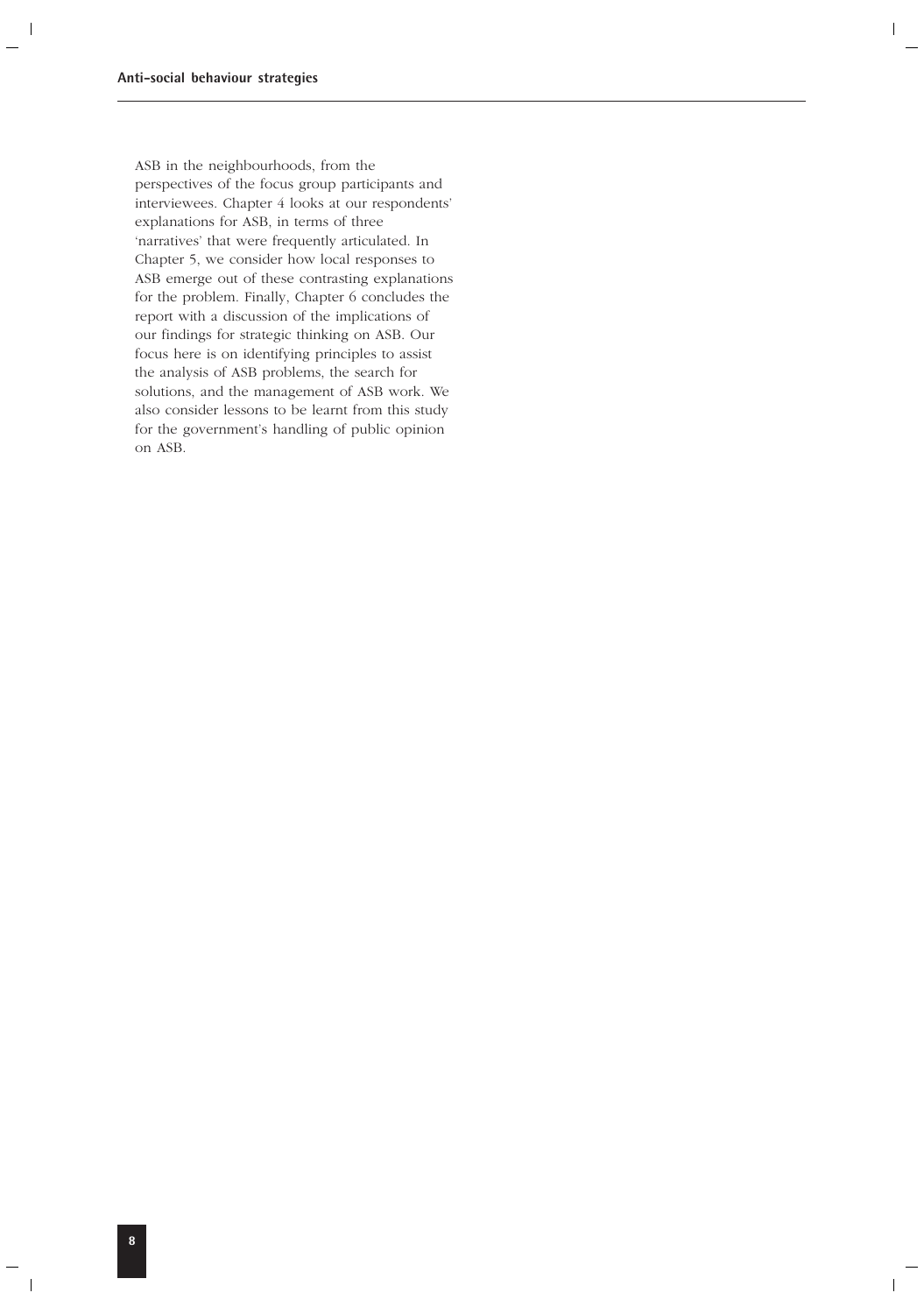# **Views on ASB: the national picture**

This chapter explores the general public's perceptions of ASB. It presents findings from our Office for National Statistics (ONS) survey, and also draws on the British Crime Survey (BCS). We aim to describe how people understand ASB and what impact it has on their lives. In particular the chapter discusses people's views on:

- what constitutes ASB;
- the impact of ASB on their daily lives;
- causes of youth ASB; and
- how to tackle ASB.

### **What is ASB?**

We wanted to find out what issues people think are included in the government's ASB strategy. Half of respondents were asked an open-ended question, and half were asked to select items from a checklist. The checklist included problems included in the Home Office ASB typology and others not usually thought of as ASB (see Table 1).

Respondents clearly associated the government's approach to ASB with problems of disorder, specifically related to young people. For both

|    | Free responses <sup>a</sup> $(n=831)$                                    | 0/0            |     | Responses to checklist <sup>b</sup> ( $n=847$ )          | 0/0 |
|----|--------------------------------------------------------------------------|----------------|-----|----------------------------------------------------------|-----|
| 1. | Vandalism/graffiti/hooligans                                             | 17             | 1.  | Rowdy teenagers on the streets/<br>youths hanging around | 71  |
| 2. | Youths hanging around/people being a nuisance                            | 16             | 2.  | Drug dealing                                             | 63  |
| 3. | Drinking, drunk and disorderly                                           | 15             | 3.  | Noisy neighbours                                         | 44  |
| 4. | Unacceptable/bad behaviour; rowdyism;                                    | 13             | 4.  | Mugging                                                  | 44  |
|    | bad language                                                             |                | 5.  | <b>Burglary</b>                                          | 42  |
| 5. | Crime: muggings; burglary; criminal damage                               | 12             | 6.  | Graffiti                                                 | 34  |
| 6. | Noisy neighbours                                                         | 10             | 7.  | Speeding                                                 | 34  |
| 7. | Noise; traffic noise; pollution                                          | 8              | 8.  | Traffic noise and pollution                              | 22  |
| 8. | Violence; fighting                                                       | 7              | 9.  | None of these                                            | 2   |
| 9. | Intimidation; offensive/threatening/<br>aggressive behaviour; harassment | 7              | 10. | Don't know                                               | 8   |
|    | 10. Drug use; drug dealing                                               | 6              |     |                                                          |     |
|    | 11. Yobbish behaviour/yob culture                                        | 4              |     |                                                          |     |
|    | 12. Disruption/disturbance to community                                  | $\overline{2}$ |     |                                                          |     |
|    | 13. Litter; fly-tipping                                                  | 2              |     |                                                          |     |
|    | 14. Speeding                                                             |                |     |                                                          |     |
|    | 15. Don't know                                                           | 5              |     |                                                          |     |

#### **Table 1: What do you think the government means by anti-social behaviour?**

*Notes:*

**a** Question: 'What do you think the government means by anti-social behaviour?'

**b** Question: 'Which of the problems on this card do you think the [government's] strategy is aiming to reduce?'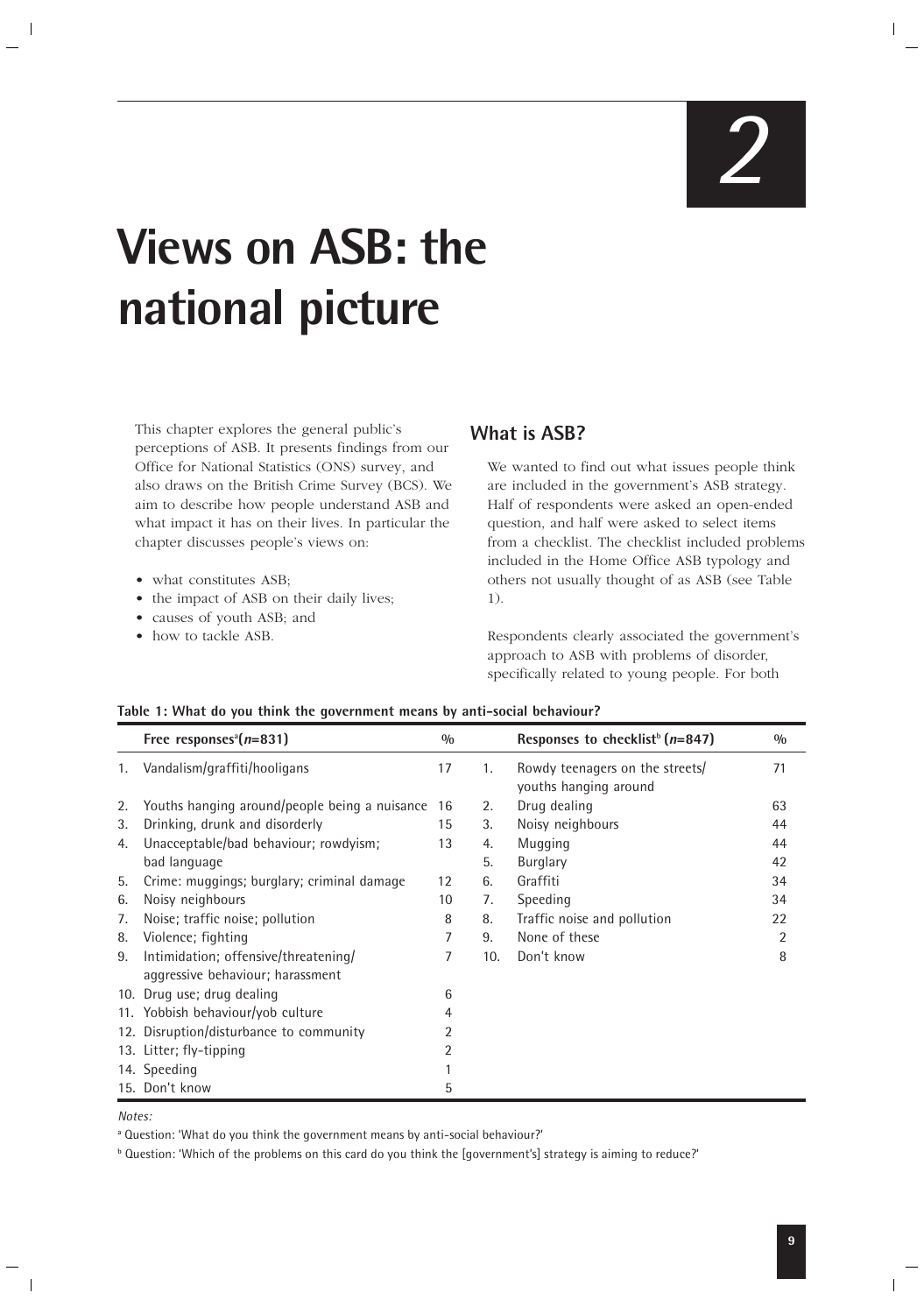



groups of respondents, rowdy teenagers on the street came high on the list of ASB issues. However, two thirds of those selecting items from the checklist thought that the government strategy placed an emphasis on mugging or burglary, and a fifth included traffic noise and pollution – issues that are not part of the national focus. It seems, therefore, that many think the government's strategy is even broader than it currently is.

Only 6% of those respondents asked for a free response mentioned drug use or dealing – suggesting that such problems are not at the forefront of most people's thoughts. However, 63% of respondents choosing from the checklist cited drug dealing as an issue targeted by the government's ASB strategy. By contrast, problems associated with drink were more commonly cited in the free response – by 15% of people.

#### *ASB in the local area*

Our ONS respondents were asked what was the worst form of ASB in their local area. No prompt was used for this question, but over a quarter (27%) came up with the same answer: rowdy teenagers on the street/youths hanging about (see Figure 1). The BCS also points to relatively high levels of concern about 'teenagers hanging around'. When asked in the 2002/03 BCS about

the biggest ASB problem in the respondents' area, this was the most common response, again selected by a quarter of respondents (Thorpe and Wood, 2004). In the 2003/04 BCS, speeding traffic was included in the list of problems. This option displaced teenagers by a small margin: 19% cited traffic and 17% teenagers (Wood, 2004).**<sup>9</sup>** Since 1992, 'teenagers hanging around' has also consistently been within the top three ASB problems described by BCS respondents as 'big or fairly big' local problems.**<sup>10</sup>**

While environmental crime attracted some concern, more than one in six respondents said there was no ASB where they lived. Logistic regression was carried out on the top five responses to determine the key predictors of 'worst ASB' type (for full results see Appendix C). We found that younger respondents were more likely than their elders to cite 'rowdy teenagers' as the worst local ASB problem: with, for example, 32% of those aged 16 to 24 seeing this as the worst problem, compared with 18% of

**<sup>9</sup>** The issue of 'speeding traffic' had not been included in previous surveys. In the 2003/04 BCS, although second to the problem of speeding, 'teenagers hanging around' was still a long way ahead of the next 'biggest problem': drug use and dealing, cited by 9% (Wood, 2004).

**<sup>10</sup>** In the 2003/04 BCS, 29% of respondents cited rubbish or litter as a fairly/very big problem; 28% vandalism and graffiti; and 27% teenagers hanging around (Wood 2004).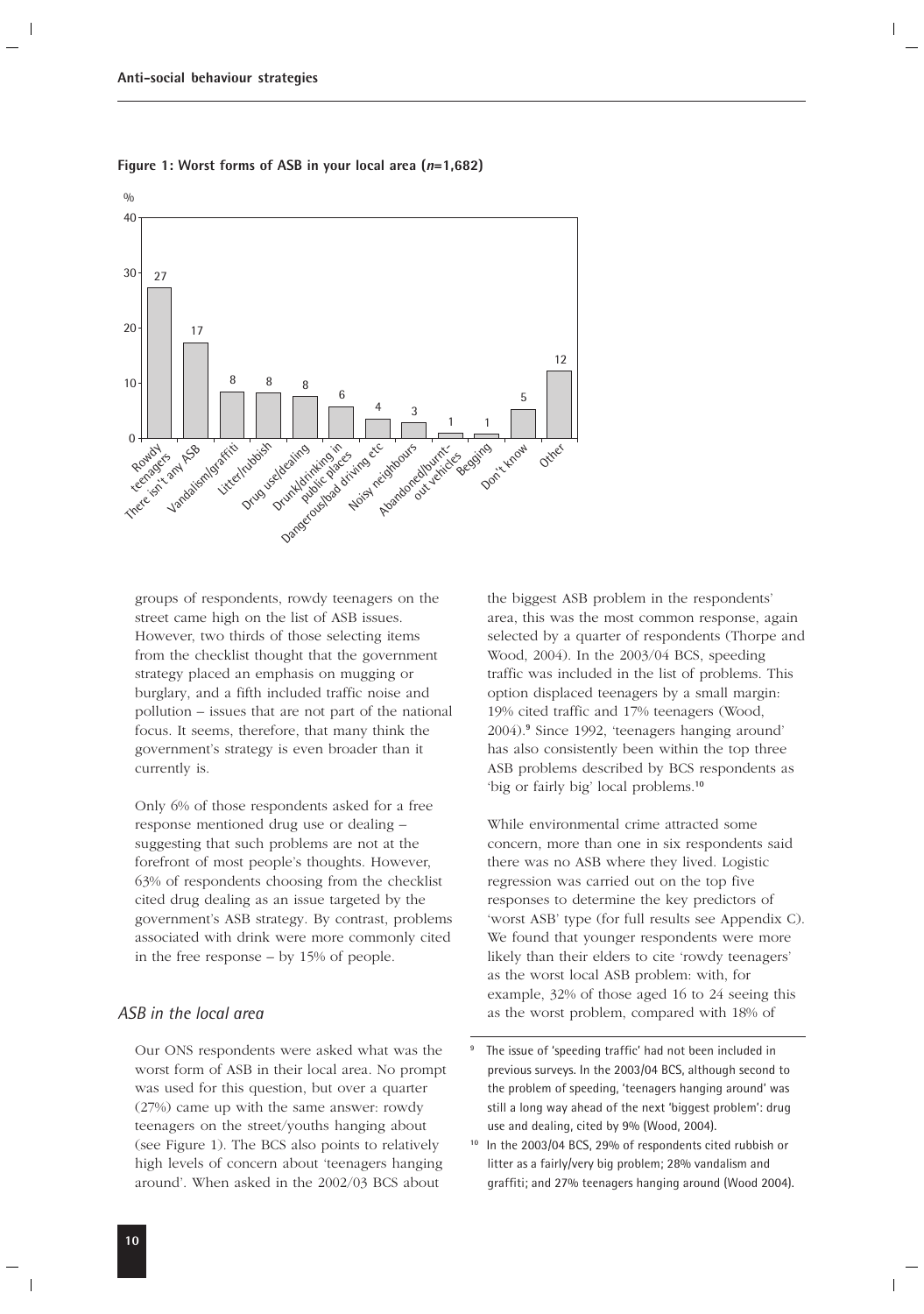|                               | Don't know/doesn't | Occurs, and         | Occurs and fairly/ |                     |
|-------------------------------|--------------------|---------------------|--------------------|---------------------|
| $n=1,682$                     | occur/ no effect   | <i>minor</i> effect | very big effect    | Effect (all levels) |
| Rowdy teenagers in the street | 49                 | 32                  | 19                 | 51                  |
| Drug use/dealing              | 65                 | 17                  | 17                 | 34                  |
| Vandalism/graffiti            | 46                 | 38                  | 17                 | 55                  |
| Litter/rubbish                | 42                 | 41                  | 17                 | 58                  |
| Abandoned/burnt-out vehicles  | 73                 | 19                  | 10                 | 29                  |
| Noisy neighbours              | 76                 | 15                  | 9                  | 24                  |
| Begging                       | 88                 |                     | 6                  | 13                  |

#### **Table 2: Effects of ASB issues on quality of life (%)**

*Note:* Percentages may not add up to 100% due to rounding.

those aged 65 to 74.**<sup>11</sup>** One explanation for this might be that younger people are more likely than older people to be victims of crime and ASB committed by other young people, and are therefore more aware of it. Respondents over retirement age were less likely than others to say there were ASB problems in their area; and those who did were more likely to cite litter and graffiti as the worst problem.

Other predictors of 'worst' problems include educational achievement and ethnicity. Graduates were less likely than others to cite drug use and dealing as the worst form of ASB where they lived – perhaps because they tend to live in areas with fewer drug problems – and more likely to cite litter and rubbish. Younger respondents and respondents from BME groups were the most likely to consider drug use and dealing to be the worst form of ASB in their area. Again, these findings may reflect their greater exposure to problems associated with drug use.

#### **The impact of ASB**

BCS figures suggest that public concern about ASB grew in the second half of the 1990s (as crime fell), but then plateaued between 2000 and 2002/03 and then fell slightly. For instance, the percentage of respondents saying ASB was a fairly or very big problem in their area was 21%

in 2002/03, but only 16% in 2003/04**<sup>12</sup>** (Finney and Toofail, 2004, p 19). These figures indicate that, for a majority of people across England and Wales, ASB is not a major concern. For a minority of people, however, ASB clearly is a significant issue. Moreover, surveys show that serious problems of ASB tend to be concentrated in certain types of neighbourhoods.

According to the 2003/04 BCS, those in inner-city areas (34%) and 'hard-pressed'**<sup>13</sup>** areas (31%) were significantly more likely than others to perceive high levels of ASB (Wood, 2004, p 15). (The average for England and Wales was 16%.) Twenty-five per cent of Londoners perceived the levels of disorder in their area to be 'high', but within London there was a marked inner–outer split, with perceptions of higher levels of disorder among inner-city Londoners (Moore and Yeo, 2004).

Other research suggests that high levels of perceived ASB are associated with dissatisfaction with one's neighbourhood. The 2002 London Household Survey**<sup>14</sup>** (see Millie et al, forthcoming) revealed that Londoners who are

- **<sup>12</sup>** These figures are derived from responses to questions about seven individual ASB issues: abandoned or burnt-out cars; noisy neighbours or loud parties; people being drunk or rowdy in public places; people using or dealing drugs; teenagers hanging around on the streets; rubbish or litter lying around; and vandalism, graffiti and other deliberate damage to property.
- **<sup>13</sup>** Based on the ACORN classification of residential neighbourhoods.
- **<sup>14</sup>** The 2002 London Household Survey was conducted for the Greater London Authority, with a sample of 8,000 households.

**<sup>11</sup>** A similar finding emerged from the 2003/04 BCS, which found that 22% of those aged 16 to 24 cited teenagers hanging around as the biggest problem, compared with 13% of 65 to 74 year-olds and 8% of those aged 75 and over (Wood, 2004).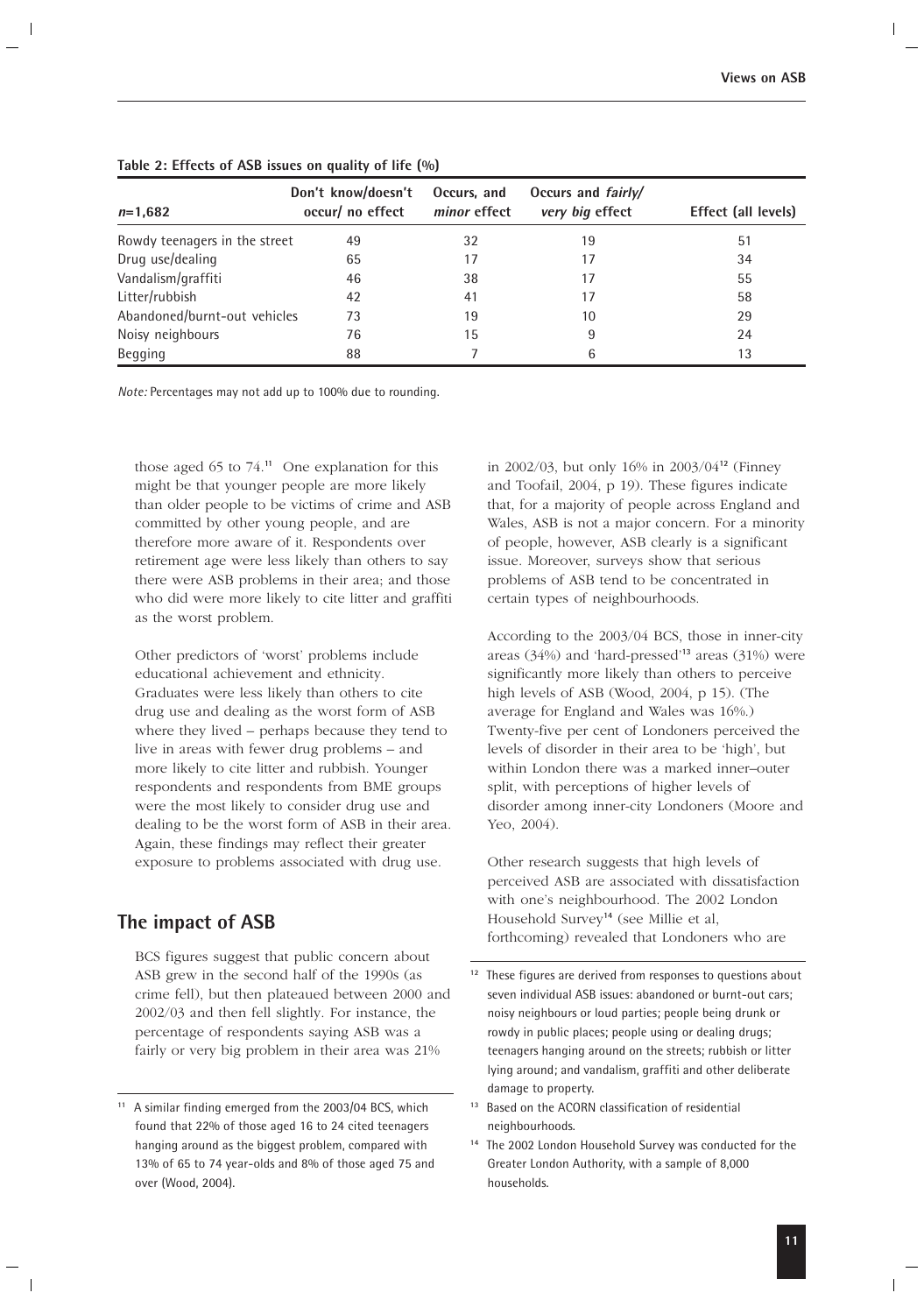fairly or very dissatisfied with their neighbourhoods also have serious concerns about ASB and crime in general. For example, of respondents who were very dissatisfied with their neighbourhood, 64% also thought that vandalism and hooliganism were a serious problem, compared with 13% of those who were very satisfied. Similarly, 41% of the 'very dissatisfied' saw troublesome teenagers/children as a problem, compared with only 4% of the 'very satisfied'.

#### *Effects of ASB issues on quality of life*

In the ONS survey, respondents were asked how much their quality of life was affected by different ASB issues. Unlike the question on 'worst ASB problem', responses were given to a set list of concerns. Table 2 shows that quality of life for most people is not greatly affected by ASB. Mirroring responses to the BCS question of 'worst problem where you live', 'rowdy teenagers' was the ASB issue that most frequently had a fairly or very big effect on quality of life. This was closely followed by drug use/dealing, vandalism/graffiti and litter/rubbish. If 'minor effect' responses are included, the issue most frequently said to impact on quality of life was litter/rubbish (58%). However, while litter and graffiti are pervasive, we might surmise that they are rarely seriously intrusive on most people's lives, as this is not an issue people raise in local discussions.

Again, logistic regression was used to find predictors of impact on quality of life (see Appendix C). As with the 'worst form of ASB' analysis, people of retirement age were less likely than others to be affected by rowdy teenagers. Conversely, being aged 30 or under was a predictor that rowdy teenagers affected your life. Other predictors were lack of formal qualifications, renting from the local authority/ housing association, living in London and being from a BME background. For drug use/dealing, predictors of effect were being from a BME background, renting from the local authority/ housing association, and having no formal qualifications.

The 2003/04 BCS explored the impact of ASB by asking whether any of 16 behaviours had a 'bad effect' on respondents' lives. Approaching two thirds (61%) reported no bad effects from these types of ASB. The issues cited most often were speeding traffic and teenagers hanging around (both mentioned by 11% of people). The BCS also found that respondents living in 'hardpressed' areas were more likely than others to report that young people hanging around had a high impact on their quality of life (Wood, 2004).

### **Perceived causes of youth ASB**

Our ONS survey asked about people's perceptions of the causes of youth ASB, picking up on this key area of concern. Respondents



**Figure 2: Which of these do you think are the three main causes of youth ASB? (n=1,682)**

*Note:* Percentages do not add up to 100 as this question is multi-coded.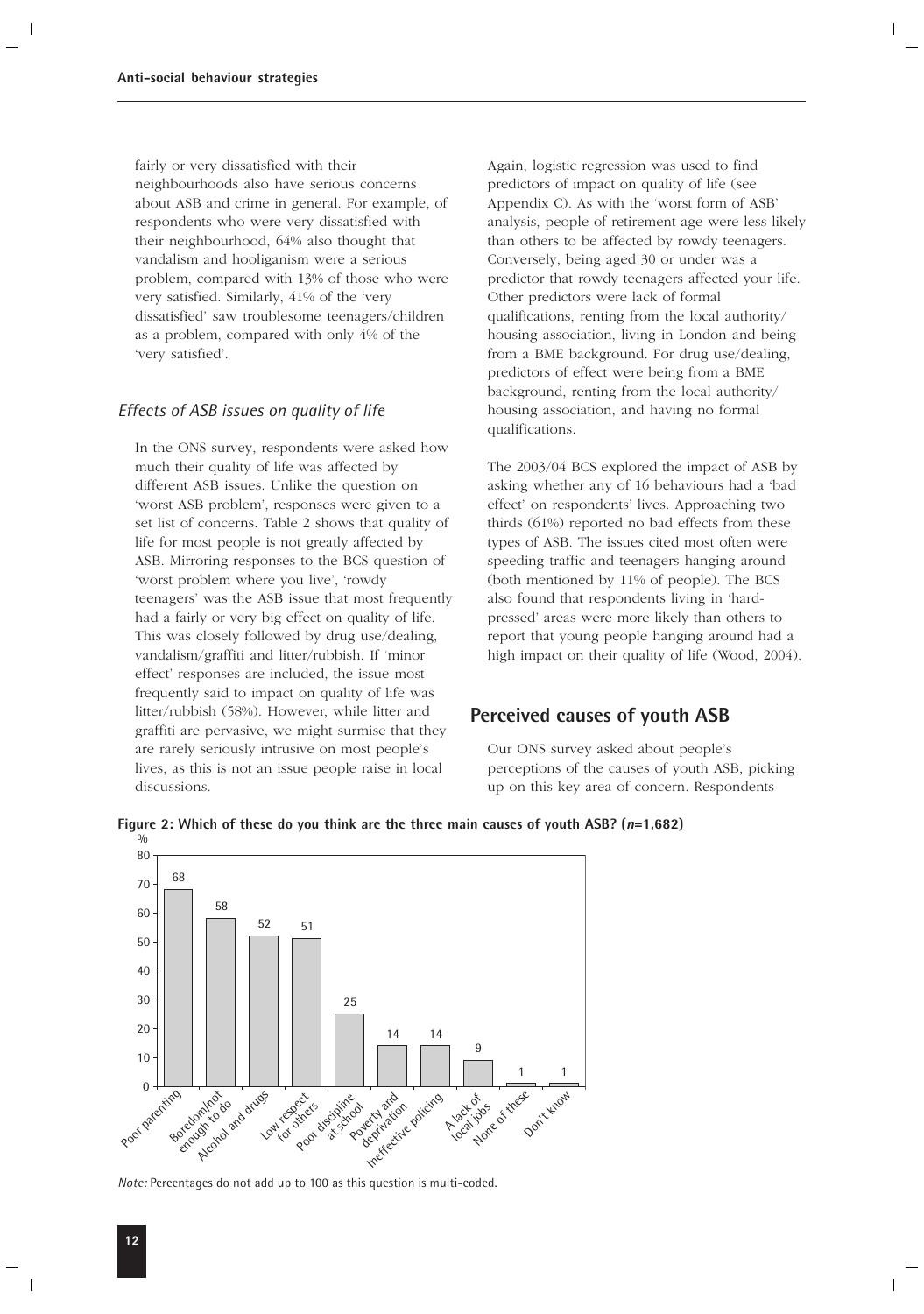were asked what they perceived to be the three most significant causes from a list of options. Figure 2 shows that people tend to link youth ASB to broader cultural or social problems – with 'poor parenting', 'alcohol and drugs' and 'low respect for others' cited by 68%, 52% and 51% respectively. Another major cause of youthful ASB was thought to be boredom and not enough to do (cited by 58% of respondents).

Ineffective policing, poverty and unemployment were given little weight by respondents. This suggests that the argument we developed in the previous chapter, about the relevance of social policy and economic issues (alongside cultural issues) to the emergence of ASB as a priority, is unlikely to have much resonance among the general public. However, concepts such as 'poor parenting' and 'alcohol and drugs' are very broad. Respondents who cite these as causes of youth ASB may have a wide range of views on how and why these factors contribute to the problem.

### **How to tackle ASB**

Our ONS survey also looked at views on tackling ASB. Respondents were asked: 'If there was more money to spend in your local area on tackling ASB, should this be spent on tough action against perpetrators, or preventive action to deal with the causes?' This hypothetical – and arguably loaded – question was designed to get a feel for the extent to which the enforcementoriented tone of the government's TOGETHER campaign reflects public attitudes. Only 20% of respondents chose tough action against perpetrators as the best strategy for tackling local ASB, compared with 66% who opted for preventive action (some of whom might have wanted to avoid appearing too harsh to the interviewer) and 11% who said both.

Men were more likely to support tough action than women, and those over retirement age were more likely to do so than younger people (see Appendix C). Better-educated people and house owners were less likely to do so, while Londoners were more tough-minded than others, which might reflect the fact that concern about ASB tends to be higher in London than elsewhere.

Around two thirds of the respondents (63%) had heard of ASBOs as a method of tackling ASB. All respondents had the order explained to them, and were then asked their views on its likely effectiveness. Answers to this question revealed considerable support for ASBOs, with 60% saying they would be quite or very effective in dealing with disruptive neighbours, and 55% quite or fairly effective in targeting youths who disrupt their neighbourhood.

Our ONS survey asked if the police or local authority should do more to tackle ASB. Unsurprisingly (given that when people are asked whether more should be done about any given problem, most say 'yes'), a majority of respondents did feel that both the police and local authority should do more. It is interesting, however, that this was not a large majority, with around a third saying these agencies should do a lot more, and around a quarter saying that they should do a little more.

# **Views on ASB: from the national to the local picture**

The findings of the survey research presented here indicate that for a majority of people in England and Wales, ASB is not a big problem. On the other hand, it is an acute concern for *a sizeable minority* of people in *some* areas; these areas are most likely to be urban and deprived, and problems of ASB may be closely interlinked with other problems, such as crime and fear of crime.

Anti-social behaviour can take a great many forms. Of all ASB problems, it is youth ASB (described in terms of young people hanging around, or rowdy young people) that appears to be the most visible and worrisome. Interestingly, youth ASB tends to be more of a concern to younger rather than older people. In contrast to problems relating to young people, certain other ASB issues, such as vandalism or litter and rubbish, may have a wider but less serious impact on people's lives.

Survey findings such as those reported in this chapter provide a useful insight into levels of concern about ASB and general perceptions of the problem. However, because of the great variety in manifestations and experiences of ASB,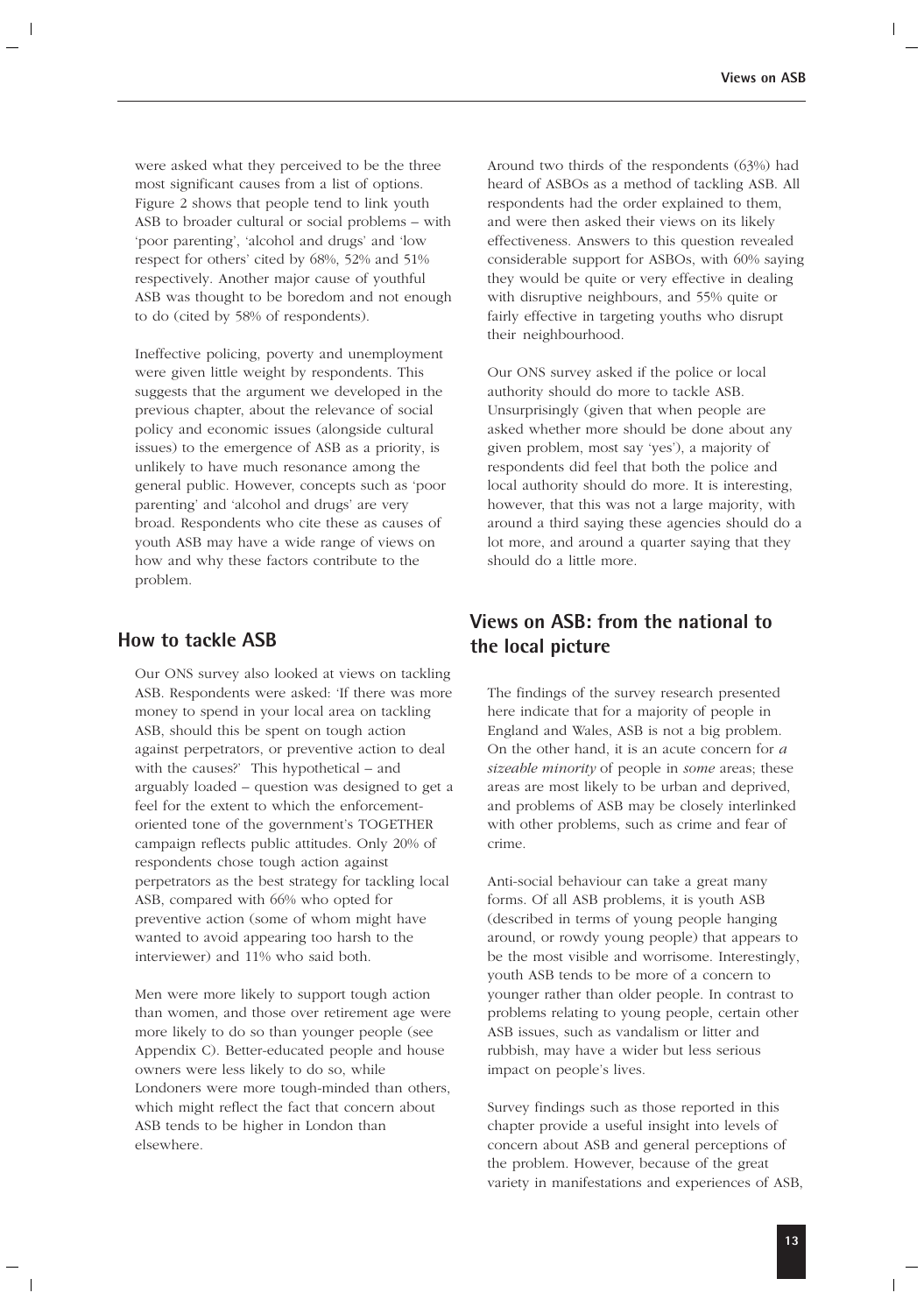there are limitations to what we can learn from surveys about how ASB affects the day-to-day lives of individuals. Even if we consider specific forms of ASB, such as 'rowdy young people' or 'vandalism', we should recognise that these problems can take very different forms and cause very different reactions in different social contexts.

In particular, certain forms of ASB in deprived neighbourhoods may be worse, in qualitative as well as quantitative terms, than their equivalents in more prosperous neighbourhoods. On the other hand, tolerance for some kinds of ASB may be lower in relatively well-off areas. In the next three chapters, we turn to the findings of our research in three deprived neighbourhoods. We examine how ASB impacts on residents' lives, how residents and professionals understand ASB, and the potential responses to these problems.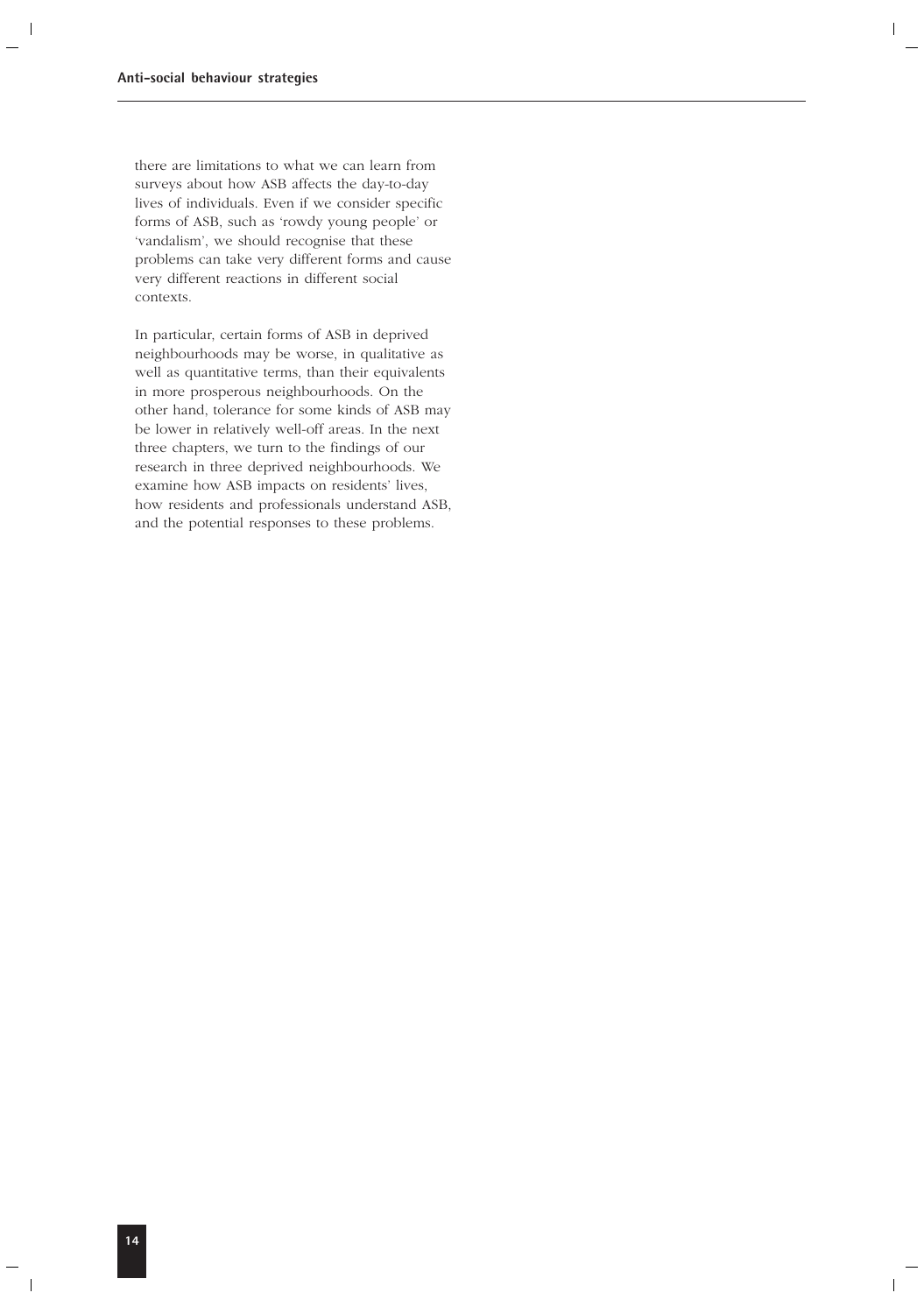# **Problems and impact of ASB in the case-study areas**

Our three case-study neighbourhoods were partly selected on the grounds that they all had features – such as relatively high crime levels and high levels of deprivation – that are commonly associated with problems of ASB (see Chapter 1). The findings of the interviews and focus group discussions confirmed that ASB is indeed a significant feature of daily life in these neighbourhoods.

In all three neighbourhoods the following four key ASB themes emerged in the interviews and focus groups (each of which will be considered in detail below):

- misbehaving children and young people;
- problems associated with misuse of drugs and, to a lesser degree, alcohol;
- neighbour disputes and 'problem families'; and
- a pervasive sense of powerlessness associated with all these problems.

# **Misbehaving children and young people**

Supporting the ONS and BCS findings, respondents (both residents and agency representatives) spoke much more frequently about ASB problems associated with children and young people than about any other kind of problem. More specifically, their key concerns were:

- boisterous and rowdy behaviour by children;
- young people congregating in groups;
- young people causing damage to property and the environment; and
- anti-social use of cars and motorbikes by children and young people.

Rowdy behaviour by children was a source of concern to many respondents – who also often talked about children being out on the streets late at night. Rowdiness concerned people not only because of the noise and general disturbance caused, but also because it produced a (possibly exaggerated) sense of general disorder:

The main complaints I get from local residents a lot of the time is kids playing on the street and causing annoyance, and when the kids are confronted they often turn around and break windows and shout abuse. (Midcity police sergeant)

It was frequently stressed that young people congregating in groups was intimidating – whether or not the groups were doing anything harmful. As noted by a local councillor in Midcity: 'You get youths congregating and often I have to say it is not sinister at all; but the elderly see it as a threat'. A community activist from Westerncity observed:

The evenings are the worst because, if they're outside your door and you're trying to do something, even if it's watching television, and there's noise outside. It's not a life, is it, when you're continually pestered.

Even where young people's behaviour is not intentionally threatening, their apparent lack of consideration for others can add to the annoyance. Participants in the young people's focus group in Midcity, talking with obvious bravado, showed little concern for how their behaviour might impact on older people: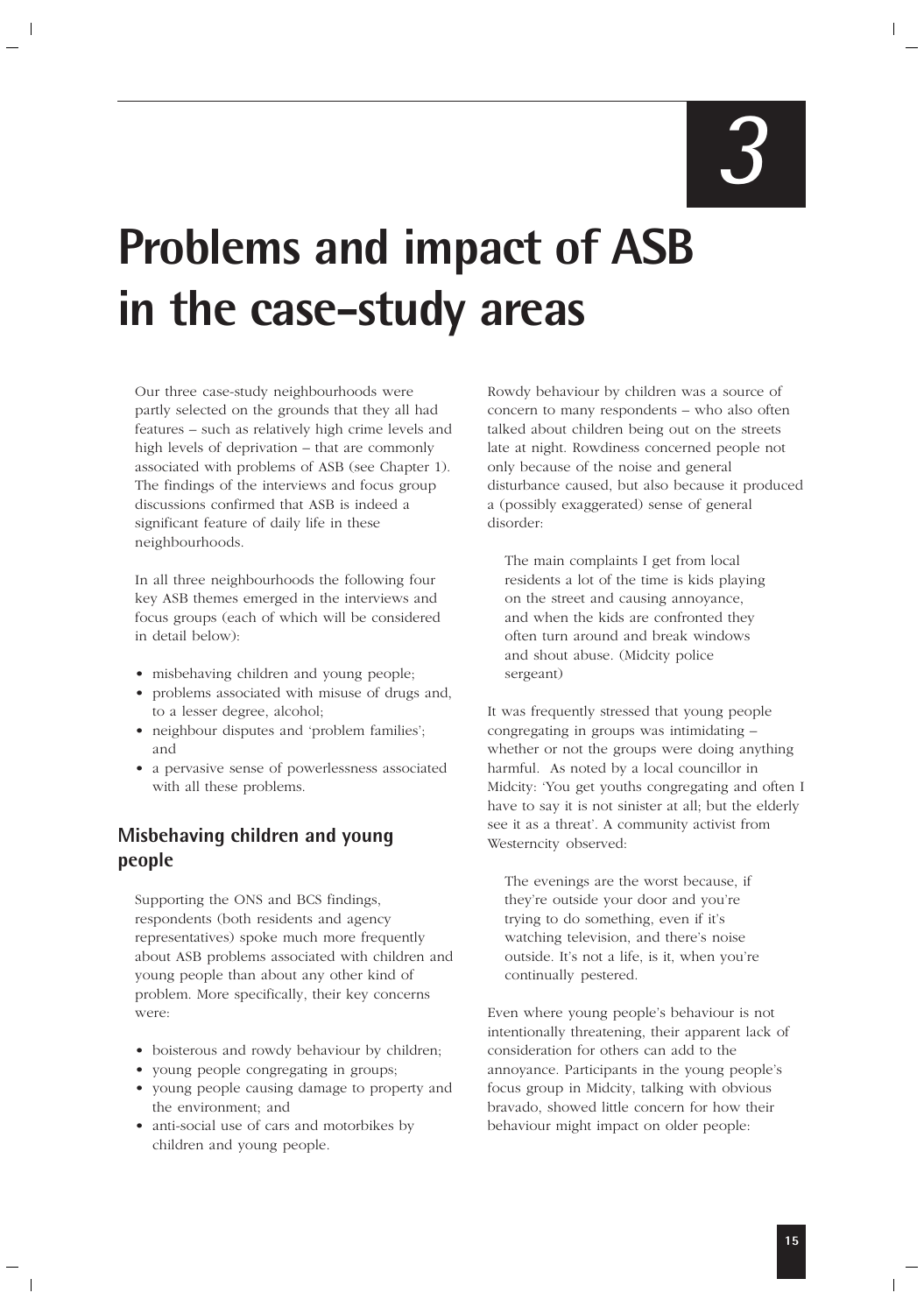- I **<sup>15</sup>** Do you understand why old people get upset about young people hanging around on the streets and so on?
- R1 No it depends on what comes out of your mouth at the time.
- I What could be done to try and sort that situation out?
- R2 Give them ear plugs or something.

Frequent complaints were made about children and young people causing destruction – through arson, graffiti, general vandalism, throwing stones at houses or passing cars. For example:

There were the decent kids that ran the sports centre, but [others] burnt it down. Something is in their system. (Midcity retired people's focus group)

In Westerncity, various respondents identified a particular problem with primary-school-aged children: 'They're the ones going round lighting fires outside flats. You know, they're regenerating [the flats], and then they go and melt all the PVC' (community activist). Similarly, a participant in the retired people's focus group observed:

Sunday night around the back of the school, there was about six children, ranging from seven to 11, throwing stones at the school with all their might.

The anti-social use of cars, motorbikes and scooters by children and young people was also considered a problem in all three neighbourhoods. There were complaints about young people riding motorbikes or mopeds on pavements or in public parks: for example, a participant in the Southcity young women's focus group commented: 'It's like one o'clock in the morning and they're just zooming up and down.… It's a problem for everybody'. Some respondents also talked about problems with motorised miniature scooters.

Concerns about joyriding and car crime in general were particularly evident in Westerncity and Midcity.**<sup>16</sup>** Although much of this activity

- **<sup>15</sup>** 'I' refers to the interviewer; 'R' refers to respondents.
- **<sup>16</sup>** Car crime, and particularly joyriding, have long been associated with the Westerncity neighbourhood. These problems have reduced over the past five years, but there are fears they may currently be on the rise again. In Midcity, these are very much current concerns.

involves serious criminal offences (such as car theft), residents also have to suffer the anti-social consequences:

My nephew, if there are loads of joyriders he's like, "I don't like it, I don't like it", and he puts his hands over his ears. (Midcity parents' focus group)

I went there last week and my mother was very ill in bed, and there was someone going up and down the pavement on their motorbike, and I said: "Do you mind not doing that, my mother really isn't very well". And I looked and his eyes were out of his head, he followed me all the way down the road: "What's it to you? I hate people like you!", following me all the way down the road shouting at me. ([Midcity retired people's focus group)

### **Drug and alcohol misuse**

Problems associated with the use and dealing of illegal drugs were often cited as ASB, most commonly in Southcity, but also in the other two neighbourhoods. In all three places, cannabis use by adolescents was said to be common and Class A drug use by young adults was said to be increasing. Drug use and dealing was associated with ASB for various reasons. Concerns centred on:

- young people congregating in groups cannabis smoking often being a group activity;
- the fears provoked by visible drug use and the unpredictable and offensive behaviour associated with drug consumption;
- the impact on children who come across drug misuse in public places;
- broader violence and disorder linked to drug dealing or binge drinking.

In Southcity, several respondents talked about groups of youths who sat around outside a community centre and smoked cannabis, making others feel nervous about going in and out of the centre. Some respondents also spoke about the unpredictable, offensive or disturbing behaviour associated with Class A drug use:

Now, if they want to take drugs and kill themselves, feel free. My objection is: get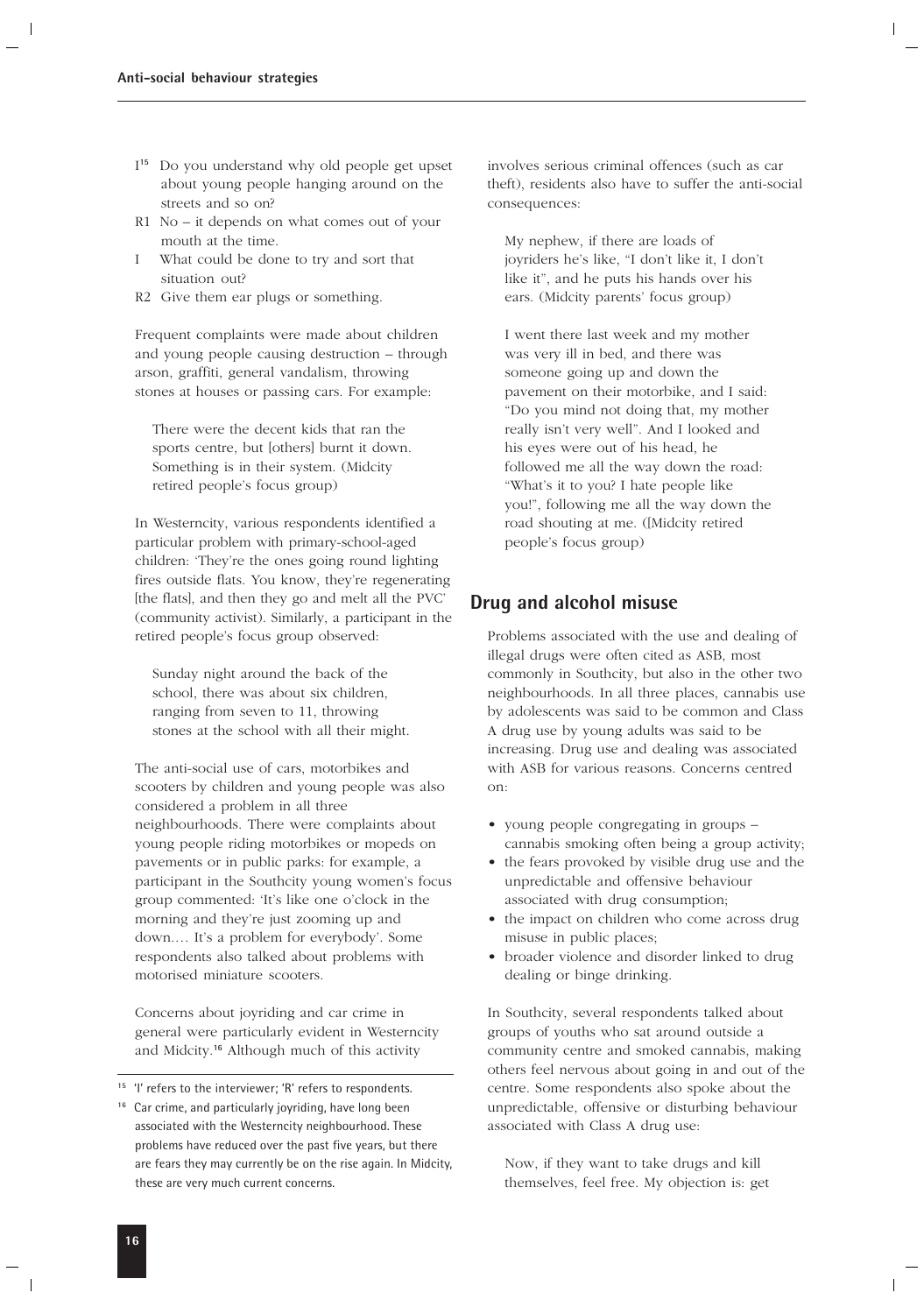it out of my face. I do not want to see dickheads … with needles, and they're dirty needles. And the usual thing is when they've smoked their crack, and they either piss, shit or vomit – and it's usually outside of somebody's door in a stairwell. Why should we have to continually put up with this? (Southcity community activist)

Other respondents spoke of visible drug use being, in itself, frightening or upsetting:

- R1 The worst thing I've seen is somebody injecting themselves when I was walking down the street with my little girl. I was disgusted, I screamed at the fella….
- R2 I live opposite the park and my daughter was on the balcony and she saw it – she is only nine.
- R1 My little girl's seven, she was petrified: "Don't stick that in me". (Southcity parents' focus group)

There were also worries about children picking up drug paraphernalia; and some respondents voiced concerns about children acting as 'runners' for drug dealers. Another issue raised was potential violence and disorder associated specifically with drug dealing. For example, a local councillor in Midcity told of a family that 'peddle in drugs and live in a quiet part of the city'. The effect this had on the neighbourhood was that 'people live in pure hell with youngsters queuing up in the middle of the night for drugs'. At the most serious end of the spectrum, some in Midcity talked about a rise in gun crime related to drug dealing:

There have been shootings in [Midcity] definitely; it is on the increase there. I really do believe it's down to (a) the culture is more widespread; (b) the thing about finding new drug markets, or taking over existing markets.… The guns are just so freely available. (Midcity ASB coordinator)

ASB related to alcohol was also discussed in the three neighbourhoods, although this was mentioned less often than drug-related ASB – possibly because drink-related ASB tends to be associated more with town centres than residential neighbourhoods. Respondents spoke about young people congregating to drink, and

the trouble that results – for example: 'Anti-social behaviour normally proves worse on the weekends when they start drinking from offlicences and hanging around. We've had instances of people throwing bottles at buses' (Westerncity community activist). In Midcity, some spoke about groups of up to 30 young people drinking outside shopping centres; and here, under-age drinking was a particular concern. In Westerncity, a project worker commented that although there was a perception that drug misuse was a more serious local issue, the problems associated with alcohol – in particular, under-age drinking and binge drinking (by people of all ages) – were greater.

# **Neighbour disputes and 'problem families'**

Anti-social behaviour that takes the form of neighbour disputes was sometimes, but not frequently, discussed by our respondents. It was made clear that when these problems do occur, their impact can be very severe. Hence it appears that while ASB problems relating to substance misuse and young people tend to be more diffuse, neighbour-related ASB problems can have a more serious impact on a smaller number of people.

A community activist in Southcity talked about a family who lived in the neighbouring flat and attracted large groups of young people who would sit in their shared hallway and drink, smoke cannabis, spit, urinate and vomit. He complained also that the family had a large dog, which they kept on a balcony adjoining his own. This prevented his children from using their balcony because they were scared of the dog and, moreover, the dog mess went all over their own balcony when it rained.

Neighbour disputes can cause fear and intimidation – the impact of which can be all the more severe because the victims feel scared in their own homes:

I've been threatened if his dogs get over into my garden he won't be responsible for them … I've got three babies! I don't want dogs barking all night and day, but I haven't opened my mouth in the last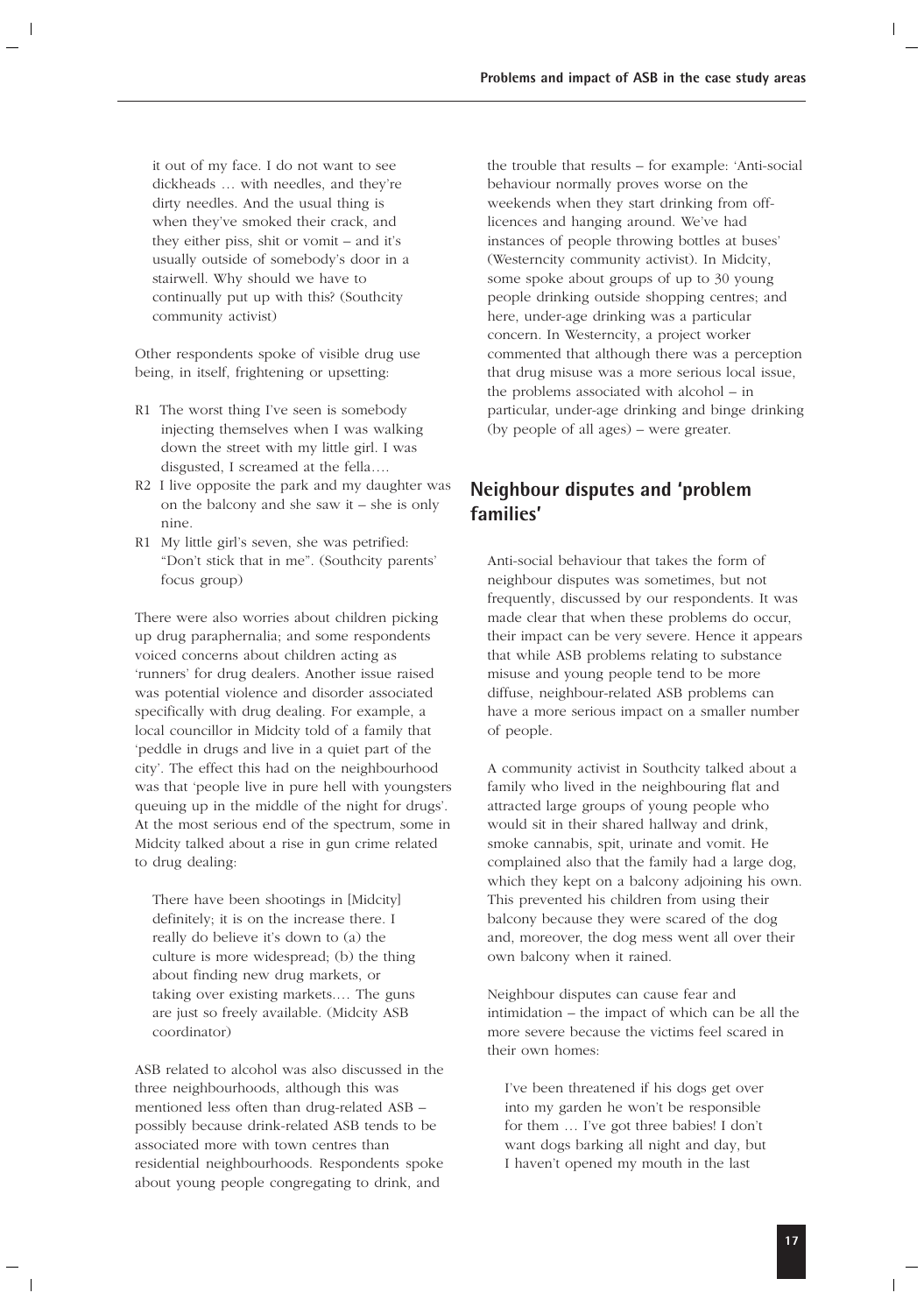three weeks. (Westerncity community activist)

I had a neighbour for one year and she tormented me morning, noon and night; I never slept. (Southcity retired person)

A related issue that occasionally emerged in the interviews and focus groups was that of the 'problem family'. Problem families were described as large and chaotic, and engaged in criminal as well as anti-social behaviour that could impact on a whole street or neighbourhood and not just the immediate neighbours. In Midcity, a community development worker talked about families comprising up to 60 individuals in total, which were 'interlinked with each other in a sort of clannish nature'. Also in Midcity, a community regeneration worker talked of a family who had recently moved into the area and would 'come out at night and cause mayhem – motorbikes, drinking, lobbing drinking cans at some people's houses'.

# **A sense of powerlessness**

From much of what was said about local problems, it was clear that incidents of ASB can provoke a profound sense of powerlessness in the victims: that is, the sense that these incidents epitomise the lack of control that local residents have over their social environment. Hence, this sense of powerlessness is not only a consequence of, but also an integral element of, experiences of ASB. One result of this is a vicious circle, whereby ASB provokes a sense of powerlessness, which can in itself make ASB more able to flourish as it goes on unchecked.

One aspect of this sense of powerlessness is the fear of retaliation that prevents victims from trying to stop disorderly, offensive or disturbing behaviour. A local councillor in Midcity commented that if a resident decides to become a witness – for example for an ASBO application – then intimidation can be at a 'frightening' level. Various respondents complained about the abuse experienced by residents who attempt to intervene:

As soon as someone comes out of the house to speak to them, they get verbal abuse and stones thrown at the windows. (Midcity police constable)

My son told me that if I shout at them I will only end up getting a brick through the window, and that's true. (Midcity retired people's focus group)

You can't say anything to them, you get abuse; in fact, they know more of the law better than the police, so what can you do? And if you say something to them they probably say something to their mother and father and the next thing they are knocking at your door. (Westerncity retired people's focus group)

A community activist in Southcity said that in his 'own country' – Somalia – he would not accept the levels of bad behaviour he encounters in Britain; but here he has to accept that he can't do anything: 'People have scared me many times ... I have to put my face down. I have to not respond when they're knocking on my windows'.

Many respondents commented that young people are largely immune to admonishment – thanks to their general lack of respect for authority:

Today you can't tell them not to do certain things: it's a case of, "Who are you?". And half the time they just look at you daft and just carry on doing what they were doing anyway. (Westerncity community activist)

There was a boy out there the other day throwing stones at my CCTV camera, and I bet he was no older than eight or nine; and I said, "Would you stop that please," and he said, "What are you going to do?". And clearly there was nothing I could do and he knew that. (Midcity project worker)

Youngsters today are almost prepared to take you on. They know their rights far more than we did. (Midcity local councillor)

The difficulty of confronting young people was attributed also to the lack of 'community':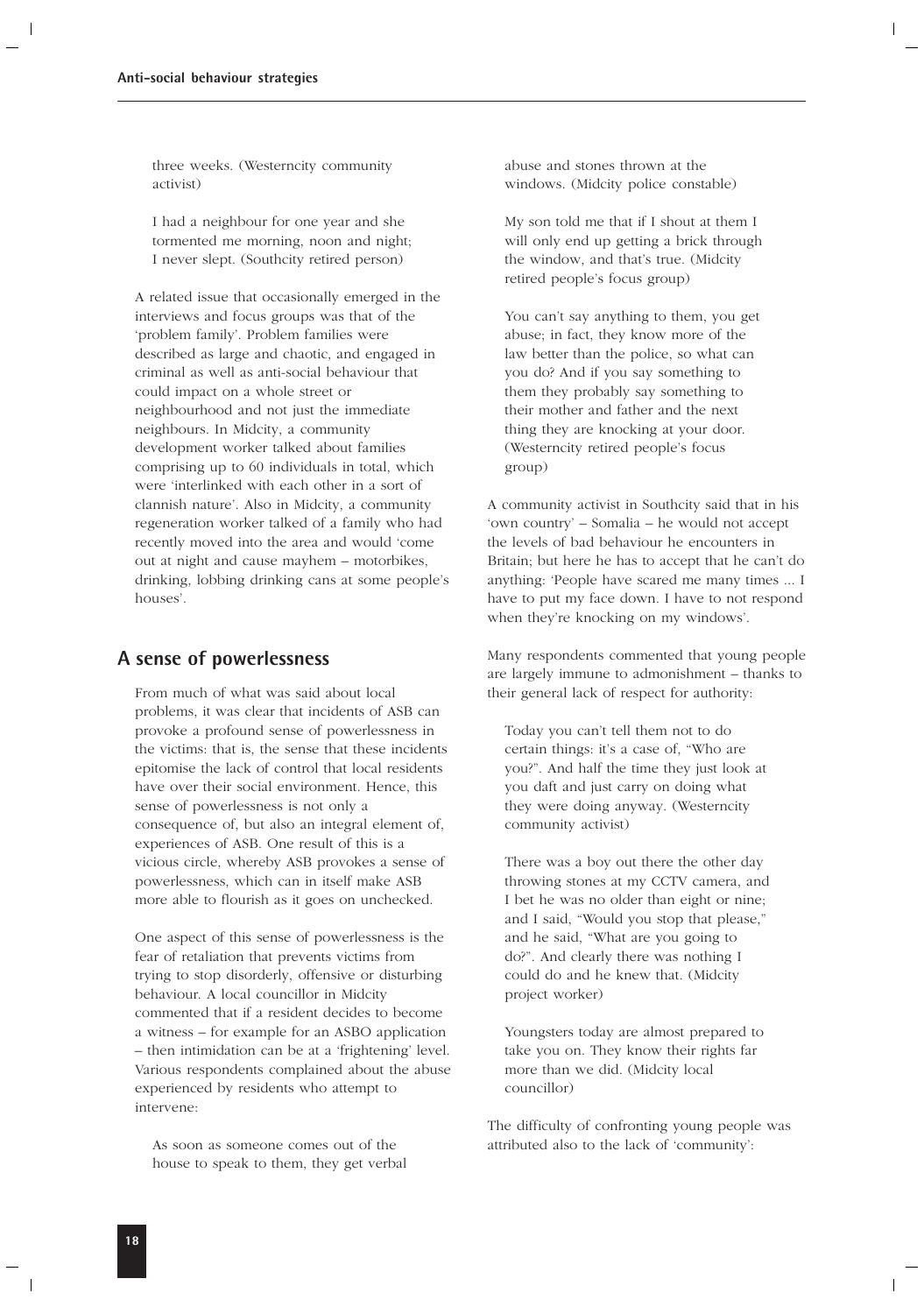I think a lot of residents feel disempowered because they don't have the in-depth community knowledge of the people on the street. They don't know the young people concerned and the remedy of, 'I will see your father or mother'. (Westerncity police constable)

A Westerncity community activist recalled the time when locals would challenge youngsters who misbehaved; but today, he said, people are too frightened to do so. As a result, 'A lot of people shut the door and think the problem will go away. But it doesn't.'

Our focus group participants frequently complained about the pointlessness of calling the police or other agencies when there are incidents of ASB – because the agencies are not interested, or do not care, or do not have the necessary resources for a timely response. A participant in the Midcity parents' group talked about the failure of the police to respond when her daughter was attacked:

That lad had my daughter on the floor … I phoned the police and they didn't come out. Then the second time I reported it, it took them about two hours to come out. They went over to see him and they didn't do anything about it.

Some respondents commented that even if the police or other agencies *want* to take action against ASB, they cannot do so because their hands are tied:

- R1 You daren't say anything to them; you tell the police but the police say it's not a priority.
- R2 The police are not allowed to box their ears or anything….
- R3 We've got wardens that don't do anything they have no authority…. (Midcity retired people's focus group)

Comments by the young people in our focus groups reinforce the picture of a younger generation that feels willing and able to challenge the authority of the police and other agencies. Their particular scorn for wardens and Police Community Support Officers (PCSOs) was evident:

- R1 Wardens, they stop us.
- R2 … Twats, they are like coppers but worse.

They are like coppers but they are not official coppers.

- I What do the rest of you think of the wardens? [General swearing]
- R3 They just walk around and arrest people, following them wherever they go. (Midcity young people's focus group)
- R1 … I was walking down and they [PCSOs] stopped me and asked if I was old enough to be smoking a cigarette. I just looked at him, grabbed the cigarette and laughed … I just don't see the point.
- R2 They're just a joke.
- R1 They're like security guards, yeah.
- R3 Some of the boys round here call them fake police; they think they're toy police. (Southcity young men's focus group)

Two youth workers in Southcity were firmly of the belief that young people have little respect for officers such as PCSOs: 'The value of [PCSOs] is that pensioners, wrongly, are comforted by the sight of a man in uniform.… But in terms of frightening the young people out of anti-social behaviour – [laughs]!'. Other agency representatives, however, were more optimistic about the capacity of local officers to engage with young people; for example, a Westerncity PCSO said that he and his colleagues had managed to build positive relationships with local children – which had had a beneficial impact on youth nuisance. Nonetheless, he also complained that:

You walk along the street and they lift your jacket and they go, "Where's your handcuff? What can you do to me, like? What are you going to do?" … And they're like, "What can you arrest me for – public order?". And they'll read out what the definition of public order is – you know, that's unbelievable.

# **Local concerns and national implications**

Our findings suggest that in neighbourhoods in which levels of ASB are relatively high, issues relating to youth and children tend to cause particular concern. Other key concerns relate to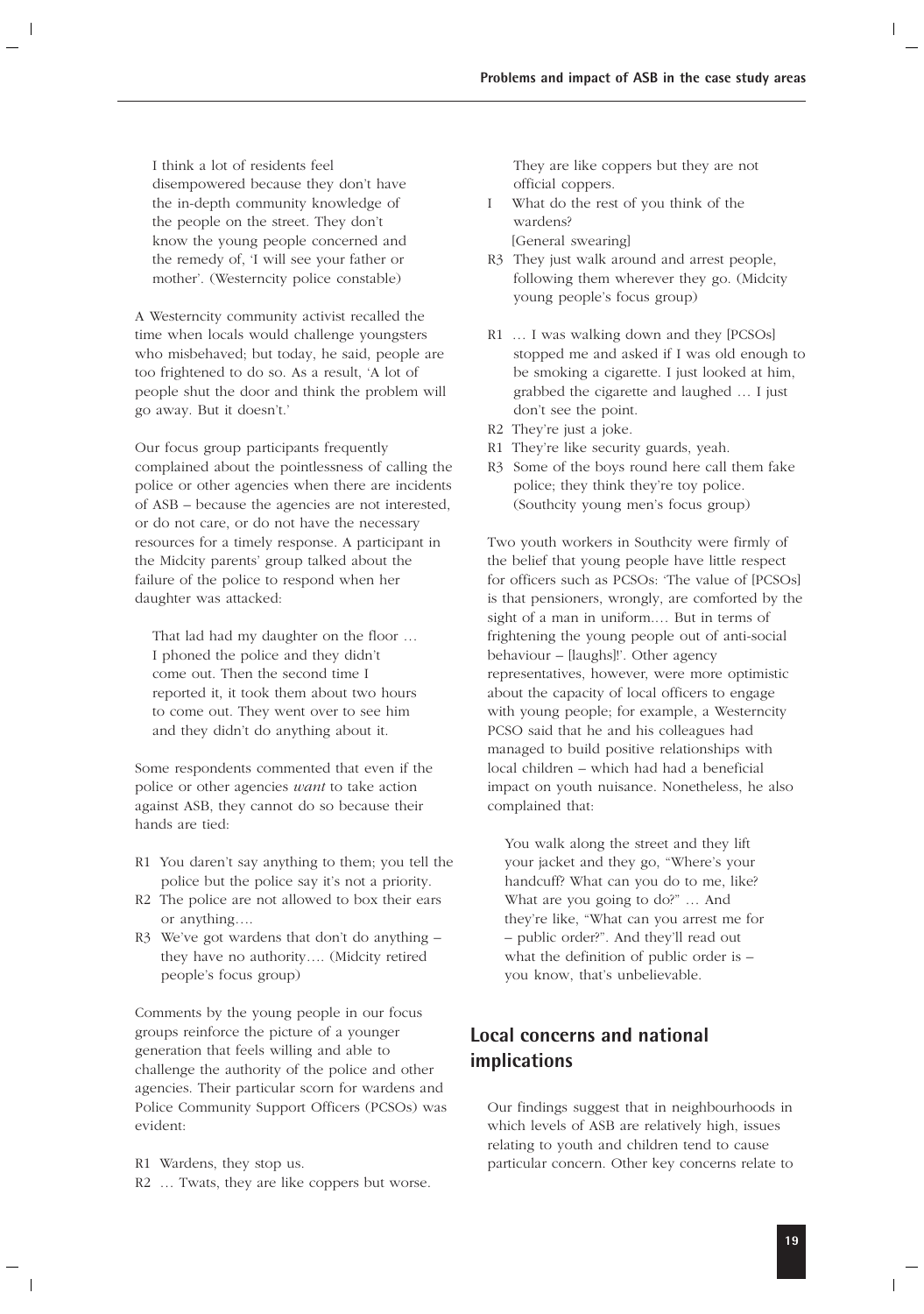drug and alcohol misuse, and the impact of neighbour disputes and 'problem families'.

One of the most insidious consequences of local problems of ASB can be the sense of powerlessness among those who experience it. National policy on ASB has sought to address this sense of powerlessness – and replace it with a conviction, on the part of the general public, that ASB can and will be successfully tackled. However, to understand the potential for success of the national campaign, we need some insight into how the public and professionals understand ASB: that is, their views on the causes of ASB and what should be done about it. These issues are dealt with in the two chapters that follow.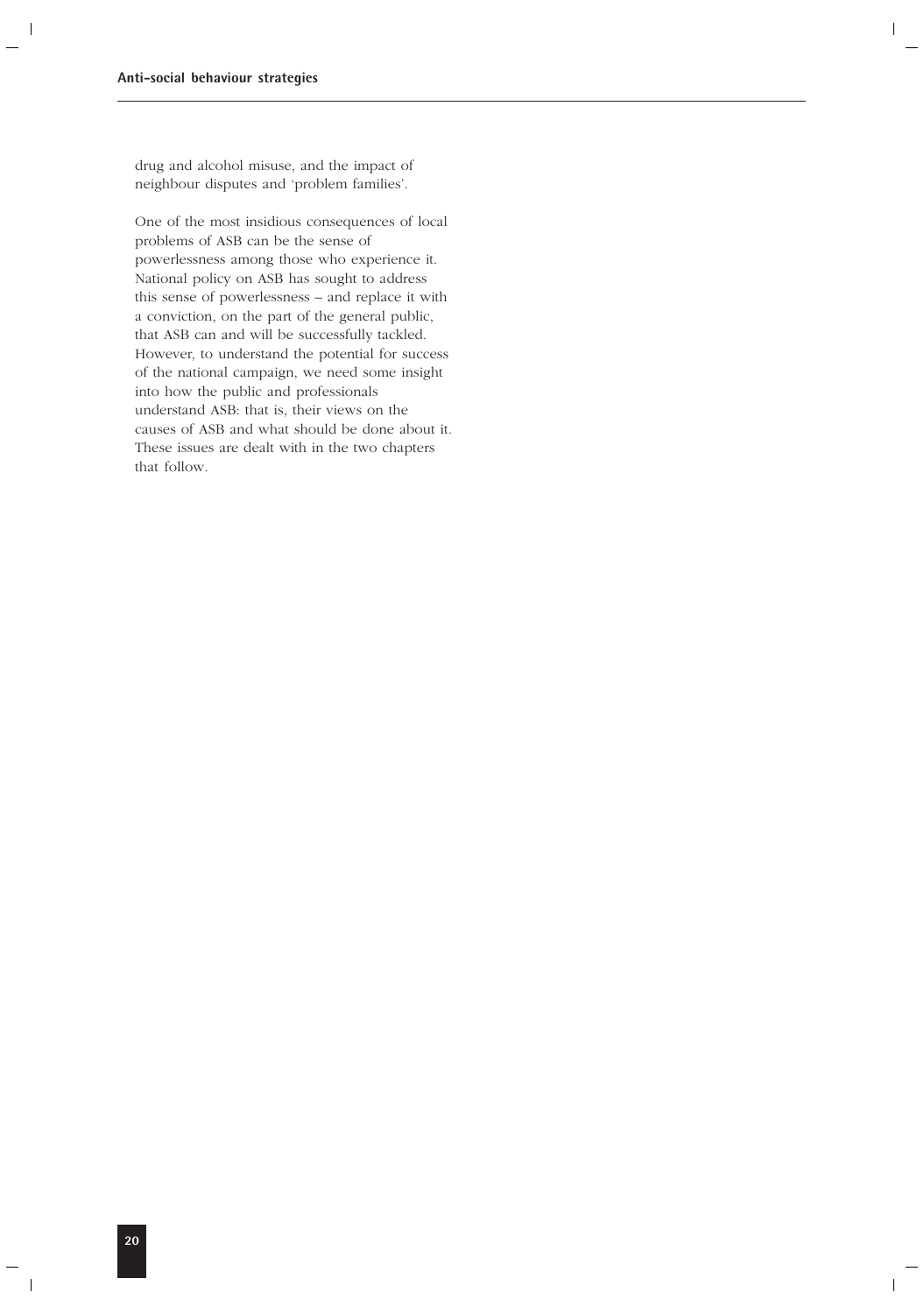*4*

# **Explaining ASB: local narratives**

Respondents in the case-study neighbourhoods were asked their views on the causes of ASB. We found that their explanations for ASB tended to be rooted in broader conceptions of social and cultural change, and that three main strands of thought, or 'narratives of ASB', emerged in what was said:

- **1. Social and moral decline**: Problems of ASB are symptoms of wider social and cultural change – more specifically, a decline in moral standards and family values.
- **2. Disengaged youth and families**: Problems of ASB are rooted in the increasing disengagement from wider society of a significant minority of children and young people and (in many cases) their families.
- **3. 'Kids will be kids'**: Problems of ASB largely reflect the age-old tendency for young people to get into trouble, challenge boundaries and antagonise their elders.

The above narratives are not mutually exclusive or discrete: most respondents tended to combine elements of each in talking about ASB. In essence, however, they are alternative viewpoints, and hence can be seen as three 'ideal types' of explanation for ASB.

Unsurprisingly, since respondents spoke mostly about ASB committed by children and young people when asked about local problems, the three narratives are largely focused on youth ASB – although the narrative of social and moral decline is somewhat broader in scope.

The first two narratives assume that problems of ASB are getting worse: because of a generalised process of decline; or because of the increasing disengagement of a minority of British youth and/or their families. The third narrative does not assume that problems of ASB are necessarily

getting worse in themselves; but suggests that *concern about* ASB is becoming more prominent.

To some extent, the narratives play out tensions between younger and older generations – the older generation are more likely to articulate the first (and possibly the second) narrative, and the younger generation to suggest the third. In contrast, ASB practitioners with social welfare and support roles tend to favour the second narrative and to a lesser extent the third.

### **Social and moral decline**

The narrative of decline was most frequently articulated by participants in the retired people's focus groups in all three neighbourhoods, and to a lesser extent by some of the parents and community activists who participated in the research. This viewpoint emerged much more rarely in interviews with professionals, and was based on various ideas:

- In the past, the population as a whole was much more civil.
- Young people are becoming increasingly disrespectful.
- Government and other institutions show a lack of moral leadership.

Ideas about decline were often founded on nostalgic conceptions of a better past:

- R1 I am sorry to say but I think we've seen the best of this country.
- R2 And we won't see it again.
- R1 I have told my girls to go to New Zealand and make a good life out there.
- R3 It's an English way of life as it used to be. (Midcity retired people's focus group)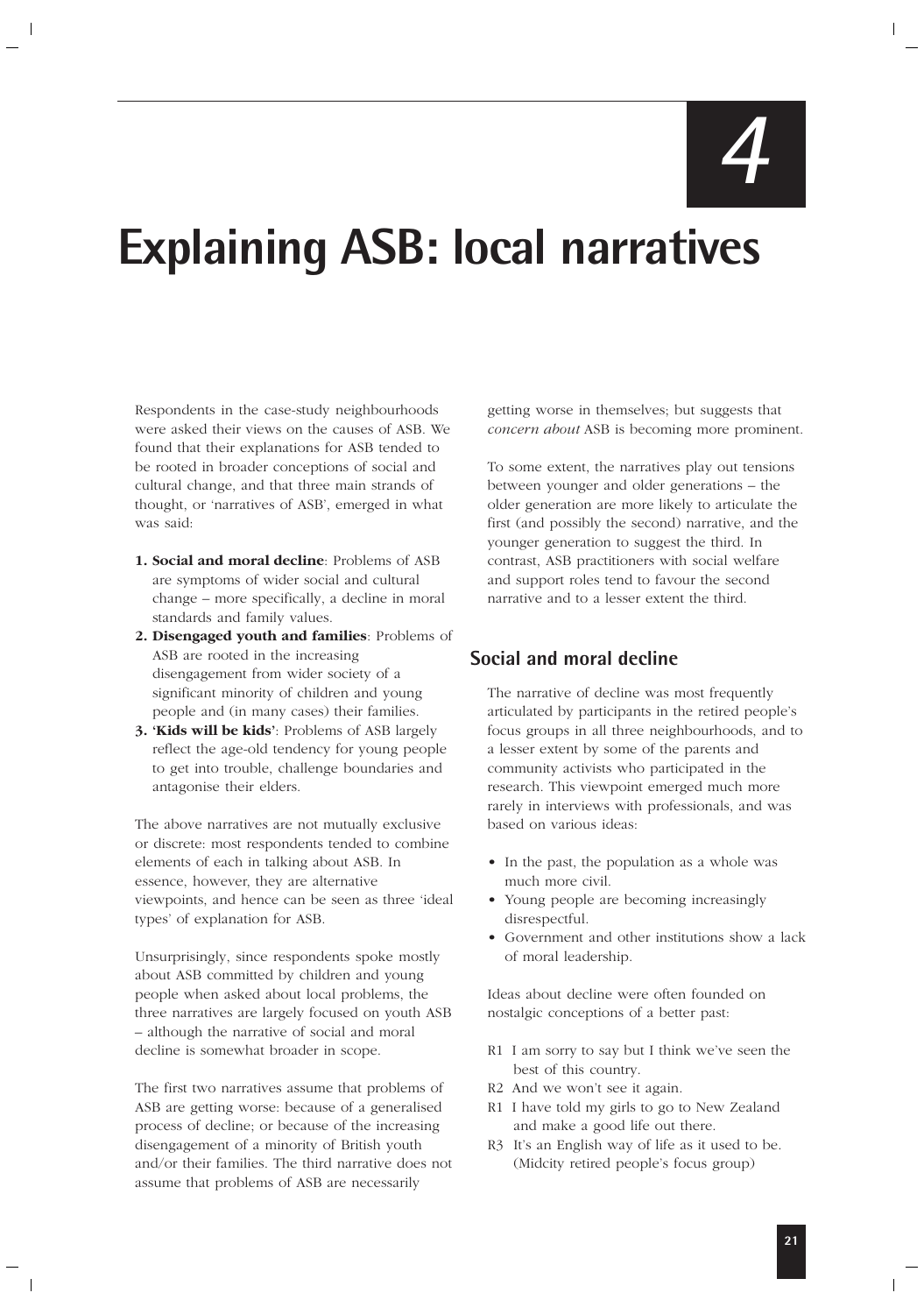I think the worst thing I ever did [as a child] was pinch apples. And we thought we were really doing something wicked, and we dared not go home and tell our family. (Westerncity retired people's focus group)

The general decline in behavioural standards was thought to be manifest in ASB committed by young people and evident in their lack of respect or sense of responsibility for others. (It is interesting to recall that 51% of respondents in our ONS survey cited 'low respect for others' as a cause of youth ASB.) The following exchange occurred in the Southcity parents' focus group:

- R1 How many times do you see someone get up at the bus stop for a lady to sit or an old person? The number of times you see them there with the trainers up on the back of the seat in front – you get a mouthful.
- R2 There are lots of adults that won't stand up now.
- R3 I was brought up properly so I always do, but it doesn't seem to be as common as it used to. If I was on the bus with my mum and I didn't give up my seat for an adult I would get a clip around the ear.

Similar concerns were raised by a Westerncity youth project coordinator:

Things like respect and discipline all seem to have gone out of the window. I know people say it's all old fashioned, but I don't think so because I think it's the very essence of being able to live with others and integrate with others.

From the 'decline' perspective, part of the blame for current problems was thought to rest with parents who fail to pass on positive social and moral values. Doubtless a significant proportion of the 68% of our ONS respondents who said 'poor parenting' was a cause of ASB held to this kind of viewpoint.**<sup>17</sup>** The culpability of parents was stressed in the following comments:

If the parents don't have any values to pass on to their children, then they grow up and pass on the same sort of nonvalues to their offspring again and it becomes a cycle. (Westerncity youth project manager)

They have to have some lead, whether it's the parents or teachers, they have to have someone showing them right and wrong. (Southcity parents' focus group)

- R1 Don't forget that discipline starts at home and that's where it's all gone wrong – it starts with the parents….
- R2 … To be quite blunt about it, morons breed morons – that's my opinion. (Midcity retired people's focus group)

We have already seen – in the discussion of 'powerlessness' in the previous chapter – that many respondents complained of the impotence of statutory agencies with respect to ASB. For some, this problem betrays a lack of moral leadership in Britain. Successive governments, and institutions such as the courts, the police and schools, are accused of failing to instil discipline and morality in the British people. For example:

The teachers at school can only do so much now, because it's a nanny state, and the kids are let off things because the teacher won't get involved in case they get sorted out. (Southcity retired people's focus group)

Similarly, in the equivalent group in Midcity there were complaints about: 'No police and no discipline – the government has took the discipline out of schools'; and about 'soft' sentencing and the weakness of the criminal justice system as a whole. There is a need for change, it was argued; and this change has 'got to start with the Law Lords'.

# **Disengaged youth and families**

A different kind of explanation for ASB is that the problems largely stem from the fact that a sizeable minority of British youth are increasingly disengaged or alienated from wider society and sometimes their own families. This disengagement is thought to be manifest in behaviour that is senseless, inconsiderate or

**<sup>17</sup>**We shall see below, in the discussion of the 'disengaged youth' perspective, that some respondents had a somewhat different view of how parenting problems contribute to ASB. Hence, it should be recognised that not all the 68% of respondents who cited 'poor parenting' as a cause of ASB would have had the same understanding of the term.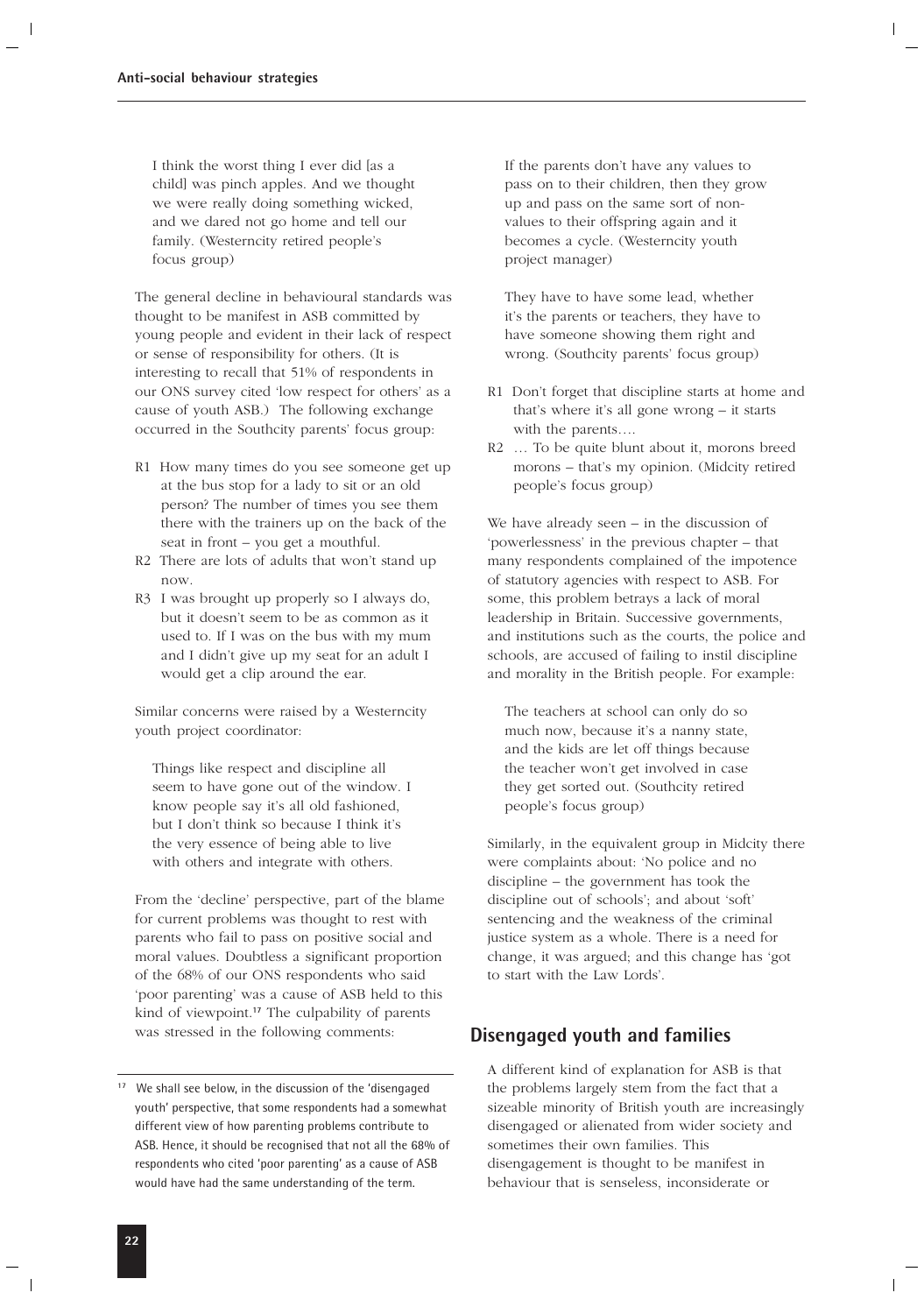malicious – because the young people do not have the ability or the will to behave in other ways.**<sup>18</sup>** There are clear overlaps with the 'decline' perspective in that the latter also emphasises an apparent lack of values among young people. But the essential difference is that the 'decline' narrative sees the root of ASB problems lying in the moral decay of society at large; whereas the 'disengagement' narrative traces the problems back to disadvantage – social, cultural and economic – within particular families and communities.

This 'disengagement' narrative emerged most frequently in interviews with professionals in the three neighbourhoods – especially those working with children and young people. Some of the residents who were interviewed or participated in the focus groups also spoke in these terms. The issues of parenting problems and low aspirations are often at the centre of explanations offered here. The following two quotations sum up the concerns:

There are a number of youths who are definitely disillusioned, disaffected with society as a whole; some of them have low educational attainment; some of them have disengaged themselves from everything. (Westerncity headmaster)

They have no stability; they have no rights and wrongs; they have no social rules. They have no – very little – social skills. It's obviously chaotic, no respect for the people living around here. (Westerncity youth worker)

Parenting problems are often seen as an important contributory factor to the problem of 'disengaged youth'. The concern here, however, is not so much with the perceived moral failings of parents, as in the 'decline' narrative. Rather, the focus is on parents' inability – stemming from their own poor experiences of being parented, or from the social or personal circumstances in which they find themselves – to interact constructively and positively with their children. Generally, therefore, this narrative reflects a more sympathetic approach to the perpetrators of ASB than the narrative of decline.

A youth worker in Southcity talked of the problems that arise when family breakdowns have occurred in successive generations, leading to 'a build-up of the negativity of struggling through' as parents. Various respondents talked about parents who fail to care properly for their children because of their own drug or alcohol problems, or because they became parents at a very young age:

A lot of these kids ain't got homes, or the homes they've got ain't worth a toss. Either mum's a junkie or dad's a junkie, or mum or dad's an alcoholic. (Southcity community activist)

The result of ineffective parenting is said to be children and young people whose behaviour is uncontrolled and uncontrollable:

If you've got seven-, eight-, nine-yearolds running around the streets at 10, 11 o'clock at night, that's not just the child's problem. The cause of that has got to be what's happening within the home. (Westerncity project coordinator)

The problem we have got is that we don't enable young people to have the resources within themselves to cope…. It is about not having the support within the family and the parents. The result of that is that young people have no inner resources to do it themselves. (Midcity community development worker)

It was also argued that many children readily resort to violence and abuse in potential conflict situations because this is what they learn from parents who have 'a massive inability to deal with conflict' (Southcity youth worker). The same respondent also talked about parents not having the ability to set boundaries for their children, and the problems that result from this: 'A lot of kids just get what they want – so they come into the [youth] project with: "We want this; we want that"'. Similarly, a Westerncity youth worker commented: 'It seems to me more and more

**<sup>18</sup>** This viewpoint relates to another perspective not explicitly articulated in our case-study sites: that ASB is not simply a behavioural problem, but is often caused by learning disabilities or by psychological or psychiatric conditions such as Attention Deficit Hyperactivity Disorder, autistic spectrum disorders or depression. Work in this area is currently being carried out by the Antisocial Behaviour Interdisciplinary Research Group, at the Institute of Psychiatry, King's College London.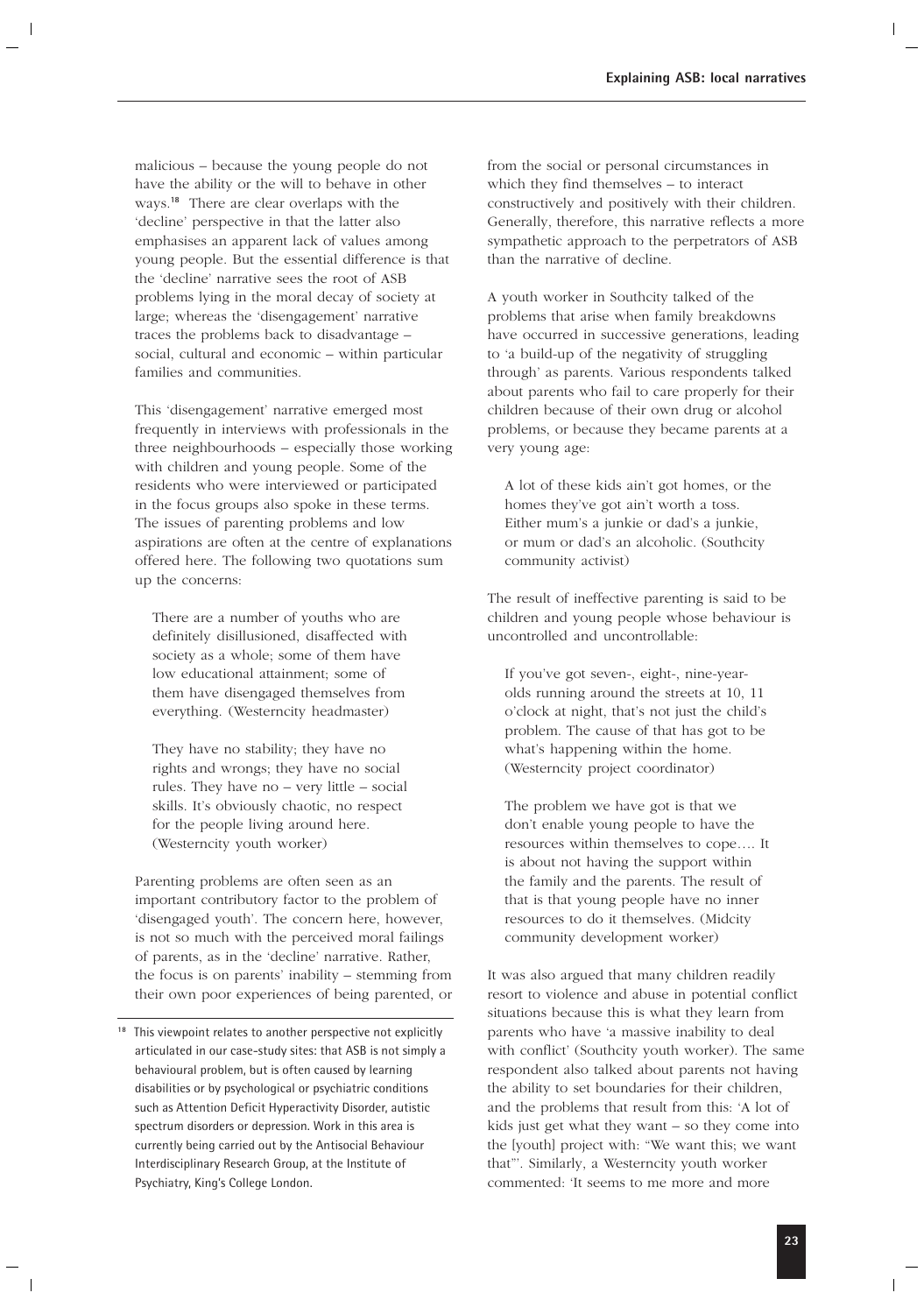parents are buying more and more for their children, and not enough time is being spent with them'.

The young people in the Midcity focus group strongly rejected the notion that parenting problems might be a cause of ASB. When asked if poor parenting can be blamed for ASB, one participant retorted: 'No: how can it be your fucking parents – what the fuck do your parents do? They try and keep you out of trouble, not put you in it.'

Educational problems were also discussed by some who articulated the 'disengaged youth' narrative. Respondents pointed out that many young people involved in serious ASB are also truanting or excluded from school, or have left school with no qualifications. This and other factors can produce very low aspirations among young people. A community development worker in Midcity noted: 'A lot of young men, particularly the 12- to 13-year-olds, are beginning to say things like: "Well, I will just go out nicking 'cause I can get some money"'. The following exchange in Midcity young people's focus group illustrated the participants' low aspirations:

- I Where do you all see yourselves in about five years' time?
- R1 Down town sitting outside a shop, hat in front of you, bottle of cider at the side….
- R2 I know where we'll be in a few years' time on the dole. I don't think of the future.
- R3 I don't want to be working all my life; I've got better things to do.

Some respondents spoke also about socioeconomic factors that play a part in limiting young people's hopes and expectations for the future. It was rarely claimed that poverty per se was to blame. Rather, the concern was with the culture of unemployment that can emerge within communities that have undergone economic decline, or within individual families in which there has been unemployment over several generations:

It's third or fourth generation unemployment.… Their dads didn't work, their grandfathers didn't work, and that's a way of life. That's all they know. If you're brought up in a family that gets up in the morning, puts the TV on and has a beer and a fag, that's normal. It's

not normal to get up and go to work. (Westerncity ASB coordinator)

This concern was expressed in a more extreme form by a Southcity housing officer, who talked of the neighbourhood as having been, 'an area of poverty for over 200 years; it is almost like it is in the water, it's in the blood of the people that they are deprived or something'. Unemployment and poverty over the generations were said by some to produce apathy and individualism:

There's no sense of either personal or community responsibility…. There's no sense that the generation before did anything at all within the world to make it a better place for the young people of today, and therefore they have no need to do it for the next lot. (Southcity community association director)

### **'Kids will be kids'**

The third set of explanations for ASB rests on the assumption that the misbehaviour is, in itself, not necessarily very problematic and is not necessarily getting worse. The main argument here is that while there undoubtedly *are* problems with ASB, these problems tend to be exaggerated and overestimated. In particular, older people are said to overreact to relatively 'normal' mischievousness among younger people – behaviour referred to, for example, as 'high jinks … just teasing and antagonising' (Westerncity youth worker) or 'a bit of fun, a bit of malarkey' (Midcity regeneration worker). A Westerncity community safety coordinator observed:

Older people tend to be intolerant; they see young people as sort of an intrinsic threat. The fact that they're not engaged in positive and regimented activities they see as a negative factor.

In essence, the narrative is premised on the ideas that:

- young people are simply pushing the boundaries of acceptable behaviour as they grow up;
- in some cases other people overreact to this;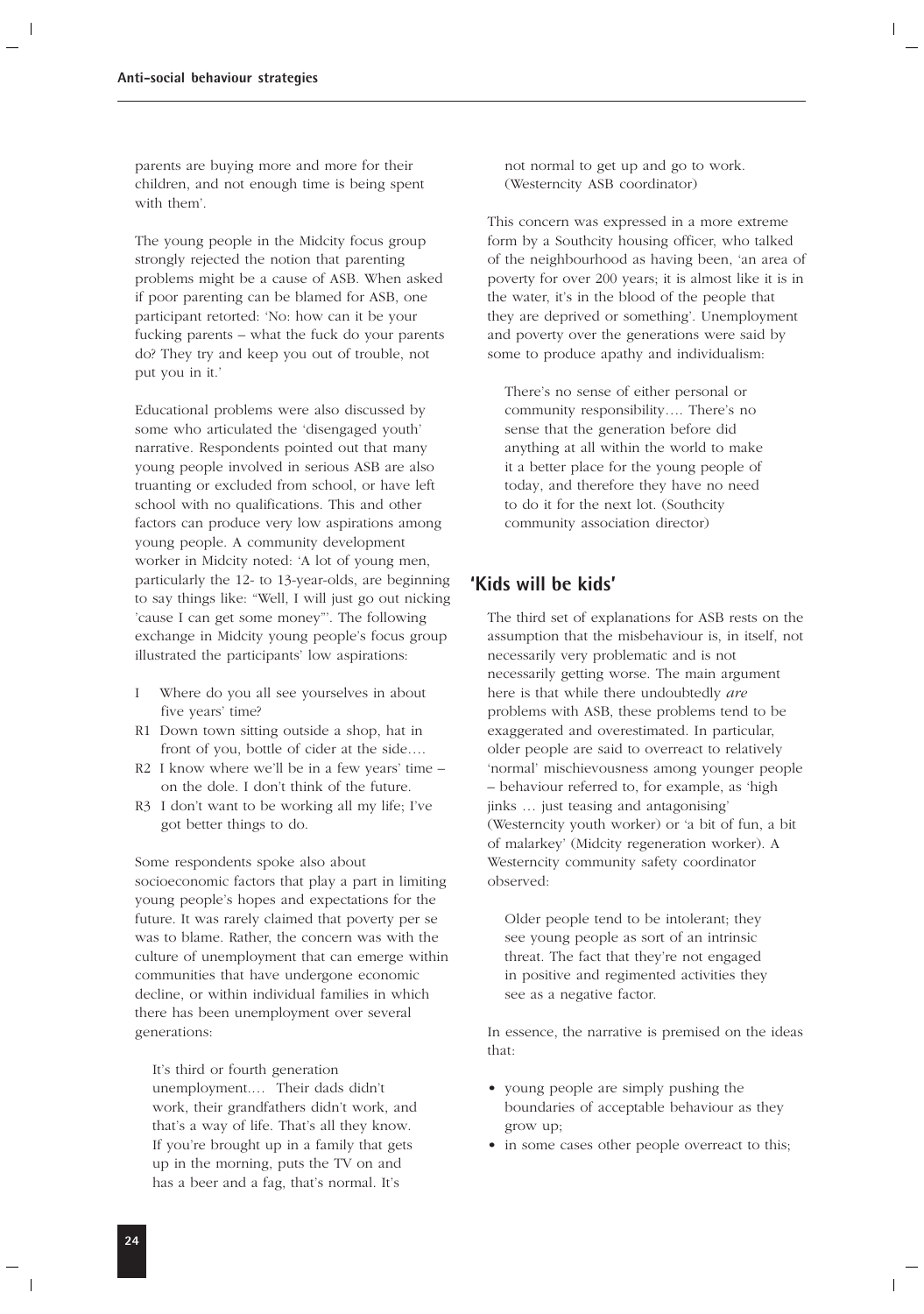- young people's boredom often lies at the heart of the problem; and
- curtailed freedom causes conflict.

This narrative was articulated by a number of the agency representatives we interviewed in the three case-study sites – but was frequently combined with the 'disengagement' narrative. In other words, many of the professionals appeared to believe that ASB can be explained partly in terms of the disengagement of young people; but that, at the same time, local people are more worried about ASB than they need to be. Some of the residents in interviews and focus groups also spoke about ASB in terms of 'kids will be kids' – while voicing their 'disengagement' and 'decline' concerns as well. Unsurprisingly, the 'purest' version of the 'kids will be kids' narrative was articulated in the focus groups with young people.

From the 'kids will be kids' perspective, fear and suspicion of young people's behaviour is often more of a problem than the behaviour itself. In two of the neighbourhoods we were told an identical story about how a respondent's acquaintance, when walking down the road, saw a gang of young people and crossed to the other side to avoid them. Having passed the group, she then noticed that her own son was among them, and realised that she had been needlessly intimidated. It is interesting that we heard the identical anecdote in two locations – which might suggest that it is an 'urban myth', freely used to illustrate the unfounded fears of older people.

Some respondents argued that overreaction to mild misbehaviour of children and young people is a result of the current climate of heightened anxiety about ASB. In other words, if concern about ASB has risen over the past few years, this is because the *social context* of the behaviour has changed rather than the behaviour itself. A Midcity community development worker argued that the 'paranoia' that exists today 'allows people to label anything they don't like as antisocial behaviour'. Taking this point further, it was argued that the labelling of youth activity as antisocial has a negative impact on the young people:

Very often young people are vilified literally just for hanging out in large groups: people expect the worst. I am not saying that ASB doesn't go on in the area, but I certainly think that young people can become victims of the fear of crime. (Southcity community development worker)

The changing context of behaviour was also alluded to by a participant in the Midcity parents' focus group, who commented: 'Now you're not even allowed to play football on the street *because that's anti-social behaviour* and irritates the neighbours' (emphasis added). The argument here is that today, the act of playing football is something other than it seems: it is, in fact, ASB. When the participants in the Midcity young people's focus group were asked why they did not use the local playing fields, one responded:

Playing fields! We're not even allowed to go on there and play football. Guarantee it, if you go on that field and play football you get arrested or something. It's just used for dogs shitting on – I'm being serious.

It was also suggested that the context of youth misbehaviour has changed not only in terms of heightened anxiety about ASB, but also in the sense that adults (as we have already seen) feel less able to intervene; and therefore the misbehaviour, in itself, is perceived as more threatening. A Midcity police sergeant argued:

People don't know who lives next door to them, and they don't know whose kids are out on the street.… Kids hanging around on the street, that's a big problem, but kids have always done that. But why now is that a big problem? I think some of that is due to the fact that people don't know who those kids are. They've got no one to complain to.

As noted earlier, 'boredom/not enough to do' was said to be a cause of ASB by 58% of our ONS respondents. This explanation for ASB was frequently offered by respondents who articulated the 'kids will be kids' narrative:

There's very little for them to do, so there's nothing to take them off the streets. So they're hanging around in the evenings, you know, bored. That's when they start making youth annoyance,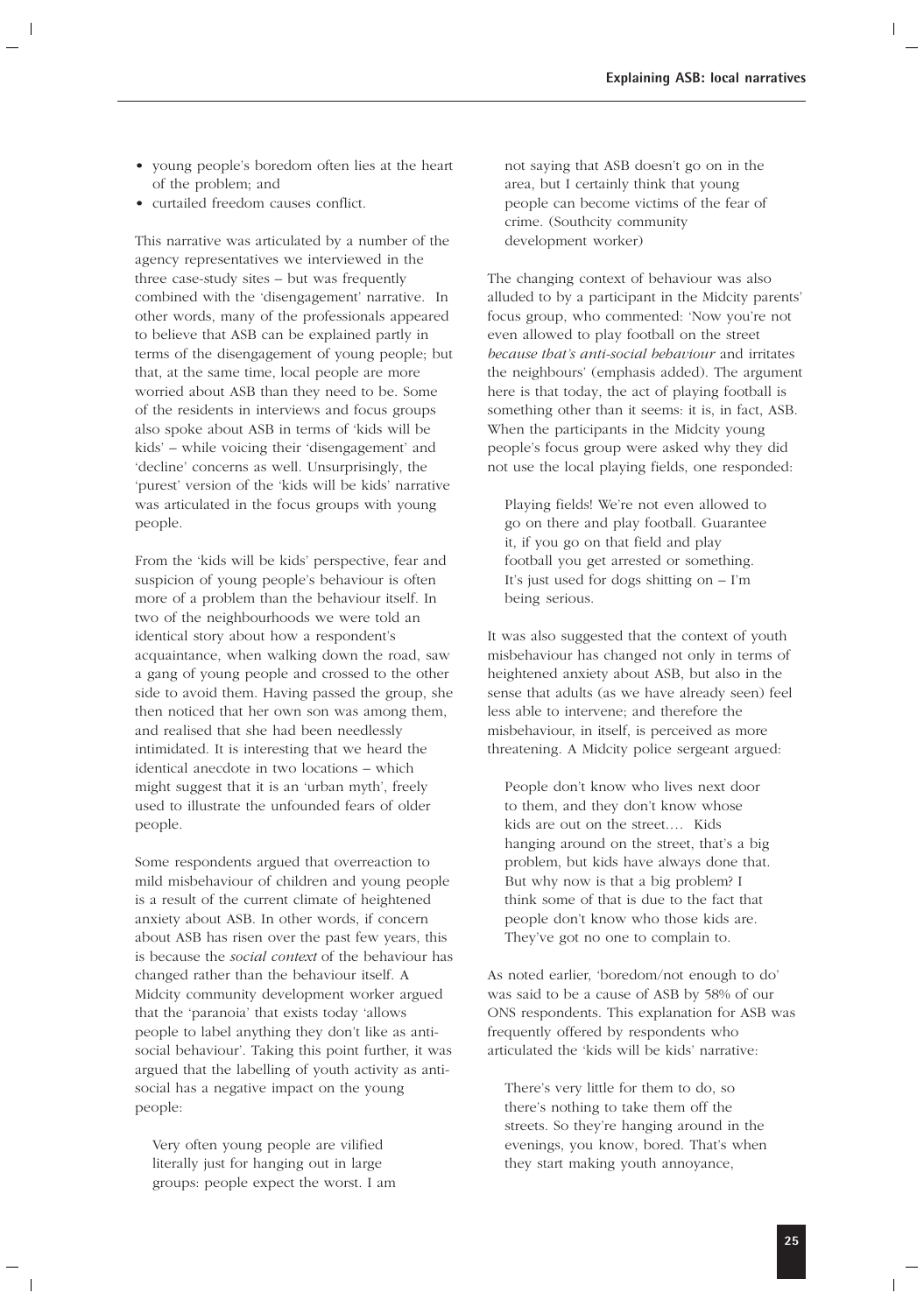criminal damage. (Westerncity Police Community Support Officer)

Many of our young focus group participants complained about boredom. For example, in Southcity: 'Like we're not on the streets out of choice you know, it's cold on the streets'. And in Westerncity: 'They [young people] just muck about in the field because that's the only space – they are always being told, "You can't go there, you can't go there"'.

Several respondents pointed out that young people have always sought to engage in risky or daring behaviour, and that part of growing up is about pushing the limits of what is acceptable. A youth worker in Westerncity noted: 'I don't think [young people] have got a clue what is anti-social and what is not.… Having a chase with the police is fun, that's the way they see it.' Several respondents emphasised also that peer pressure can play an important part in youth behaviour at the limits of acceptability.

A related point occasionally made was that today young people's freedoms are curtailed because of parental anxieties and, as a result, it is more difficult for them to express themselves and be rowdy without coming into conflict with adults. (This is another way in which the context of youth behaviour, rather than the behaviour itself, may have changed.) A Midcity police constable observed:

On a number of occasions I have spoken with these lads who said, "Where else can you play?". Their parents don't let them play in areas such as [named] Country Park or where they're out of sight. If they're playing on the street they get complaints from other residents because of the nature of the place.

Several respondents emphasised that boredom propels young people towards misuse of drugs and alcohol – which can then contribute to local problems of ASB:

Because they are bored, there is nothing to do. It's mainly drugs, crack and that. Other people burn cars and that, but crack is the biggest problem around here. (Midcity young people's focus group)

[Cannabis] is so accessible, so it becomes easier to use it rather than trying to find active things to do. There is nothing to do, so the temptation is around. (Southcity drugs worker)

# **Explaining ASB: the three narratives**

This chapter has described three sets of explanation for ASB, which we refer to as three 'narratives' because all are rooted in broader understandings of social and cultural change. The first two narratives, which are quite closely interrelated, assume that problems of ASB are getting worse, because of a generalised process of social and moral decline, or because of the increasing disengagement of a minority of British youth and/or their families. The third narrative, which asserts that most ASB is a matter of children and young people getting up to mischief, assumes that problems of ASB are not necessarily getting worse in themselves, but that the *context* of youthful misbehaviour is changing, and as a result people have become more likely to perceive this behaviour as anti-social and to be fearful of it.

In the next chapter, we consider how these different narratives imply different kinds of solutions to ASB.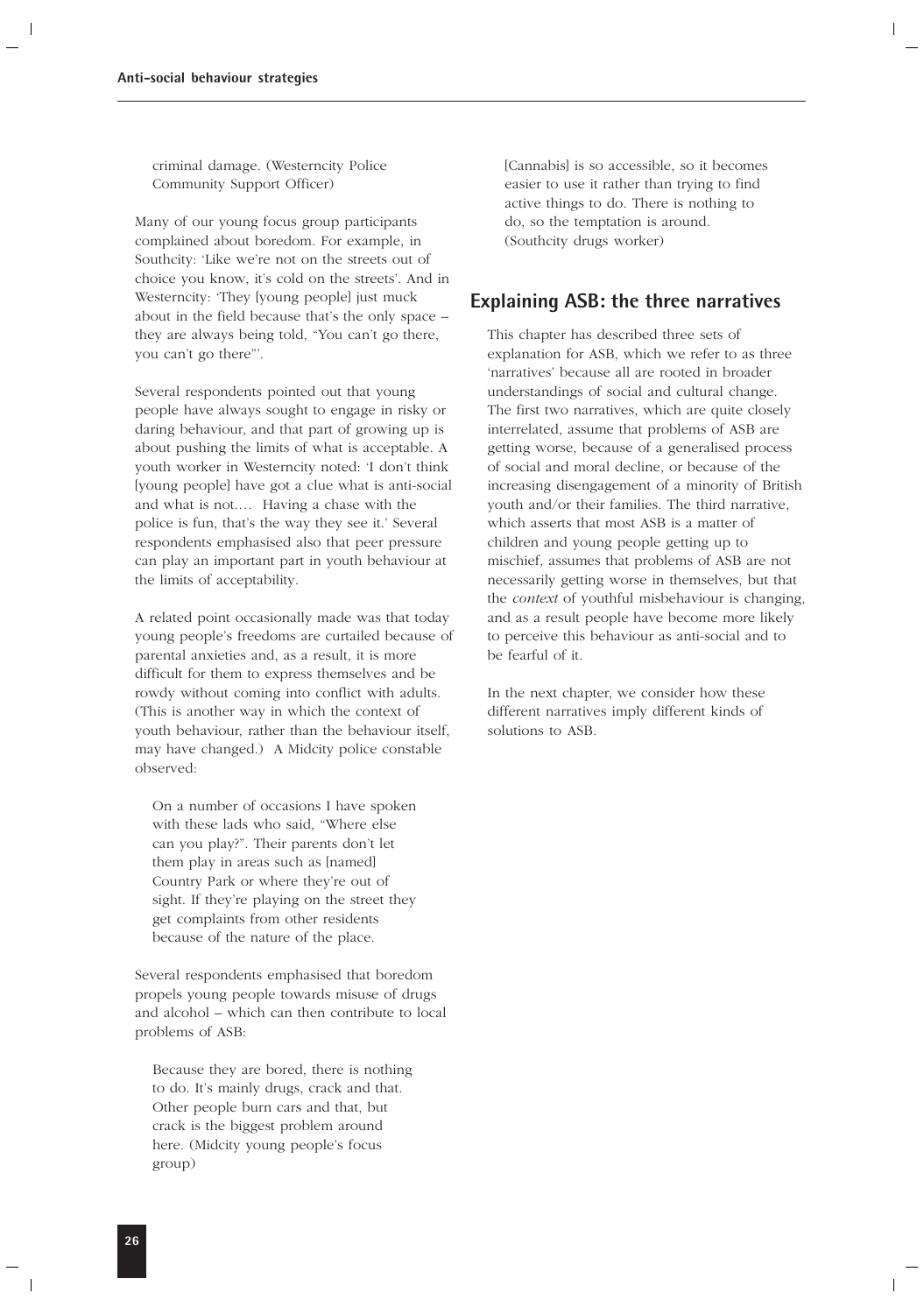*5*

# **Responding to ASB: the options**

A wide variety of opinions was expressed by respondents in the case-study neighbourhoods about how ASB can and should be tackled. From our analysis of the qualitative material, we learnt that the suggested responses to ASB were – unsurprisingly – shaped by how respondents tended to explain the phenomenon. It should be noted that given the emphasis in the three neighbourhoods on manifestations of, and explanations for, youth ASB, the discussion of responses likewise tended to focus on children and young people.

This chapter considers the implications for policy of the three ASB narratives. Before presenting this material it is worth reiterating that the narratives very rarely, if ever, were articulated in a 'pure' form. Rather, most respondents expressed elements of different narratives simultaneously, while tending broadly to emphasise one more than the others. Hence, when we talk here about the policy implications of the narratives, we are not suggesting that most respondents spoke in terms of a single solution to a distinct set of problems. Our aim in this chapter is to highlight the connections between different kinds of explanation for, and different kinds of response to, ASB. In doing this, we are simplifying the complex and often ambiguous accounts provided by the respondents.

# **The narrative of decline: can enforcement help?**

By definition, the narrative of decline is a highly pessimistic perspective on ASB. It implies that there are no ready solutions to the problems of ASB – unless any government were to acquire the ability to turn back the clock. Some focus

group participants called for a radical approach to enforcement and punishment, as the only possible way of reversing the tide:

- R1 Something has to be done because it's out of hand.
- R2 But it's not going to get any better until there's a deterrent, because they can't smack them or anything. They should send them to a boot camp and give them a jolly good shaking, not just slap their hand and say, "Go and be a good boy or girl", or take them on holiday.
- R1 That place in Middlesbrough sorted it out why can't they try that here? … Zero tolerance, that's what we want.
- R3 But we're becoming a do-gooder society. (Midcity retired people's focus group)
- R1 Send them to Borstal, like they used do.
- R2 They should go to prison, but they come out of there knowing how to burgle – it's like being at camp, I've heard. They get it too easy.
- R3 It's not. I've been. It's not like being at camp. (Midcity parents' focus group)

A strong theme that emerged in the parents' and retired people's focus groups was the participants' deep cynicism about current efforts by central government and local agencies to tackle ASB. While many appeared to be in favour of some form of enforcement, they often had little faith in the ability of national government or local agencies to bring about real change for the better. Many participants were aware that a number of new enforcement initiatives have been launched by government to tackle ASB, but were dismissive of these on the grounds that they were likely to be ineffective. The following quotations from focus groups illustrate this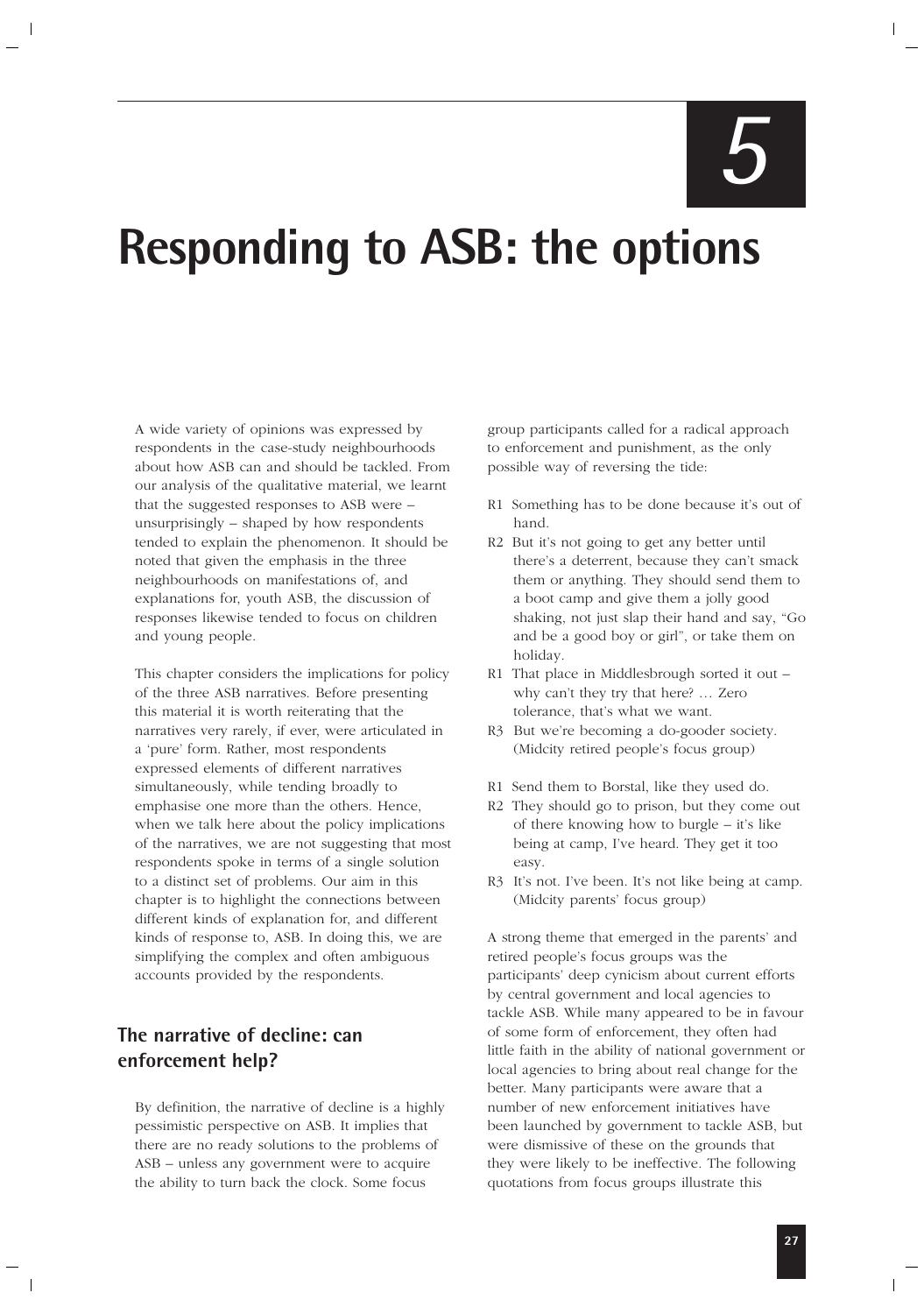apparent disaffection with current policy – and also the respondents' awareness of government efforts to promote and publicise their new initiatives.

What are these community police? To the best of my knowledge, they don't have any powers of arrest, they are walking around. And David Blunkett could say, "Put more police on the street", but you might as well put the boy scouts out there. Boy scouts would say, "Could you stop doing that please", and the second word would be "off" and there is nothing they can do about it. (Southcity parents' focus group)

Mr Blunkett has been on television advertising [ASBOs], but on the ground, this is what we're talking about, they're supposed to happen on the ground and it's not, not at the moment. Listening to them it's happening straight away but I'm sorry sir, it's not, you can't change the culture overnight. (Westerncity retired people's focus group)

If you have one of those anti-social behaviour orders on you, nationwide, how is that enforceable? … It's another thing to stick in the newspapers to make it look like something is being done about it. (Southcity parents' focus group)

You hear from the ministers that they are dealing with anti-social behaviour by using curfews, but where are the curfews? That's never been imposed – you never see them imposed; you hear about these things on television but you never see them on the ground. There is nothing being done – councils, police and the supposed security people don't come together. (Southcity retired people's focus group)

The despairing view of current policy was summed up by a Westerncity community activist: 'Up there in government they're giving the powers about public nuisance and all this, but there's nobody in authority using it. Nobody can do nothing; nobody knows nothing.'

In contrast to the general cynicism about new initiatives emanating from central government, there were a few signs of optimism about the capacity of communities to mobilise themselves against ASB. In Westerncity, some participants in the retired people's focus group argued that things had improved in the area because the tenants' association and others had made the decision to move things forward for themselves – in the absence of help from the authorities:

In a lot of places things have been brought about because residents have got together to get these orders or get a family moved – it's not coming from authority, it's residents themselves who have banded together and said, "I'm not going to put up with this any longer", and they're the ones who have pushed it.

In Southcity, a community activist described a local movement, which – 'much to the chagrin of the police' – successfully drove out a local drug dealer. The dealer, he said, had been selling drugs when children were coming home from school:

So the local residents got very cross with this 'cos the police would do nothing; and they all got placards – "drug dealers out" – and whistles, and I eventually joined this with my wife, and every time we saw him we waved the placards and blew the whistles and he ran off. I'm now told that he is dealing in another part of the area, not anywhere near us.

A somewhat different perspective on community action was evident in the Midcity parents' focus group. An argument voiced here was not so much that the community must take action when agencies fail; but, rather, that it is the responsibility of the community to sort out its own problems (by whatever means):

- R1 A lot of people around here have been brought up to not phone the police and just deal with it yourself.
- R2 It's like protecting your kids. If somebody's going to whack my kid then I'm sorry but I will whack *them*, because I am there to protect my kids.

In contrast, other focus group participants had little or no faith in any kind of self-policing capacity of the local community. In the retired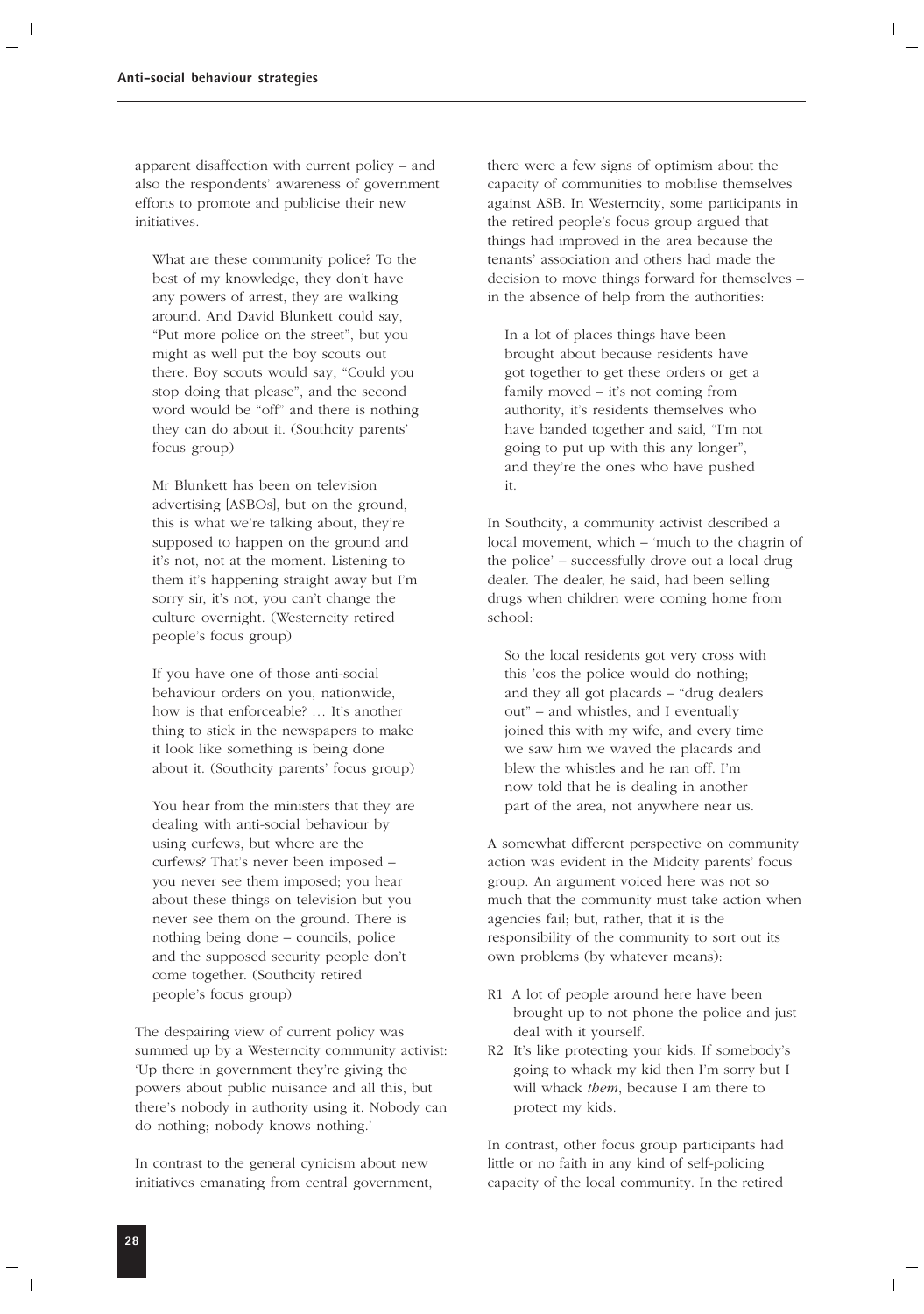people's focus group in Midcity, for example, there was general agreement that 'there's no community feeling now, not like it used to be' – thanks to the selfishness and 'I'm all right, Jack' attitudes of individuals in Britain today.

# **The disengagement narrative: promoting engagement**

For those who explain problems of ASB largely in terms of the 'disengagement' of the perpetrators, the logical implication is that these problems will be reduced if agencies can manage to reintegrate the most marginalised individuals and families within their local communities and wider society. Respondents who spoke in these terms tended to focus – singly or in combination – on early intervention (including support for parenting), intensive youth work and community partnership as the main ways in which this process of reintegration can be carried out. They frequently stressed the need for long-term funding and support for these kinds of initiatives, and complained that the short-termism of much current funding limits the capacity of programmes to achieve their aims of addressing the underlying problems that cause ASB. Effective enforcement was said to be a necessary element of work aiming at reintegration, although respondents also spoke of the risks associated with enforcement.

Several respondents talked about early intervention as an essential – or even *the* essential – element of work targeting the familial problems that produce ASB. 'If we are going to make a long-term difference with young people, it doesn't start when they are 12; it's got to start when they are two or three or four', commented a Midcity community development worker. The local MP also talked of the need to 'rigorously target' those aged up to five, in order 'to give them their life chance'. He also said that it is vital to work with parents before their children are even born.

Again in Midcity, a Sure Start worker talked about the critical importance of working with parents who 'live very difficult lives and find parenting quite difficult at times'. This kind of work can have a significant impact on the parents' confidence, and consequently on the behaviour of their children. Two family project workers in Westerncity spoke about their experience of seeing very tangible changes in the families and children they have worked with. The parents, they have found, have become more confident in dealing with their children; and teachers at local schools have reported that they have seen changes in the children's ability to cope. The project's approach is based on the assumption that many of the parents have themselves been poorly parented and therefore need help; but, at the same time, these parents must be able to take responsibility for their own children.

As we have seen, many respondents in the casestudy neighbourhoods strongly argued that the root causes of much ASB is the incapacity of young people to engage constructively and meaningfully with those around them. To address this problem – these respondents frequently stressed – is difficult, and takes time, energy and commitment.

Constructive work with youth is believed to involve changing attitudes and building capacity. This partly entails finding what activities the young people are genuinely interested in, and encouraging them to work on these activities. According to a project coordinator in Westerncity, much of this work has the overarching aim of building connections with young people who have previously made few connections with anyone:

The approach towards these young people is mutual respect. And half the problem is these youngsters have never been treated that way. They wouldn't have been treated that way in school, their neighbours see them as a pain in the backside and tell them that's what they are, to that effect, and they retaliate accordingly then. So it's trying to break that cycle.

A Southcity Youth Inclusion Project (YIP) manager also talked about seeing positive changes in young people with serious behavioural problems – but emphasised that these changes take time to occur, and usually are the result of intensive, one-to-one work. The workers need to spend a lot of time with the young people – building boundaries, establishing respect, and also helping them to find their niche and their own particular interests. Residential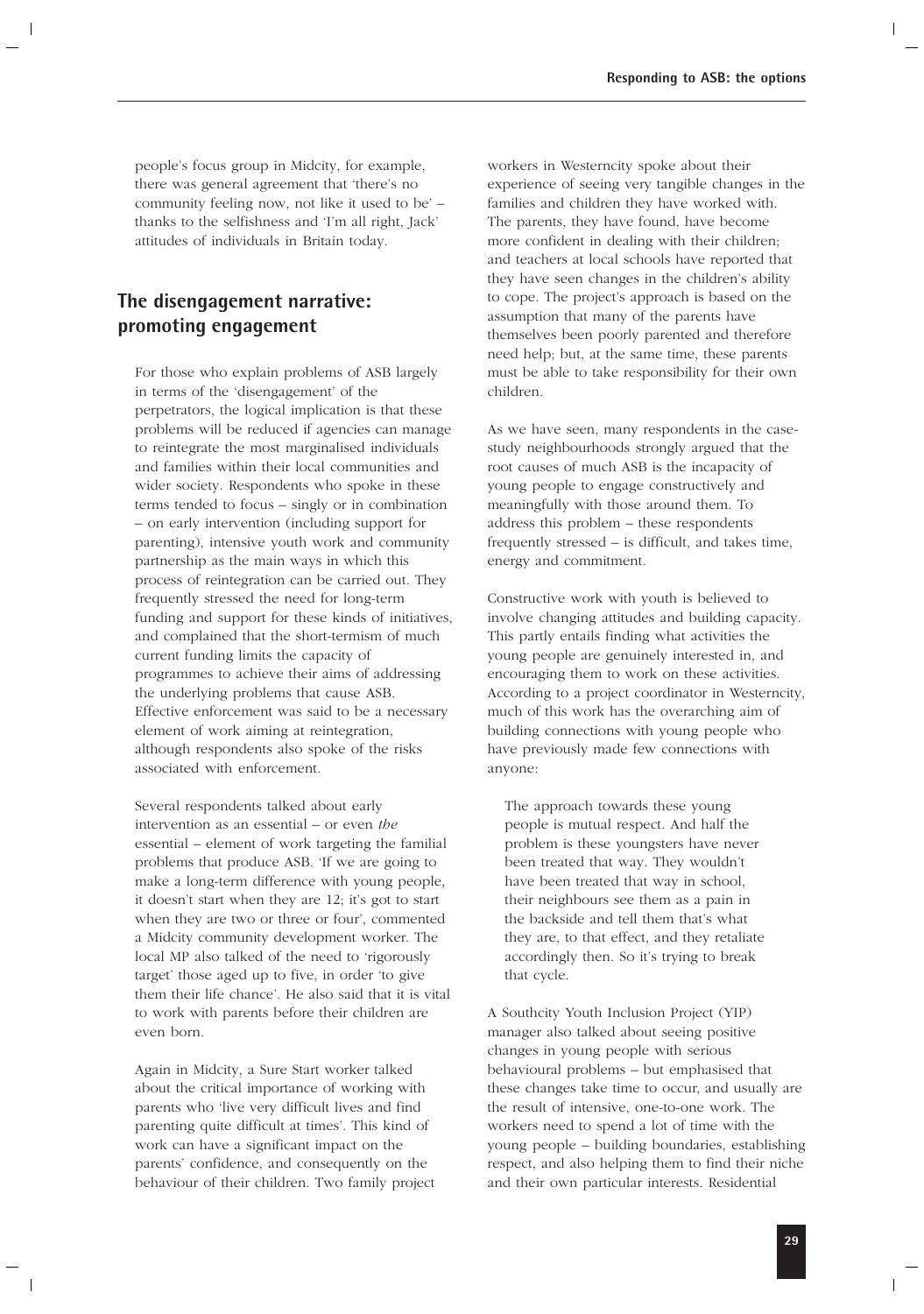trips with the young people on the YIP, he said, can provide a particularly good opportunity for workers to make real inroads.

Community involvement was cited by several respondents as an important element of work to reintegrate the more excluded young people and families. From this perspective, community involvement is seen in terms of partnership between the local community and the statutory agencies (and not so much, as in the example discussed above of the drug dealer driven out of Southcity, as a matter of residents taking affairs into their own hands, in the belief that the statutory agencies are achieving nothing). Among other things, this kind of partnership can involve engaging young people by working with them *from within the community* and not just through external agencies.

For example, we were told about a project in Westerncity which took the form of a 'community house' established by a local resident, with the support of the council. This project targeted local teenagers who were getting into trouble, and apparently had some success in building relationships with them. The project also undertook wider community development work, but retained its voluntary status and local focus. The head of the Westerncity housing department, talking about community work more generally, commented that local residents had been cynical about what the statutory agencies were doing; but that a sense of partnership between the agencies and the community had eventually emerged:

It did take an awful lot of meetings with them, talking through the issues, and demonstrating to them that we have the commitment to turn the estates round with them. And that can only happen through building up the trust and working with the communities.

In the other two neighbourhoods also, respondents from key agencies spoke about the critical importance of community involvement in ASB work. In all three areas, it was widely recognised that effective community partnership depends a great deal on the energy, commitment – and often charisma – of individual residents. The success of the 'community house' in Westerncity, for example, was largely attributed to the hard work of the woman who had

launched it. In Southcity we spoke with a community activist who evidently was prepared to devote considerable amounts of time to mobilising other residents and working with the police and other agencies. Like those involved in the Westerncity community house, she also put effort into establishing links with children and young people, and involving the young people themselves in community work. However, she stressed that the fear of retaliation was something that she had to live with:

I've been threatened – "I'm gonna cut your throat" … they've thrown stuff at my windows … loads of verbal abuse. I've been called a grass – every swearword you wanna come up with. But that's all right  $-$  all I say to them is get a life. But that doesn't mean I'm not frightened. And my daughter's frightened for me.…

Agency representatives who articulated the disengagement narrative often saw an important role for enforcement – as a necessary part of the work of engaging youth. It was argued that enforcement helps to provide 'boundaries' or 'structure' in the lives of young people who previously have been left to do whatever they wanted. Respondents also noted that enforcement action, when it is needed, should be implemented quickly and effectively: empty threats, and unenforced ASBOs, can be counterproductive:

In extreme circumstances there needs to be [a threat] … when the softly, softly approach doesn't have any effect. But it also needs to be seen to be *done* as well. I think threat isn't always sufficient. If it's going to happen it needs to be put into action; that it's not an idle threat. (Westerncity project coordinator)

It was also suggested that enforcement can be a way of getting through to parents who otherwise take little interest in their children:

When you fine parents, it occurs to them that they could lose their house – it focuses their mind remarkably well. They certainly develop more of an interest in their young people and what they are doing. (Westerncity community safety coordinator)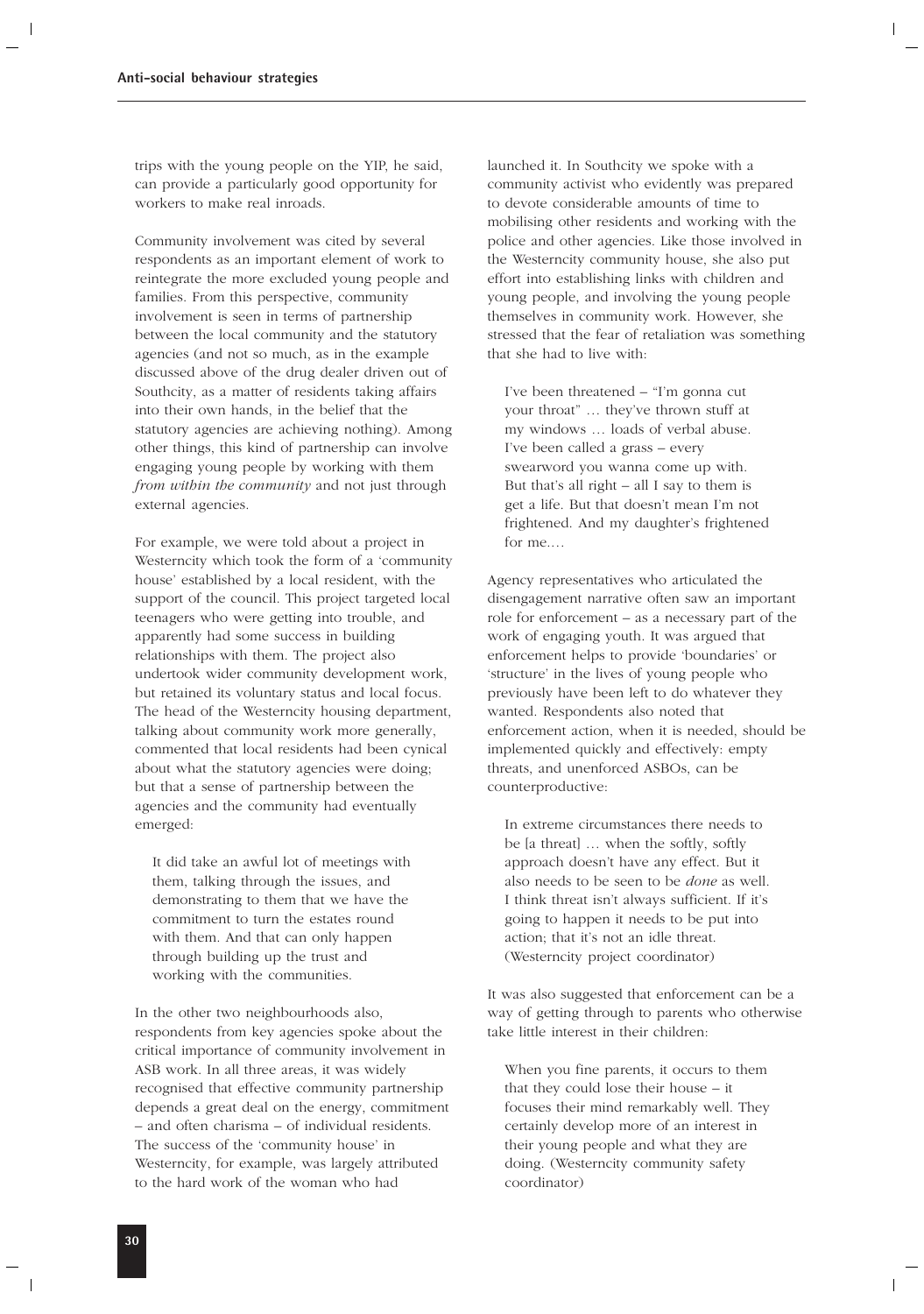However, respondents also raised concerns about the effects of enforcement, and indicated that there is deep-seated ambivalence among practitioners about current practice. It was suggested that some enforcement measures will be counterproductive, if they have the effect of further alienating those who are already alienated:

If you have the label of having had one ASBO, does that follow you forever? I think people should have to take responsibility for their actions and they should realise that their behaviour has an impact. But to put their picture in the papers – you probably have to be really, really awful; but you see those tense little faces and you just think … "You are hell but you must have been through hell". (Midcity family worker)

The Westerncity ASB coordinator talked about the importance of a graduated approach to enforcement, when discussing a local ASB perpetrator who was only 10-years-old:

We thought that if we put an ASBO on him, yes he will probably end up in the criminal justice system in a few years time – but if we ASBO him now he's going to end up there an awful lot quicker because he will breach it. So we're going to work with him for a little bit longer and see what happens. If there's no other way, we will have to use it, but it's our final straw.

Some respondents pointed out that certain forms of enforcement – for example, use of dispersal orders – are likely to displace rather than reduce incidents of ASB. More generally, a number of respondents argued that the main problem with enforcement is that it deals with the symptoms rather than the causes of ASB, and hence cannot resolve local problems:

It's about dog patrols; it's about PCSOs [Police Community Support Officers]; about high visibility stuff. It's not a lot about what I would call the softer side of things – actually dealing with the root causes…. It's about getting the little blighters on the street and telling them what's what, and scaring them. And that

isn't really what we should be about. (Southcity community safety officer)

If anything is a sign of government failure, it is the sign of having to keep putting more police on the street. Yet that is seen now as something positive. (Midcity partnership worker)

# **The 'kids will be kids' narrative: the need for diversion**

The 'kids will be kids' narrative is partly based on the assumption that concerns about ASB arise out of mistrust and misunderstanding between the generations. Therefore one implication of this narrative is that in order to reduce concerns about ASB, there needs to be greater intergenerational dialogue and negotiation. A small number of respondents made this point explicitly, for example:

Part of the problem will be modifying the expectations of the complainant: people who are unreasonably intolerant. (Westerncity community safety coordinator)

I think we need to do more generational work. I think kids hanging out on a street corner isn't necessarily intimidating or anti-social to me. But I have information because I have worked in that environment ... and I can understand how people who don't have the information get intimidated. (Southcity community safety officer)

However, from the 'kids will be kids' perspective, respondents were much more likely to talk about the need for diversionary activities for young people than about the importance of building bridges between the generations. The assumption here was that if boredom and young people's natural tendency towards mischief are the major causes of perceived ASB, then the main answer to the problem lies in the provision of exciting or challenging things for them to do. It was also frequently pointed out that the provision of *affordable* activities is crucial.

A few respondents referred to local diversionary schemes that had apparently been successful in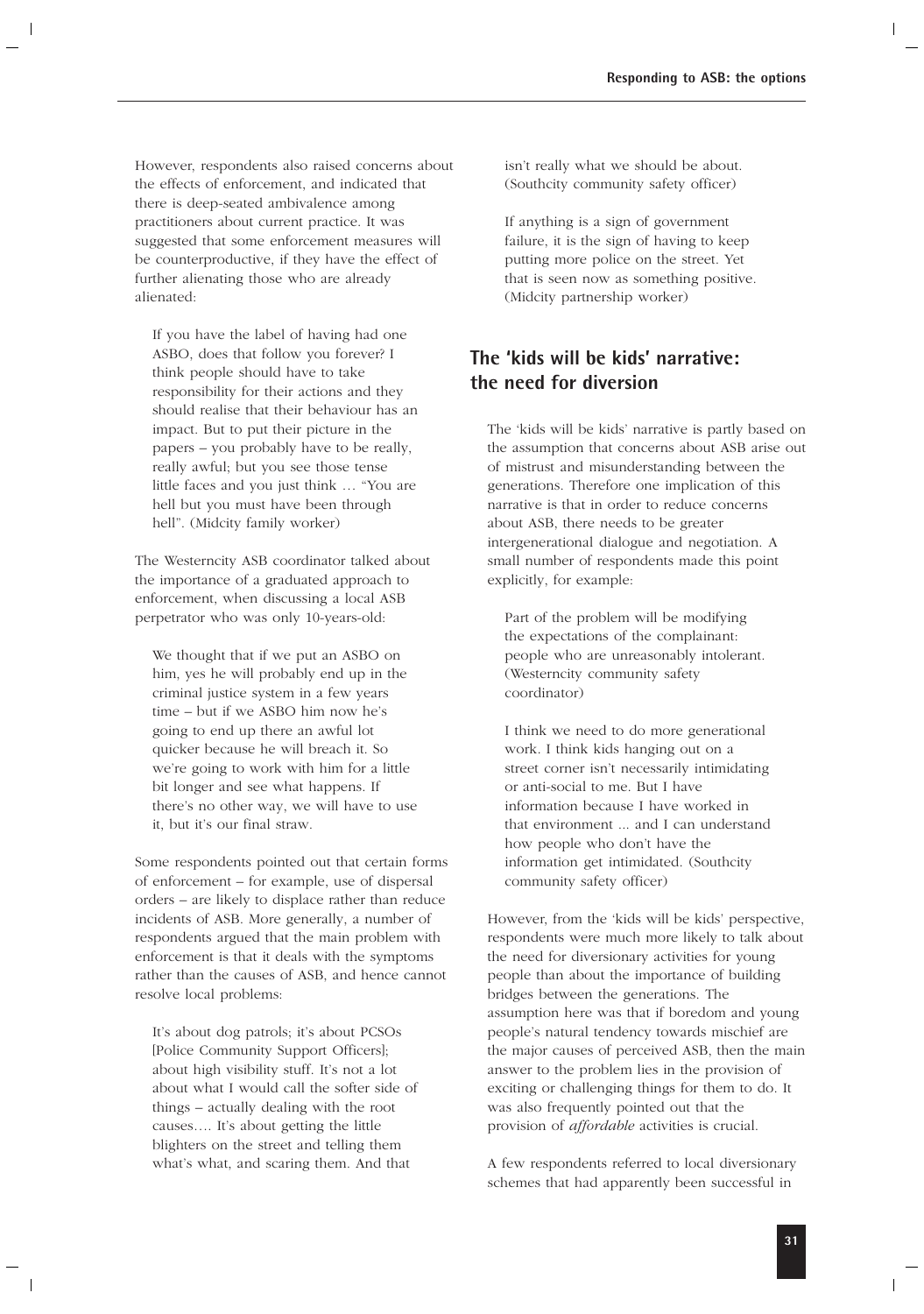addressing ASB: for example, a Midcity local councillor talked about a newly established boxing club that had 'defused the street problem'. More frequently, however, respondents talked about the current lack of provision – or pointed out that while some age groups were well-catered for, others had little to do. For example, the young focus group participants in both Midcity and Southcity talked about the need for youth clubs for people in their late teens. One respondent in the Midcity group also argued: 'What they need to do, is get about 50 bangers and put them all out on some country park, and that will keep everyone out of trouble that will, guaranteed'.

Participants in the Midcity parents' focus group had a similar view:

- R1 Find something for the kids to do, give them one of those banger projects – get some old stock cars and make them make their own cars, give them the parts to fix the cars.
- R2 They need to occupy their minds.
- R3 Give the girls some singing lessons.
- R2 Teach them dance, something for them all to do.
- R4 Teach them some manners for one.

However, most of the respondents who spoke of the need for diversion also made it clear that this cannot provide the whole solution to the complex problem of ASB. Many talked of the difficulty of ensuring that the most troubled, and troublesome, youngsters get involved in whatever is made available. The Midcity ASB coordinator commented on the generally good youth provision in the area, but said that a lot of young people simply are not interested:

Engaging in organised youth provision doesn't make money, whereas going out and robbing sheds makes money. Often it is more exciting to nick a car – it gets you more status with your peer group than going on a climbing expedition with whichever organisation.

It can be difficult to identify and provide activities that will genuinely appeal to certain young people: a warden from Midcity said that the greatest need in the area is for better facilities for the young; but when you ask them what they want, 'They say somewhere to race cars around, and somewhere to smoke cannabis'. Another

difficulty is ensuring that young people behave responsibly when they attend local activities. A police constable in Midcity commented: 'If there was somewhere they could go where the parents would know they were safe, I am sure the majority of the kids would be absolutely fine; but it's the minority that will wreck the place and burn it down or steal from it'. A regeneration worker in Midcity talked of the work they had put into the local park:

We fought really hard to get a good facility in the area. We got it "green flag" status, which means that it was upgraded…. Little buggers have wrecked it. But we won't be perturbed, we keep on putting new equipment in and we've got "green flag" for a second year.

A potentially more deep-seated problem with diversion was raised by a community development worker in Midcity. He argued that the provision of too many activities can, in itself, be problematic and even counterproductive, because 'you create this dependency culture where every evening will be filled with all these wonderful activities'. This then produces a belief that 'you need to occupy these young people because if you don't occupy them they are obviously going to get into trouble. And I think we have got a serious problem in society if we accept that it's true.'

From the 'kids will be kids' perspective – as from the 'disengagement' perspective – enforcement measures against ASB carry some risks; although few denied that enforcement is needed to halt the worst excesses of youthful misbehaviour.

For those who believe that much of what is assumed to be ASB is not in fact seriously harmful, many of the enforcement remedies currently deployed are too punitive, and amount to an overreaction to the perceived problems. For example, a partnership worker in Midcity said of dispersal orders:

Four lads can stand on a street corner talking and a police van can roll up and say: "You look a bit suspicious to me – get in this van – we're taking you home because it is half past nine". How can that be right in a democracy? How can you do that? It's outrageous, absolutely outrageous.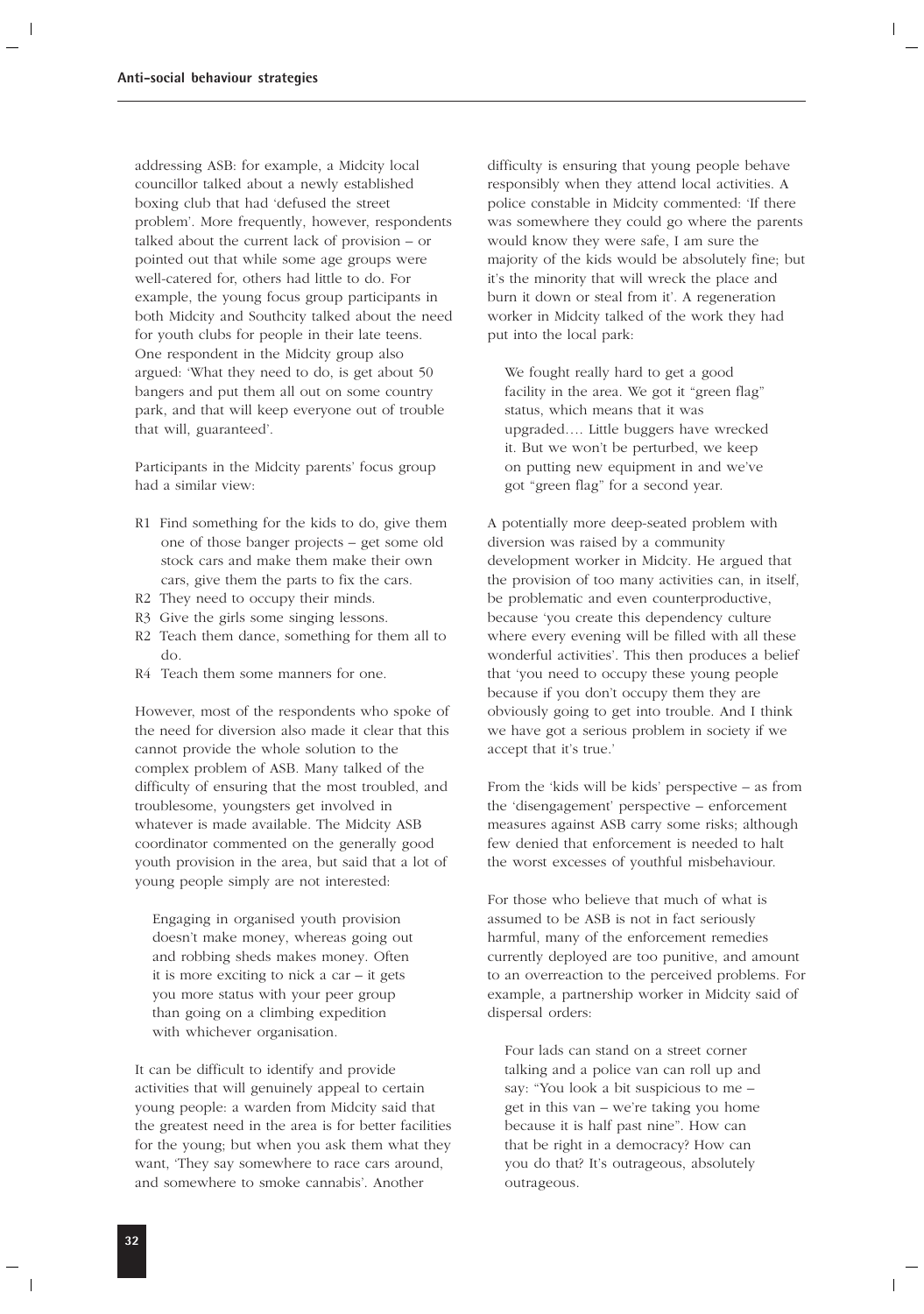A participant in the Midcity parents' focus group had similar concerns: 'Even if the kids aren't doing anything the police still bother them. I have two 14-year-olds and the police are always coming up to them because they're hanging around.'

This viewpoint was most strongly expressed by some of the young people in the focus groups – as might be expected. However, the young people's objections to enforcement perhaps cannot be dismissed as predictably defensive responses. Given that definitions of ASB are unclear, and that the harms caused by ASB are often more to do with exaggerated (if understandable) fear than with reality, there are bound to be questions asked about the appropriateness of prohibiting certain forms of perceived ASB. Examples of young people's comments about being unfairly targeted by enforcement activity include the following, from Midcity and Southcity respectively:

There were local criminals standing around – I walked up the street with them and got an anti-social behaviour order for that … and if you ask me that's a load of shit, walking up the street with somebody.

[The police] are trying [to crack down on ASB] because they've got all their little community support officers out there.… But I think they just need to sort out the big-time people before they come with little petty things. You know, with people being in gangs – not even in gangs, but just a group of people. They'll come and start on them instead of walking another few minutes up the road to get someone who's got a knife or whatever.

#### **ASB responses: concluding remarks**

Our interviews and focus groups in the casestudy neighbourhoods brought to light an extremely wide range of opinions on what can and should be done about ASB. Unsurprisingly, we found that respondents' views on ASB responses were largely informed by how they understood the phenomenon: in other words, each of the three 'narratives' of ASB have different implications for practice.

Those who hold to a narrative of decline tend to be more strongly in favour of enforcement in theory than those with other views, but they also tend to be cynical about the efficacy of current efforts to reduce ASB in practice. They also see little hope in alternative approaches other than, possibly, community mobilisation against ASB perpetrators. For those who largely view ASB in terms of the 'disengagement' of certain young people and their families, work that takes the form of early intervention, intensive youth work, parenting support and community partnership offers some promise. From this perspective, enforcement is a necessary element of local ASB initiatives, but must be used selectively and with great care. The 'kids will be kids' narrative implies that the provision of genuinely attractive and affordable diversionary activities for young people should be the cornerstone of local ASB strategies – although targeted and proportionate enforcement should also play a part.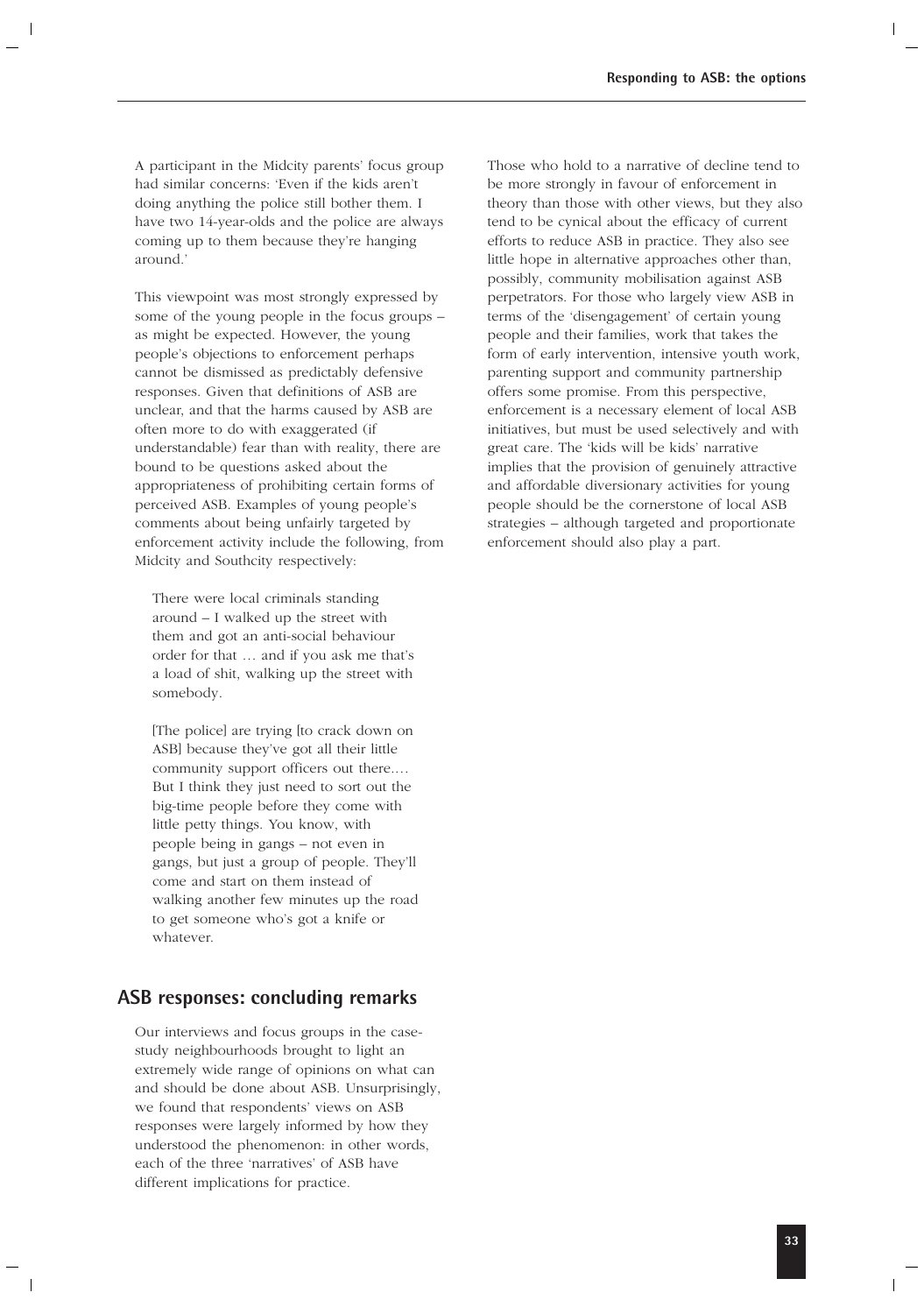*6*

# **Conclusions: implications for policy and practice**

This study has assembled a great deal of information about the ways that people experience ASB and talk about its causes and potential solutions. In this concluding chapter we draw out the lessons for policy and practice. These lessons concern:

- the analysis pf problems of ASB;
- the search for solutions;
- the management of local action on ASB;
- the handling of public opinion.

# **Analysing problems of ASB**

We have seen that people use three separate 'narratives' to talk about ASB – although all of these tend largely to equate ASB with misbehaviour by young people. First, and probably the dominant narrative among the general public, is the decline of standards of behaviour. The second narrative, and the one professionals tended to emphasise, centres on the processes of social exclusion that lead to groups of disengaged young people. Third, and perhaps reflecting a more tolerant stance, is the view that young people always have, and always will, behave badly as they challenge societal norms during their transition to adulthood.

We have *not* suggested that people divide into three groups, according to the explanations for ASB that they favour. Certainly there were some people who relied on a single narrative to make sense of their experience of ASB – but many often switched between narratives. However, a different set of assumptions is embedded in each, and a different set of conclusions flows from each. As we discussed in Chapter 5, explanations for ASB that emphasise social exclusion will obviously point to inclusionary solutions.

Perhaps a little less obviously, the language of declining standards orientates people to solutions that involve tougher discipline and greater emphasis on individual responsibility. And the more that ASB is a reminder of the cultural universal that 'kids will be kids', the more the solutions will lie in patience, tolerance and diversionary strategies for steering people through their adolescence with minimum disruption to all.

This analysis poses the obvious question, 'Which narrative is right?' Some differences between the three narratives are, in principle at least, open to empirical test. The narratives of declining standards and of social exclusion share the assumption that ASB is on the increase. By contrast the suggestion that 'kids will be kids' implies that our increasing concern about ASB reflects not objective changes, but changes in our capacity to tolerate disorder and incivility.

We do not propose to discuss in detail how one might adjudicate between these two claims. Nonetheless, two things are worth pointing out. The balance of probability is that at the start of the 21st century our tolerance for violence is now very much lower than it was 50 or 100 years ago. Pub brawls and domestic violence are no longer culturally embedded into the lives of many social groups. On the other hand, only the most myopic of social historians could ignore the decline over several decades of youthful deference, coupled with the emergence of forms of consumerist hedonism, especially those concerned with alcohol and drug use. We may not live in more violent times than our parents or grandparents, but for better or worse, we probably do lead less regulated and less orderly lives, in an age of increasing mobility and family breakdown.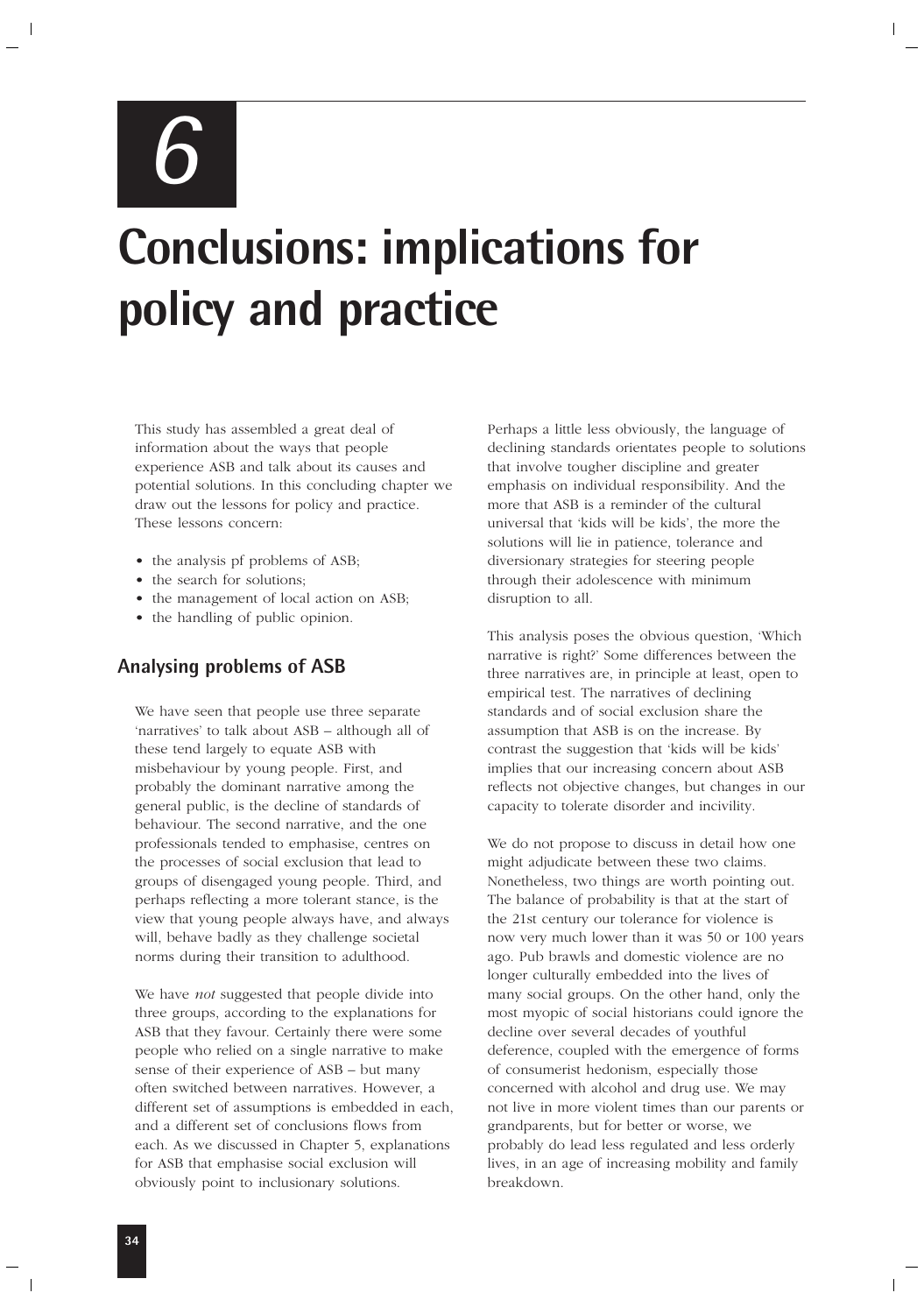It is much harder to say whether a growth in ASB – or at least a decline in orderliness – is better understood in terms of a general decline in standards, or in terms of the social exclusion of some groups that is created by the growing inequalities of 21st-century life. The most important set of findings to emerge from Chapter 2 is that the vast majority of the population do *not* suffer significantly from ASB. Rather, a minority have their lives affected by ASB, and a very small minority find that their lives are truly blighted by it. Arguably, this lends weight to the narrative of social exclusion – where the losers in a 'winner takes all' society create truly troublesome problems for others. On the other hand, one might explain the concentration of ASB among the socially deprived simply as the tip of the iceberg of social and moral decline.

We conclude that factual evidence will shed only limited light on the debate about the causes of ASB. After all, criminal policy and criminology have been grappling with similar questions for decades, trying to strike a constructive balance between the language of blame and the language of criminal causation in dealing with people who are certainly moral agents, but whose selfcommand is often limited, and sometimes very limited indeed. Perhaps the important point to recognise is that the emergence of ASB as a policy concern has led to a re-emergence of the debate about criminal (or legal) responsibility in a reshaped and slightly reformulated way. The population of ASB perpetrators certainly overlaps very extensively with the population that provides the criminal courts with their staple diet. What political and media debate about ASB has done is to reinvigorate the narrative about declining standards – with its implicit call for tougher discipline – by finding a new set of graphic illustrations of malice causing pain to the innocent.

This analysis is not intended to make light of the distress caused to those who are the victims of ASB. On the contrary, we suggest that loosely deployed rhetoric about 'mindless louts' and 'neighbours from hell' can stand in the way of understanding the origins and nature of such problems and thus can block effective solutions. It is important to understand the processes that lead neighbourhoods to lose their social capital – or their capacity to sustain standards of civility

and cooperation.19 That sense of powerlessness besetting our least advantaged communities is a reflection partly of cultural shifts, and partly of the unintended consequences of several decades of social, economic and policing policy. In finding solutions to ASB problems, this range of factors must not be ignored.

### **The search for solutions**

This study has involved *analysis* of approaches to tackling ASB, but we cannot claim to have *evaluated* what works and what does not. Our original intention was to 'compare and contrast' ASB strategies that struck very different balances between enforcement and prevention. We had hoped that some systematic differences might emerge between areas that could be tied to strategies for tackling ASB. However, our starting premise was not supported. The similarities between the responses to ASB in the three areas were greater than the differences. The area that was selected for its privileging of enforcement turned out to have a 'mixed economy' in which there was significant investment in prevention. The area selected for its emphasis on prevention had well-developed systems for enforcement. And the area representing the middle ground did indeed show a balance – but no more than our supposed outliers. Even if we had found significant natural variation, however, we would have been hard-pressed to say whether one area had found the best balance. What we can do, however, is reflect the experiences of those who were responsible for tackling ASB in these neighbourhoods on a daily basis. Several interrelated points are worth emphasising.

First, we were struck by the sharp contrast between the push to prioritise enforcement at a national level, and concerns about the risks of enforcement and commitment to preventive options, at local levels. This is not totally surprising: the national TOGETHER initiative is, after all, a time-limited *campaign,* intended to respond to public concerns, to reduce public preparedness to tolerate ASB, to increase public expectations about the level of response from local authorities and police, and to spur these

**<sup>19</sup>** It is contestable whether the 'bonding capital' of neighbourhoods is depleted by exposure to disadvantage, but it is easy to see how their 'bridging capital' could be eroded (cf Putnam, 2000)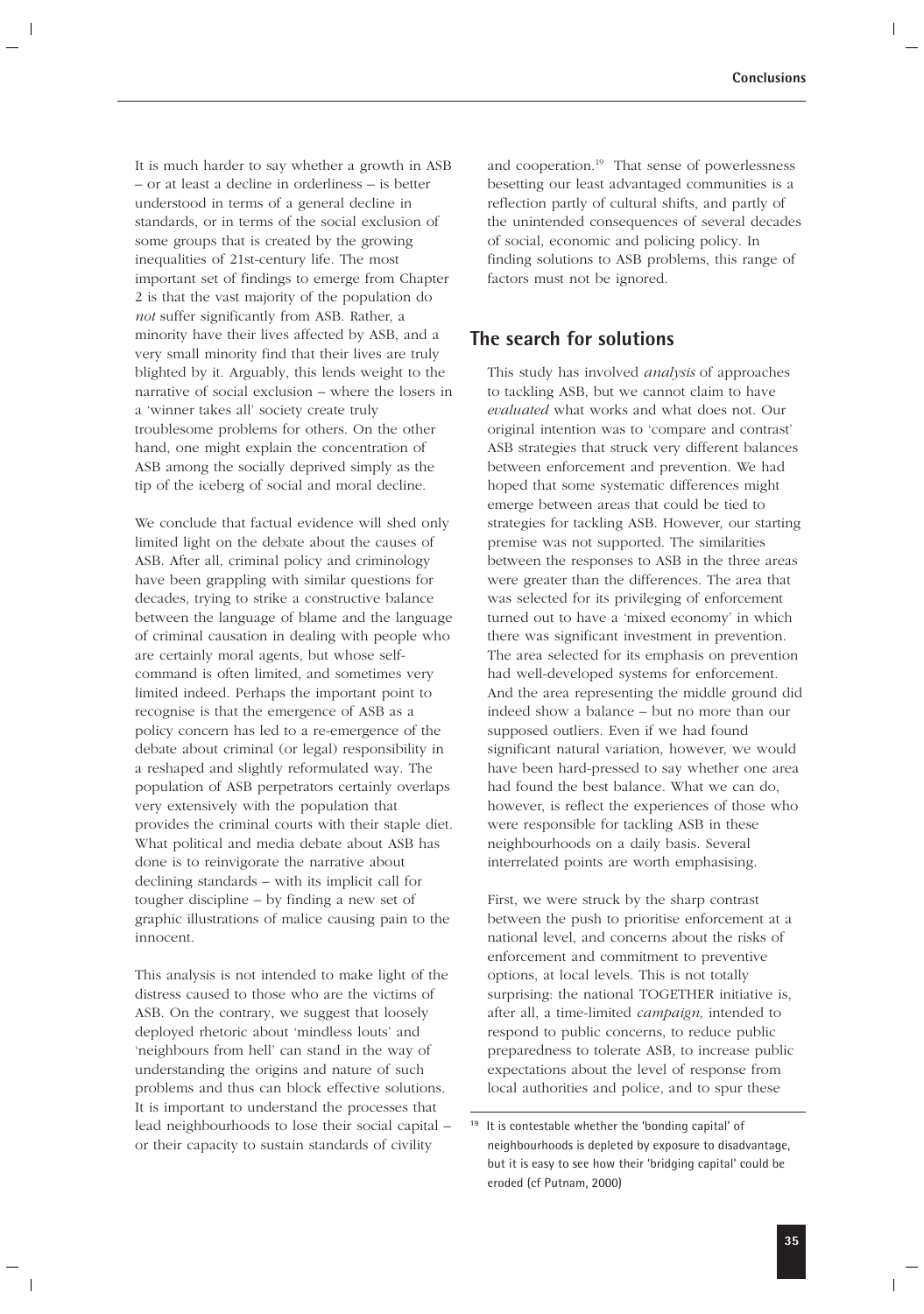agencies into action. To communicate these messages clearly, TOGETHER uses simple, populist language, justifying tough enforcement, for example, as 'being on the side of the victim'. As the campaign begins to draw to a close, it is to be hoped that in its policy analysis, at least, the Home Office will feel able to adopt a more balanced position. Even critics of rigorous enforcement can be 'on the side of the victim'. While the TOGETHER campaign can be applauded for asserting the critical importance of supporting ASB victims, it is fair to question the assumption that support for victims necessarily implies a favouring of enforcement over preventive measures.

Second, we got a very clear sense from local professionals of the relative intractability of problems of disorder in areas facing extensive social deprivation. They did not conceptualise ASB simply as a problem of predation on the 'law-abiding majority' on the part of perpetrators, but as forms of conflict within communities with limited social capital or low collective efficacy. Not surprisingly, they tended to see enforcement as only one element within the set of remedies needed to rebuild these communities. They also stressed the need for long-term investment in rebuilding communities.

Third, as we discussed in Chapter 4, the professionals we interviewed tended to use the 'disengagement' narrative in describing the challenges and difficulties of engaging young people. Those most involved in ASB were described as young people with limited personal resources, living in areas offering limited opportunities. Enforcement tactics may contain their misbehaviour in the short term, but for the longer term, enforcement clearly needs to be balanced with inclusionary measures.

Fourth, in areas most beset by ASB, ways have to be found of countering the sense of powerlessness, and accompanying entrenched pessimism, among residents (especially older residents). There is a need to break the vicious circle whereby fears and expectations of ASB, fear of retaliation, lack of faith in the authorities' capacity to do anything, and incidents of ASB (and so on) all reinforce each other. Visible enforcement action may provide the leverage to do so, although it seems likely that community capacity-building measures will also be needed.

Finally, it will be remembered that both residents and professionals frequently deployed the 'kids will be kids' narrative in explaining ASB. It is obviously important to avoid a sort of 'net widening' whereby formal action is taken against relatively minor forms of misbehaviour that have been tolerated for generations.

Whether or not they use the terminology, we have seen clear agreement among professionals that long-term solutions to ASB necessarily involve the rebuilding of social capital in those – socially and economically deprived – areas that are most susceptible to ASB problems. Two themes emerged here. The first is that success or failure in mobilising communities will depend very much on the personal qualities and authority of staff involved. We were repeatedly told that just one good worker can make all the difference, and that neighbourhood 'champions' were essential, whether they were local residents or professionals from agencies. People with these qualities are, of course, a scarce resource.

The second – and related – theme is that outsiders can only go so far in developing and supporting systems of informal social control. Communities may feel powerless, but *imposing*, or 'parachuting', solutions is no solution at all. It is hard to avoid the conclusion that developing or recovering social capital in such communities is a slow, delicate process, involving sustained commitment and long-term investment – both from agencies and from neighbourhoods.

# **Managing local action on ASB**

Chapter 5 and Appendix B of this report describe the very wide range of ASB activity in our three sites. In all three, a great deal of energy and investment had been deployed, but it was hard to discern extensive coordination between agencies or between departments within agencies. Indeed, in Appendix B we found it easy to list *activities* in hand to tackle ASB, but hard to summarise the overarching strategy in each area. Although we cannot prove that better coordination would pay off, we were left with a very clear sense that there was a need for:

• shared definitions of ASB to inform approaches to and the parameters around the issues to be tackled at a local level;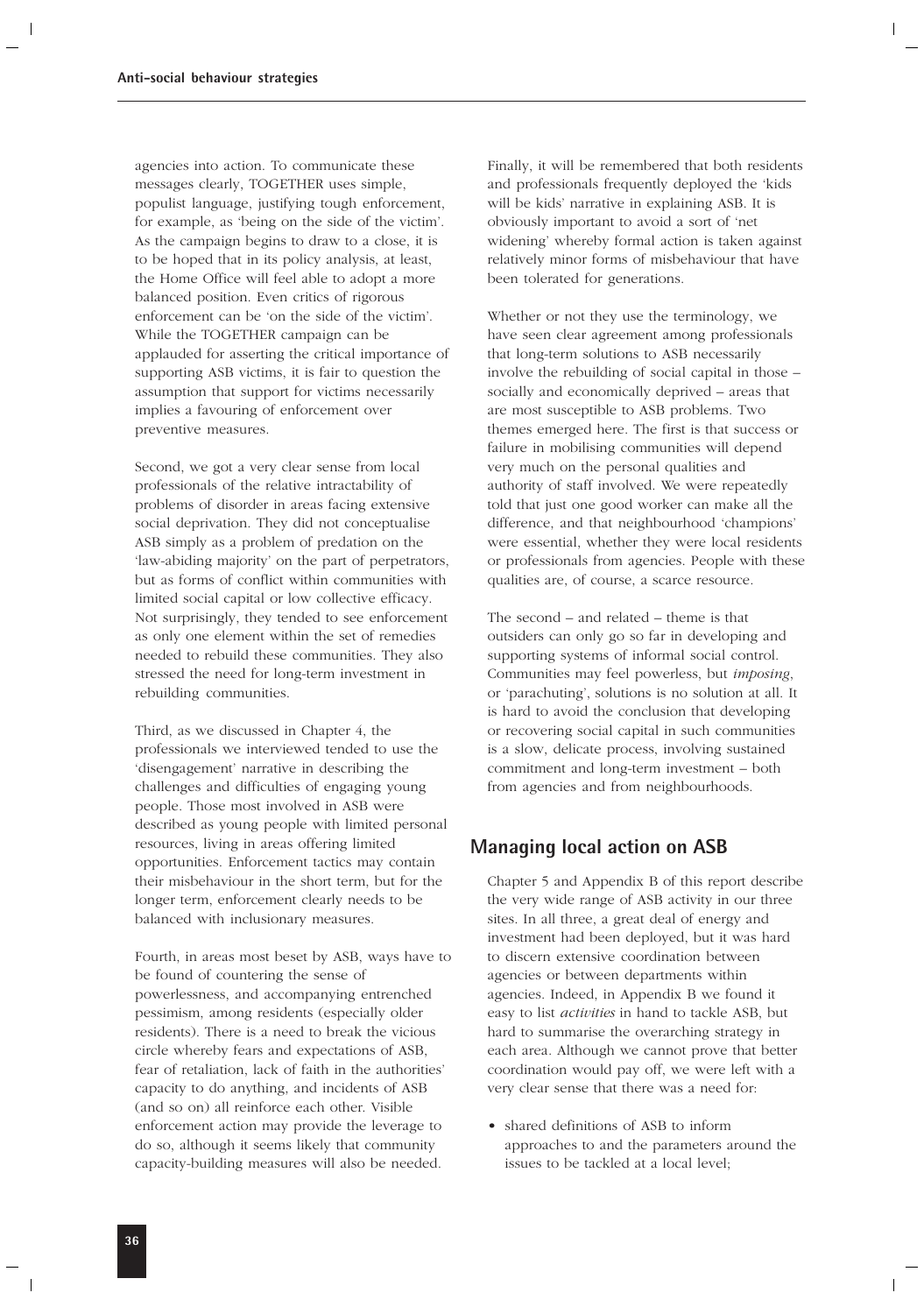- a shared understanding of the underlying factors to inform responses;
- better coordination between projects in developing strategies and taking action; and
- better integration of ASB work within neighbourhood renewal strategies.

As local ASB coordinators become more settled in their posts (provided their positions are properly resourced and supported within their Crime and Disorder Reduction Partnerships), and the development of local ASB strategies is advanced, it may be possible for these needs to be met.

If residents have been let down in the past, or do not trust projects to deliver – no matter how coordinated or integrated activity is – the potential for success is limited. Purdue (2001, p 2222) has observed that, 'all too often they [community leaders] were expected to trust their powerful partners without reciprocation'. In the case-study areas, projects or ASB strategies were sometimes 'parachuted in' with minimal regard for the views or experiences of residents. Hughes  $(2004, p 17)$  has put it thus:

The people who live in high crime areas have been incidental rather than central to "community" crime prevention efforts. As a consequence, agencies charged with constructing community-based programmes have largely ignored the core constituency and then determine that it cannot be relied on as an agent of change.

We think there is certainly scope for the development of a shared governance of ASB strategies in these areas – shared between neighbourhood residents *and* the agencies working for them – while acknowledging the difficulties in identifying truly representative community leaders (see Sampson et al, 1988; Jones and Newburn, 2001). But the benefits could outweigh such difficulties in improving collective efficacy. It is a question of who governs ASB in neighbourhoods.

We would stress the importance of putting more effort into developing shared definitions of ASB. We appreciate that the TOGETHER campaign has tended to avoid doing so, not wishing to curb artificially the range of uses to which the new measures for tackling ASB could be used. Now

that the need for action against ASB is more widely accepted, it is time for agencies to be clearer about the ambit of the term ASB. The first reason for doing so is simple: if local authorities and the police put in place strategies for dealing with ASB, they need to commit resources to these strategies, clarify responsibilities across agencies and manage the performance of those delivering the strategy. This cannot be done unless there is more clarity about where ASB begins and where it ends.

The second reason for attending more closely to definitions is more subtle. The new ASB remedies include some sweeping powers. Civil law measures such as ASBOs supplement the criminal law system of deterrent threat with personalised deterrent threats tailor-made to specific perpetrators. If the threats are ignored, the penalty (potentially up to five years' imprisonment) can be heavy. In our view, the universality of the criminal law is an important principle of justice: we are all exposed to the same array of deterrent threats that are embedded in the criminal law. The principle of universality should be abandoned only under clearly specified circumstances. We think it important to develop much more explicit rationales for justifying the deployment of powerful civil law remedies – in order to set agreed limits to their use.

# **Handling public opinion**

Our final set of conclusions relates to public opinion about ASB. The government's TOGETHER strategy appeals centrally to the narrative of declining standards that we identified in Chapter 3. The strategy launch in late 2003 used video footage to illustrate graphically how people's lives can be ruined by ASB – and how some people can find the resilience and real moral courage to fight back against the threat posed by this sort of behaviour. After the video had been screened, the audience was asked to give a standing ovation for the survivors of ASB in the video.

Those who 'take a stand' in this way against declining standards in their neighbourhoods fully deserve our respect. Few, if any, of the readers of this report will find themselves facing such nightmares. Whether government policy should be marketed in this way, however, is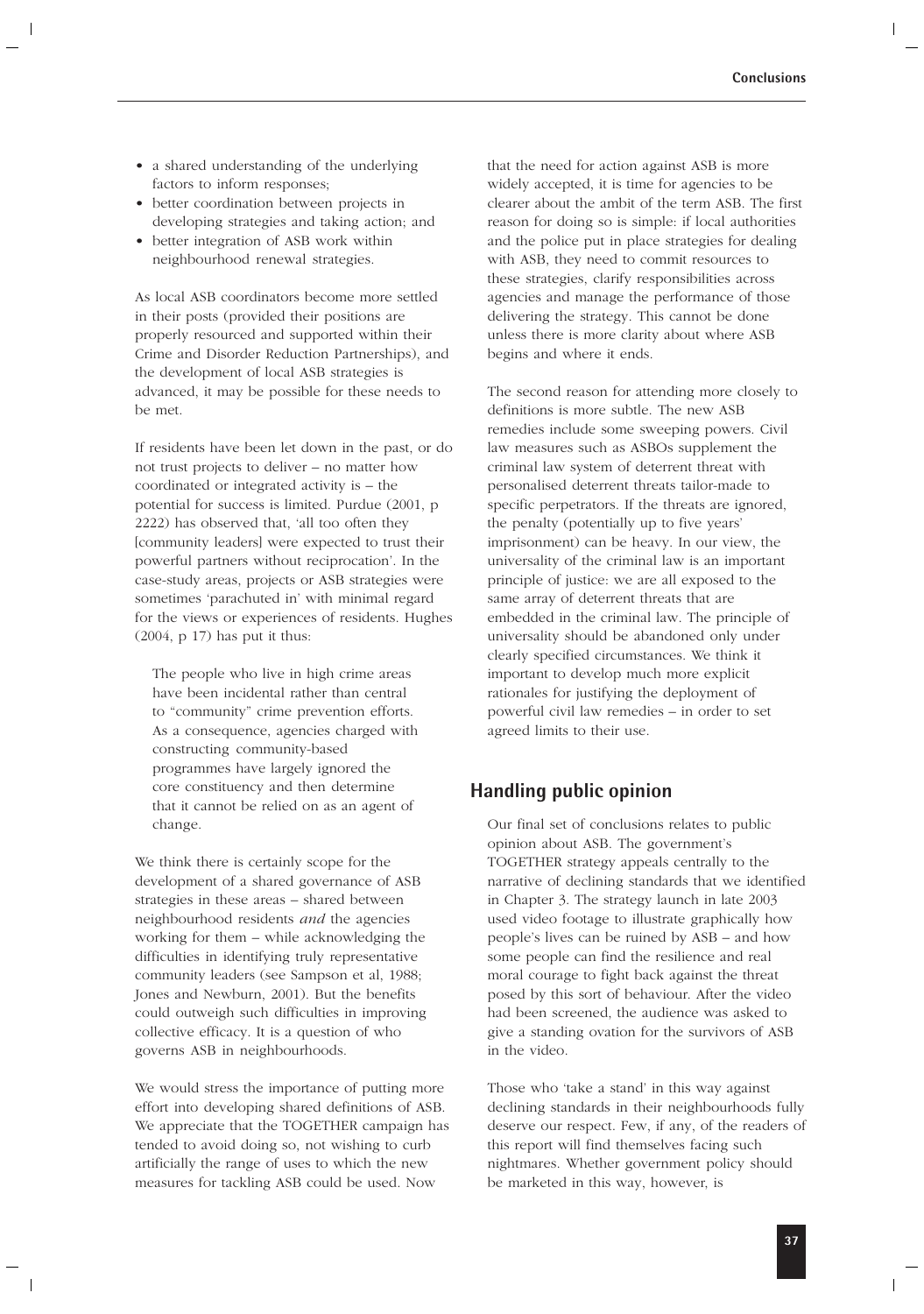questionable. The launch was designed to overwhelm any questions about the need for this particular form of ASB strategy. It painted a stark conflict between innocent victims and mindless thuggery. In keynote speeches, fairly explicit warnings were given that professionals in local agencies would be held to account if they proved reluctant to use the new ASB armoury. There were no shades of grey in the way that the problem was portrayed and little subtlety in the range of solutions offered.

Earlier in this chapter we suggested that effective ASB strategies need to recognise the factors that underlie ASB. As we suggested at the start of this report, these factors are likely to involve a complex interaction between social policies, economic policies and policing priorities. The unintended consequences of these policies, in terms of ASB, have borne down hard on Britain's most disadvantaged communities. To conclude the chapter, we want to examine the potential costs of what we see as an oversimplified political and media debate about ASB.

The TOGETHER campaign draws on the 'declining standards' narrative to offer images of the struggle between ordinary decent folk and the tide of loutishness. As a means of mobilising agencies to action it has much to recommend itself. One can sympathise with a government that is impatient for action but unable to get its hands directly on the levers for action. As a means of mobilising agencies to action, the TOGETHER campaign has much to recommend itself. The public presentation of the campaign:

- resonates with real public anxieties about declining standards;
- cogently reshapes these worries into a sense of vulnerability in the face of pressing threats to social order; and
- presents the image of tough, resolute government action responding to these threats.

Whether it is good politics to adopt and legitimate the narrative of 'falling standards' is another matter. Fuelling public concerns about social order in this way pays off – in terms of electoral gain – only if the tough, resolute response is fully persuasive. In Chapter 5 we discussed how the 'declining standards' narrative was infused with a deep sense of pessimism about the scope for solutions of any sort, and in

particular a well-entrenched cynicism about the likelihood of an effective local authority response. Our judgment is that the media and presentational elements of the TOGETHER campaign will succeed in fuelling public anxieties and playing on existing fears, but will fail to present a persuasive government response.

It will be remembered from Chapter 4 that people did not subscribe simply to one or other narrative about ASB. Not only professionals but the residents we interviewed often recognised the complexity of the factors underlying ASB. The government might do better to present its ASB strategies in ways that recognise the need to be not only tough on ASB but tough on the causes of ASB.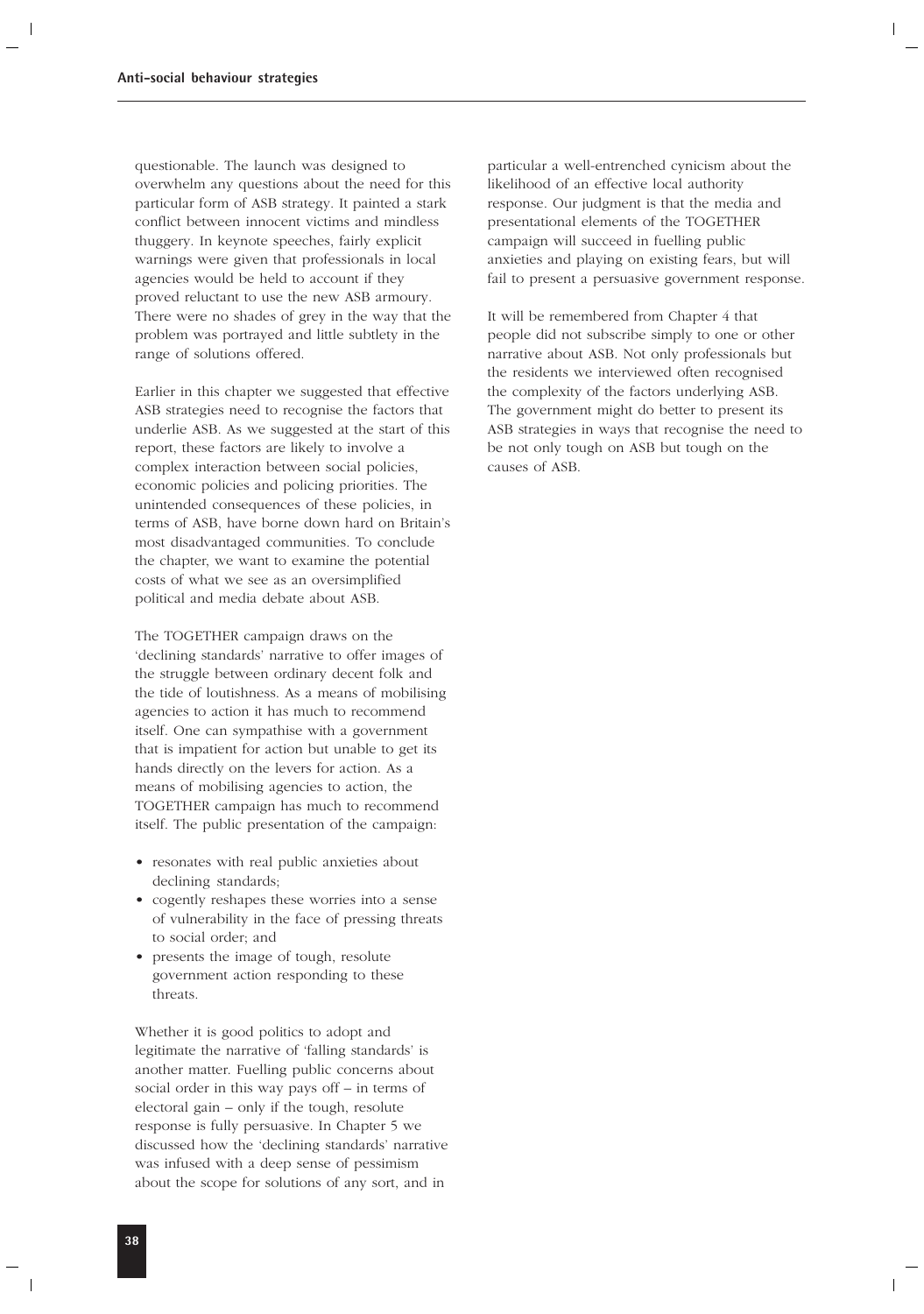# **References**

- Blair, T. (2003) PM speech on anti-social behaviour, QEII Centre, London, 14 October (www.pm.gov.uk/output/Page4644.asp).
- Blunkett, D. (2003) 'Civil renewal: a new agenda', The CSV Edith Kahn Memorial Lecture, 11 June (www.homeoffice.gov.uk/docs2/ civilrennewagenda.pdf).
- Clancy, A., Hough, M., Aust, R. and Kershaw, K. (2001) *Crime, policing and justice: Findings from the 2000 British Crime Survey*, Home Office Research Study 223, London: Home Office.
- Cohen, L.E. and Felson, M. (1979) 'Social change and crime rate trends: a routine activity approach', *American Sociological Review*, vol 44, pp 588-608.
- Fairnington, A. (2004) 'Communities that care: a case study of regeneration', *Critical Public Health*, vol 14, no 1, pp 27-36.
- Felson, M. (1998) *Crime and everyday life* (2nd edn), Thousand Oaks, CA: Pine Forge Press.
- Finney, A. and Toofail, J. (2004) 'Levels and trends', in T. Dodd, S. Nicholas, D. Povey and A. Walker (eds) *Crime in England and Wales 2003/ 2004*, London: Home Office.
- FitzGerald, M., Hough, M., Joseph, I. and Qureshi, T. (2002) *Policing for London*, Cullompton, Devon: Willan Publishing.
- France, A. and Crow, I. (2001) *CTC The story so far: An interim evaluation of Communities that Care*, York: Joseph Rowntree Foundation/York Publishing Services.
- GLA (Greater London Authority) (2004) *The London anti-social behaviour strategy: Proposals for consultation with stakeholders*, London: GLA.
- Harradine, S., Kodz, J., Lernetti, F. and Jones, B. (2004) *Defining and measuring anti-social behaviour*, Home Office Development and Practice Report 26, London: Home Office.
- Home Office (2001) *Policing a new century: A blueprint for reform*, Cm 5326, London: The Stationery Office.
- Home Office (2002) *The national policing plan 2003-2006*, London: Home Office.
- Home Office (2004a) *Building communities, beating crime: A better police service for the 21st century*, London: Home Office.
- Home Office (2004b) *Confident communities in a secure Britain: The Home Office strategic plan 2004-08*, London: Home Office.
- Hough, M. (2003) 'Modernisation and public opinion: some criminal justice paradoxes', *Contemporary Politics*, no 9, pp 143-55.
- Hough, M. (2004) 'Modernisation, scientific rationalism and the crime reduction programme', *Criminal Justice,* vol 4, no 3, pp 239-53.
- Hough, M. and Jacobson, J. (2004) 'Togetherness is a shared strategy? Getting to grips with anti-social behaviour', in J. Grieve and R. Howard (eds) *Communities, social exclusion and crime*, London: Smith Institute.
- Hughes, G. (2004) 'The community governance of crime, justice and safety: challenges and lessondrawing', *British Journal of Community Justice*, vol 2, no 3, pp 7-20.

Innes, M. (2004) 'Reinventing tradition? Reassurance, neighbourhood security and policing', *Criminal Justice*, vol 4, no 2, pp 151-71.

- Innes, M. and Fielding, N. (2002) 'From community to communicative policing: 'signal crimes' and the problem of public reassurance', *Sociological Research Online*, vol 7, no 2 (www.socresonline.org.uk).
- Jacobs, J. (1961) *The death and life of great American cities,* New York, NY: Random House. Jacobson, J., Millie, A. and Hough, M.
- (forthcoming) *Tackling anti-social behaviour: A critical review*, London: ICPR, King's College London.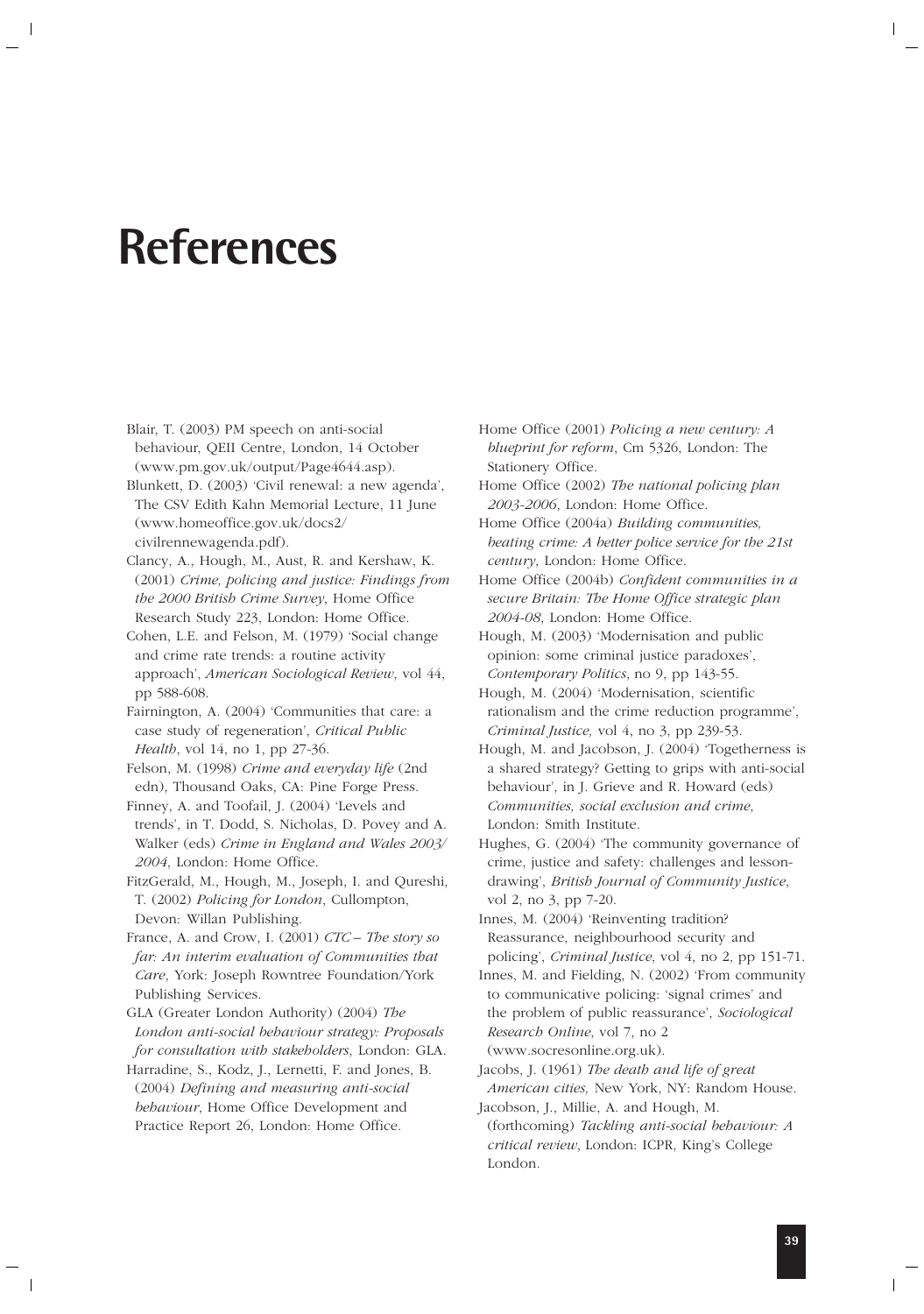Jones, T. and Newburn, T. (2001) *Widening access: Improving public relations with hard to reach groups*, Police Research Series Paper 138, London: Home Office.

Kelling, G.L. and Coles, C.M. (1996) *Fixing broken windows: Restoring order and reducing crime in our communities*, New York, NY: Free Press.

Millie, A. and Herrington, V. (2005) 'Bridging the gap: understanding reassurance policing', *The Howard Journal of Criminal Justice*, vol 44, no 1, pp 41-56.

Millie, A., Jacobson, J., Hough, M. and Paraskevopoulou, A. (forthcoming) *Anti-social behaviour in London: Setting the context for the London anti-social behaviour strategy,* London: GLA.

Moore, L. and Yeo, H. (2004) *Crime in England and Wales 2003/4: London region*, Home Office Regional factsheet, London: Home Office.

Newman, O. (1972) *Defensible space: People and design in the violent city*, London: Architectural Press.

ODPM (Office of the Deputy Prime Minister) (2004) *Neighbourhood Management Pathfinder programme national evaluation: Annual review 2002/2003 Research Report*, Wetherby: ODPM.

Ove Arup (2000) *[Southcity] Neighbourhood Regeneration Strategy*, London: Ove Arup.

Phillips, T. and Smith, P. (2003) 'Everyday incivility: towards a benchmark', *The Sociological Review*, vol 51, no 1, pp 85-108.

Purdue, D. (2001) 'Neighbourhood governance: leadership, trust and social capital', *Urban Studies*, vol 38, no 12, pp 2211-24.

Putnam, R.D. (1994) 'What makes democracy work?', *Institute of Public Affairs Review*, vol 47, no 1, pp 31-4.

Putnam, R.D. (2000) *Bowling alone: The collapse and revival of American community*, New York, NY: Simon and Schuster.

Sampson, R.J. and Raudenbush, S.W. (1999) 'Systematic social observation of public spaces: a new look at disorder in urban neighbourhoods', *American Journal of Sociology*, no 105, pp 603- 51.

Sampson, R.J., Raudenbush, S.W. and Earls, F. (1997) 'Neighbourhoods and violent crime: a multilevel study of collective efficacy', *Science*, no 277, pp 918-24.

Sampson, A., Stubbs, P., Smith, D., Pearson, G. and Blagg, H. (1988) 'Crime, localities and the multiagency approach', *British Journal of Criminology*, no 28, pp 478-93.

Skogan, W. (1986) 'Fear of crime and neighbourhood change', in A.J. Reiss and M. Tonry (eds) *Communities and crime*, Chicago, IL: University of Chicago Press.

Skogan, W. (1990) *Disorder and decline: Crime and the spiral of decay in American neighbourhoods*, New York, NY: Free Press.

Skogan, W. and Hartnett, S. (1997) *Community policing, Chicago style*, New York, NY: Oxford University Press.

Skogan, W., Steiner, L., Dubois, J., Gudell, J.E. and Fagan, A. (2002) *Taking stock: Community policing in Chicago*, Washington, DC: National Institute of Justice.

Skogan, W., Steiner, L., Benitez, C., Dennis, J., Borchers, S., Dubois, J., Gondocs, R., Hartnett, S., Kim, S.Y. and Rosenbaum, S. (2004) *CAPS at ten: Community policing in Chicago: An evaluation of Chicago's alternative policing strategy*, Chicago, IL: Illinois Criminal Justice Information Authority.

Thorpe, K. and Wood, M. (2004) 'Antisocial behaviour', in S. Nicholas and A. Walker (eds) *Crime in England and Wales 2002/2003: Supplementary volume 2: Crime, disorder and the criminal justice system – Public attitudes and perceptions*, Home Office Statistical Bulletin 02/ 04, London: Home Office.

Wilson, J. and Kelling, G. (1982) 'Broken windows – the police and neighborhood safety', *The Atlantic Monthly*, March, no 249, pp 29-38.

Wood, M. (2004) Perceptions and experience of antisocial behaviour: Findings from the 2003/ 2004 British Crime Survey, Home Office Online Report 49/04, London: Home Office.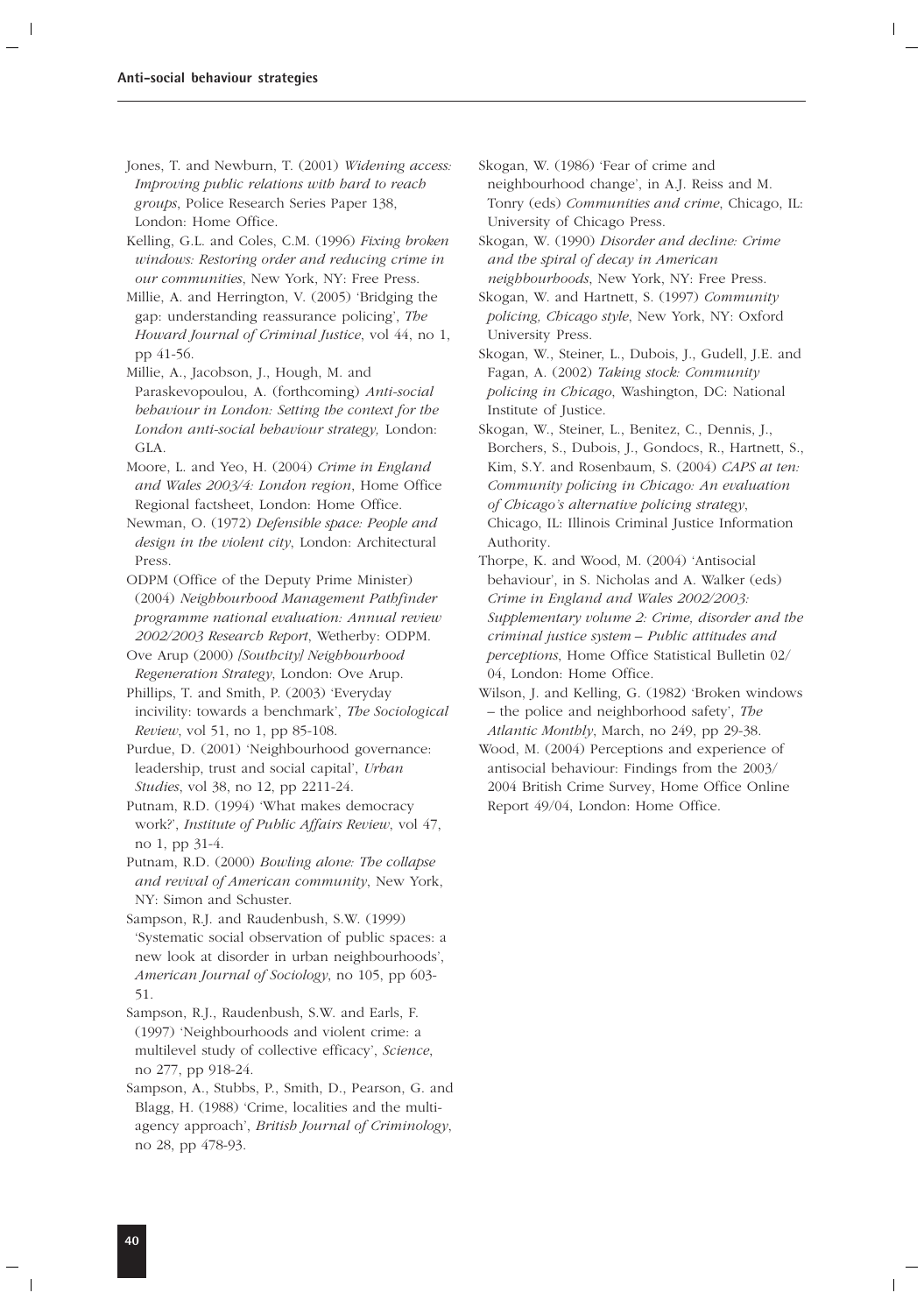

# **Appendix A: Survey questionnaire**

# **Module 352 – Tackling Anti-Social Behaviour – King's College London M352\_Intro**

The next set of questions is being asked on behalf of researchers at King's College London.

*ASK IF: QSETUP.ADTYPE = EVEN*

#### **M352\_1a**

In 2003, the government launched its strategy for tackling anti-social behaviour.

What do you think the government means by anti-social behaviour?

INTERVIEWER: Please record verbatim

*ASK IF: QSETUP.ADTYPE = ODD*

#### **M352\_1b**

SHOWCARD C352\_1b

In 2003, the government launched its strategy for tackling anti-social behaviour. Which of the areas on this card do you think the strategy is aiming to reduce?

INTERVIEWER: The following are definitely part of the strategy: noisy neighbours, graffiti, rowdy teenagers on the streets and possibly drug dealing.

Code all that apply

SET OF

| (1)  | NNbour         | Noisy neighbours               |
|------|----------------|--------------------------------|
| (2)  | DrugDeal       | Drug dealing                   |
| (3)  | Graff          | Graffiti                       |
| (4)  | <b>Traffic</b> | Traffic noise and pollution    |
| (5)  | Mugging        | Mugging                        |
| (6)  | Speed          | Speeding                       |
| (7)  | Teens          | Rowdy teenagers on the streets |
| (8)  | Burg           | <b>Burglary</b>                |
| (9)  | None           | None of these                  |
| (10) | DontK          | Don't know                     |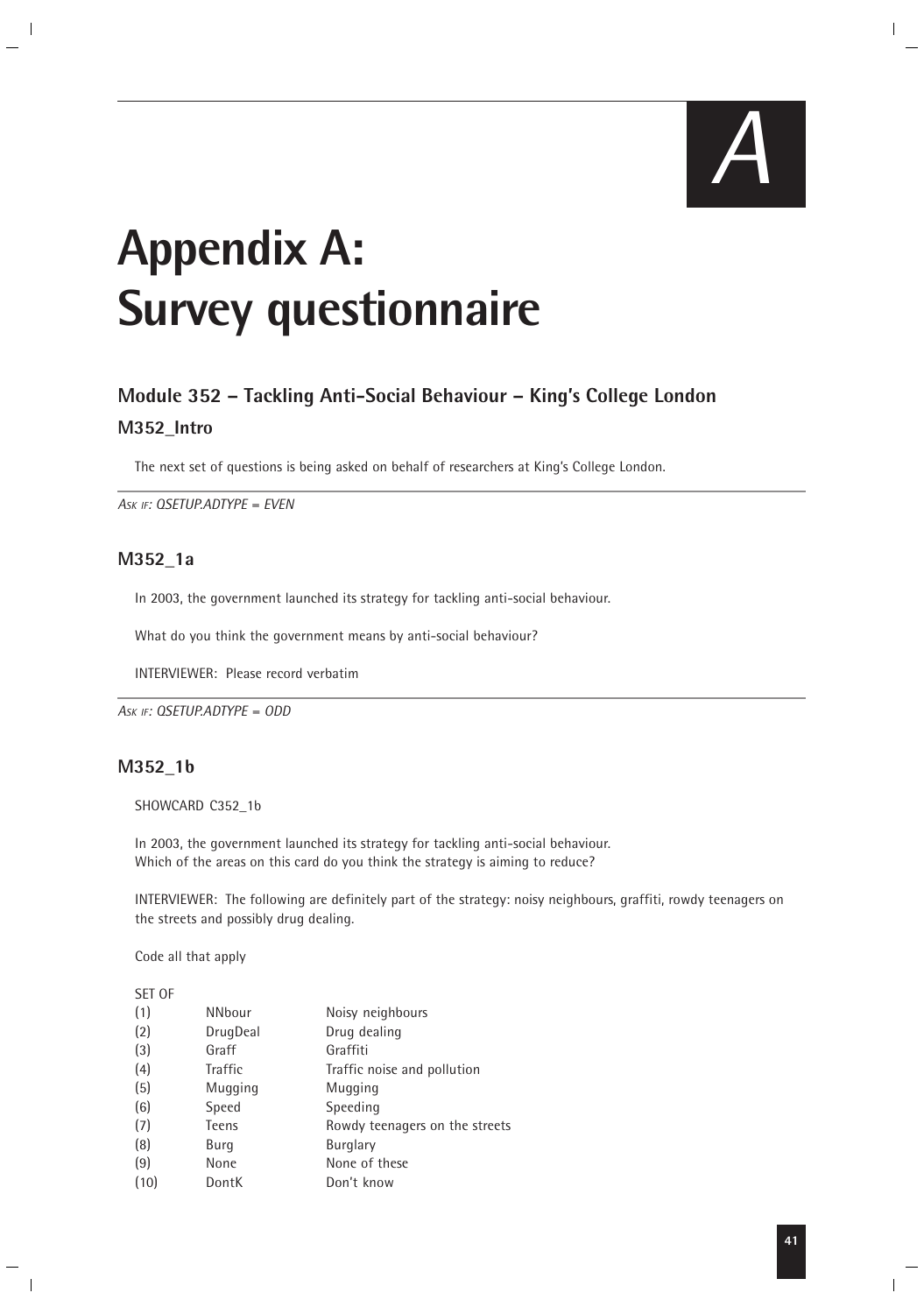#### **M352\_2a**

#### SHOWCARD C352\_2

I'm going to read out a list of problems you may encounter in your local area. By 'your local area', I mean within a 15-minute walk from your home.

Taking your answer from this card, I'd like you to tell me how much your own quality of life is affected by these problems ...

... litter/rubbish?

INTERVIEWER: Respondent to define own 'quality of life'.

| (1) | <b>NoEff</b>   | It occurs but has no effect at all     |
|-----|----------------|----------------------------------------|
| (2) | MinEff         | It occurs and has a minor effect       |
| (3) | FBigEff        | It occurs and has a fairly big effect  |
| (4) | VBEff          | It occurs and has a very big effect    |
| (5) | <b>NotProb</b> | This is not a problem in my local area |
| (6) | DontK          | Don't know [Spontaneous only]          |
|     |                |                                        |

#### **M352\_2b**

SHOWCARD C352\_2

And how much is your own quality of life affected by ...

... vandalism and graffiti?

INTERVIEWER: Respondent to define own 'quality of life'.

| (1) | <b>NoEff</b> | It occurs but has no effect at all     |
|-----|--------------|----------------------------------------|
| (2) | MinEff       | It occurs and has a minor effect       |
| (3) | FBigEff      | It occurs and has a fairly big effect  |
| (4) | <b>VBEff</b> | It occurs and has a very big effect    |
| (5) | NotProb      | This is not a problem in my local area |
| (6) | DontK        | Don't know [Spontaneous only]          |
|     |              |                                        |

### **M352\_2c**

#### SHOWCARD C352\_2

And how much is your own quality of life affected by ...

... abandoned cars?

INTERVIEWER: Respondent to define own 'quality of life'.

| <b>NoEff</b> | It occurs but has no effect at all     |
|--------------|----------------------------------------|
| MinEff       | It occurs and has a minor effect       |
| FBigEff      | It occurs and has a fairly big effect  |
| <b>VBEff</b> | It occurs and has a very big effect    |
| NotProb      | This is not a problem in my local area |
| DontK        | Don't know [Spontaneous only]          |
|              |                                        |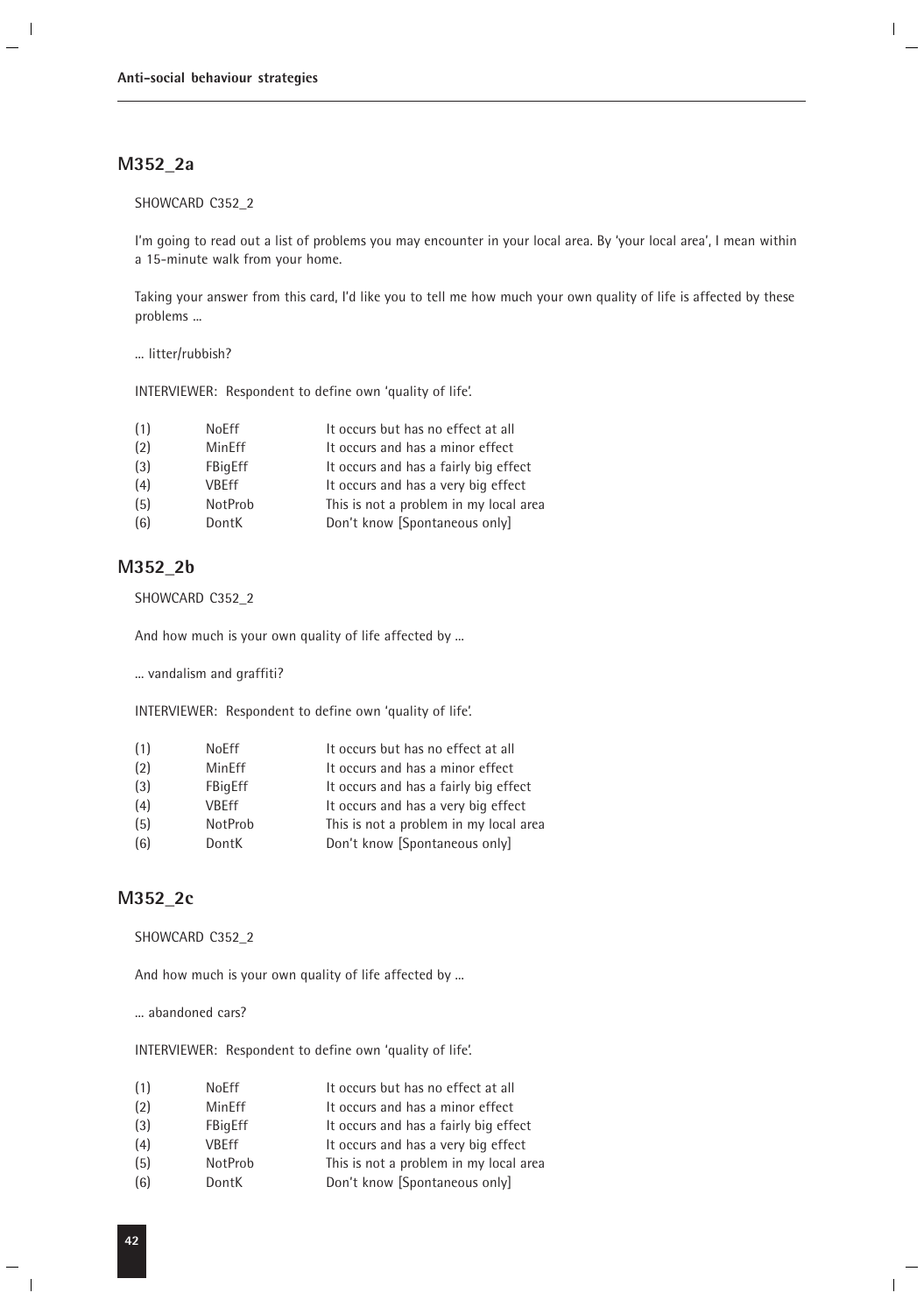#### **M352\_2d**

SHOWCARD C352\_2

And how much is your own quality of life affected by ...

... begging?

INTERVIEWER: Respondent to define own 'quality of life'.

| (1) | <b>NoEff</b> | It occurs but has no effect at all     |
|-----|--------------|----------------------------------------|
| (2) | MinEff       | It occurs and has a minor effect       |
| (3) | FBigEff      | It occurs and has a fairly big effect  |
| (4) | <b>VBEff</b> | It occurs and has a very big effect    |
| (5) | NotProb      | This is not a problem in my local area |
| (6) | DontK        | Don't know [Spontaneous only]          |
|     |              |                                        |

### **M352\_2e**

#### SHOWCARD C352\_2

And how much is your own quality of life affected by ...

... drug use/drug dealing?

INTERVIEWER: Respondent to define own 'quality of life'.

| (1) | <b>NoEff</b> | It occurs but has no effect at all     |
|-----|--------------|----------------------------------------|
| (2) | MinEff       | It occurs and has a minor effect       |
| (3) | FBigEff      | It occurs and has a fairly big effect  |
| (4) | <b>VBEff</b> | It occurs and has a very big effect    |
| (5) | NotProb      | This is not a problem in my local area |
| (6) | DontK        | Don't know [Spontaneous only]          |
|     |              |                                        |

# **M352\_2f**

SHOWCARD C352\_2

And how much is your own quality of life affected by ...

... noisy neighbours?

INTERVIEWER: Respondent to define own 'quality of life'.

| (1) | <b>NoEff</b> | It occurs but has no effect at all     |
|-----|--------------|----------------------------------------|
| (2) | MinEff       | It occurs and has a minor effect       |
| (3) | FBigEff      | It occurs and has a fairly big effect  |
| (4) | VBEff        | It occurs and has a very big effect    |
| (5) | NotProb      | This is not a problem in my local area |
| (6) | DontK        | Don't know [Spontaneous only]          |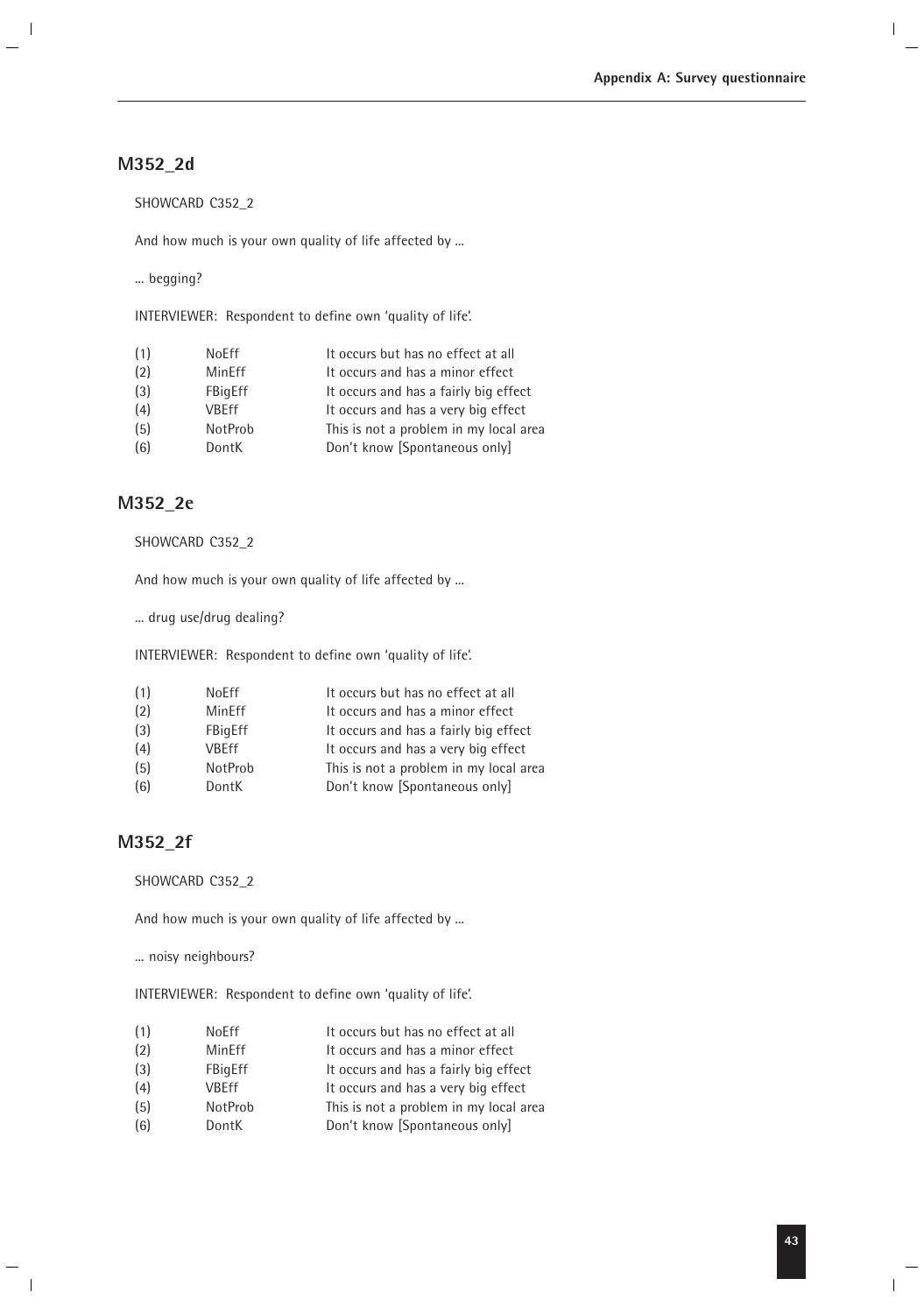# **M352\_2g**

SHOWCARD C352\_2

And how much is your own quality of life affected by ...

... rowdy teenagers on the streets?

INTERVIEWER: Respondent to define own 'quality of life'.

| It occurs but has no effect at all     |
|----------------------------------------|
| It occurs and has a minor effect       |
| It occurs and has a fairly big effect  |
| It occurs and has a very big effect    |
| This is not a problem in my local area |
| Don't know [Spontaneous only]          |
|                                        |

#### **M352\_3**

What is the worst form of anti-social behaviour in your local area? By 'your local area' I mean within a 15-minute walk from your home.

INTERVIEWER: Take respondent's definition of anti-social behaviour. There isn't a definition in use in this module.

Do not prompt. Code one only.

| (1)  | Litter         | Litter/rubbish                                            |
|------|----------------|-----------------------------------------------------------|
| (2)  | Vandal         | Vandalism/graffiti                                        |
| (3)  | <b>Beg</b>     | <b>Begging</b>                                            |
| (4)  | Drugs          | Drug use/dealing                                          |
| (5)  | <b>NNbours</b> | Noisy neighbours                                          |
| (6)  | Teens          | Rowdy teenagers on the street                             |
| (7)  | Drink          | People drunk/drinking in public places                    |
| (8)  | Cars           | Abandoned/burnt-out vehicles                              |
| (9)  | 0ther          | Other [Please specify]                                    |
| (10) | None           | There isn't any form of anti-social behaviour in the area |
| (11) | DontK          | Don't know                                                |
|      |                |                                                           |

*ASK IF: M352\_3 = Other*

#### **Spec\_3**

INTERVIEWER: Please record other type of anti-social behaviour.

### **M352\_4**

Should the police do more to tackle anti-social behaviour in your local area?

INTERVIEWER: If respondent says 'yes', please prompt 'a lot more or a little more'.

| (1) | Tot    | $Yes - a lot more$  |
|-----|--------|---------------------|
| (2) | Little | Yes – a little more |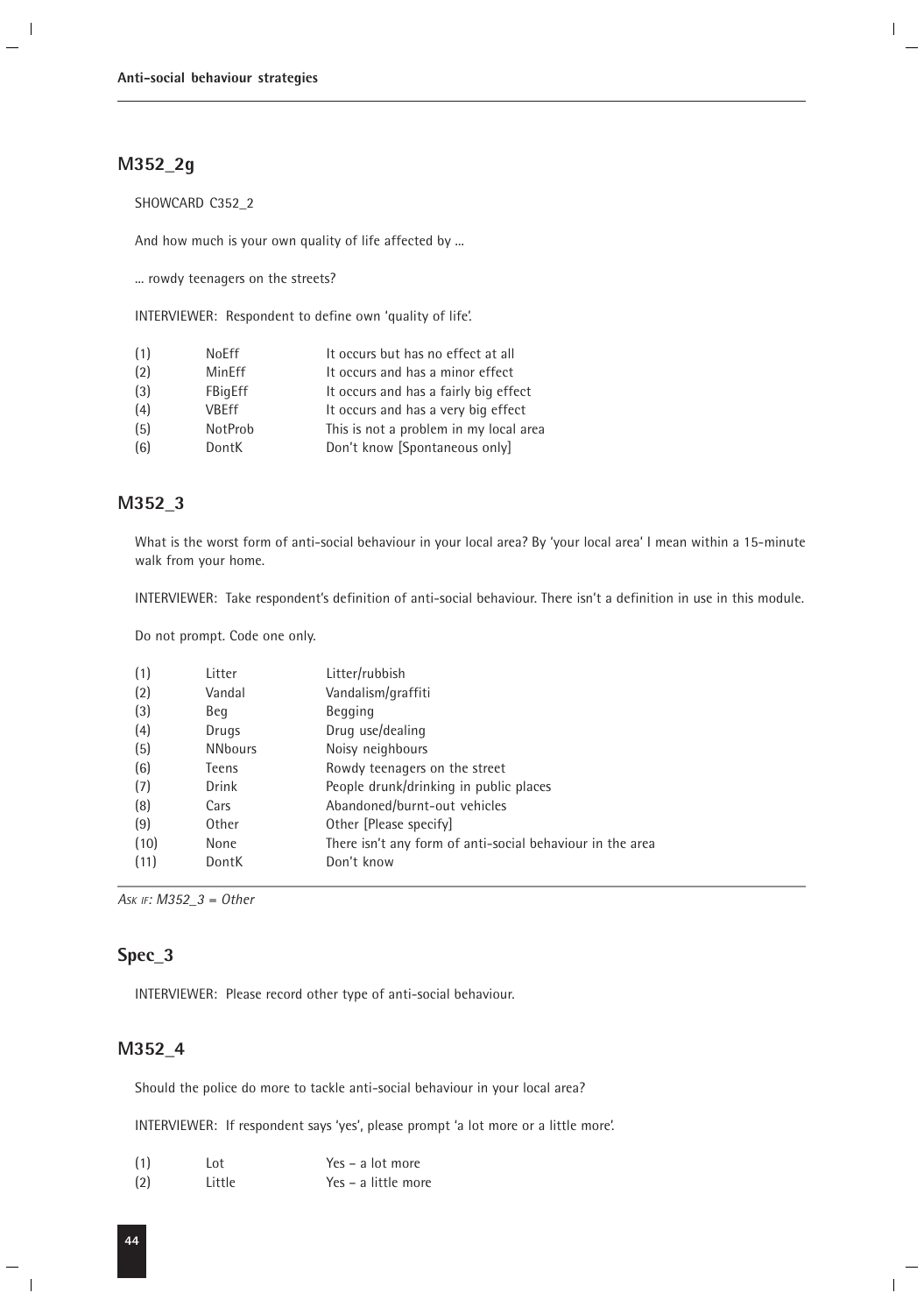| (3) | <b>NoMore</b> | No         |
|-----|---------------|------------|
| (4) | DontK         | Don't know |

#### **M352\_5**

Should the local council do more to tackle anti-social behaviour in your local area?

INTERVIEWER: If respondent says 'yes', please prompt 'a lot more or a little more'.

| (1) | Lot           | Yes $-$ a lot more  |
|-----|---------------|---------------------|
| (2) | Little        | Yes – a little more |
| (3) | <b>NoMore</b> | No                  |
| (4) | DontK         | Don't know          |

#### **M352\_6**

Should any other groups or organisations do more to tackle anti-social behaviour in your local area?

INTERVIEWER: If respondent says 'yes', please prompt 'a lot more or a little more'.

| (1) | Lot           | Yes - a lot more    |
|-----|---------------|---------------------|
| (2) | Little        | Yes – a little more |
| (3) | <b>NoMore</b> | No                  |
| (4) | DontK         | Don't know          |
|     |               |                     |

*ASK IF: (M352\_6 = Lot) OR (M352\_6 = Little)*

#### **M352\_7**

Which groups or organisations?

Open response

#### **M352\_8**

Have you heard of anti-social behaviour orders (or ASBOs)?

| (1) | Yes.  | Yes        |
|-----|-------|------------|
| (2) | No    | No         |
| (3) | DontK | Don't know |

#### **M352\_9**

The Courts can impose anti-social behaviour orders, ASBOs, on anyone over the age of 10 who has been committing anti-social behaviour. ASBOs require these people to keep out of specified areas and/or stop behaving in specified ways. If the person ignores these conditions, they can be sent to prison/a young offenders' institution for up to five years.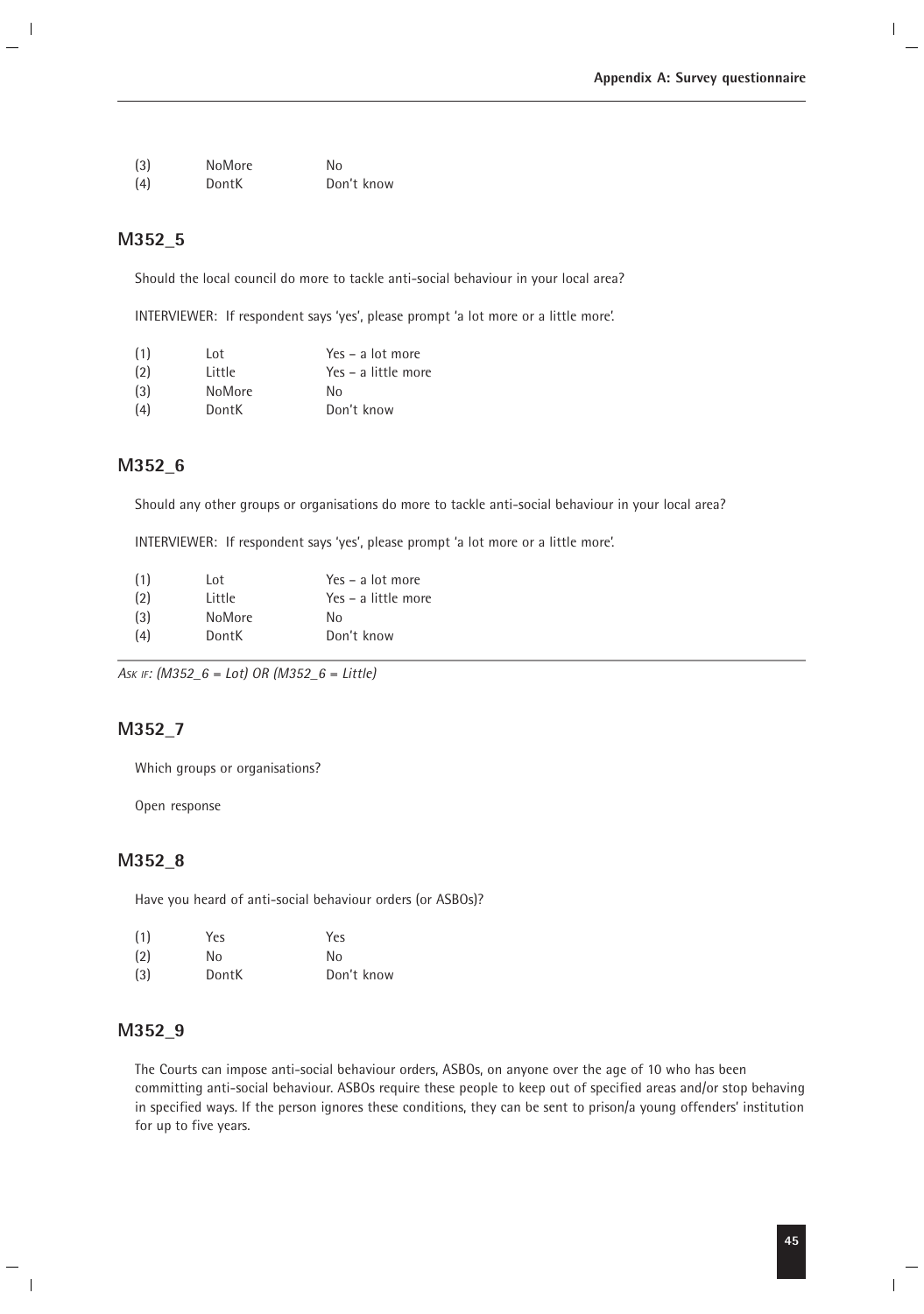#### **M352\_10**

SHOWCARD C352\_10

How effective do you think ASBOs will be in dealing with very disruptive neighbours?

| (1) | VEff          | Very effective                |
|-----|---------------|-------------------------------|
| (2) | 0Fff          | Quite effective               |
| (3) | <b>NVEff</b>  | Not very effective            |
| (4) | <b>NotEff</b> | Not at all effective          |
| (5) | DontK         | Don't know [Spontaneous only] |

#### **M352\_11**

#### SHOWCARD C352\_10

How effective do you think ASBOs will be in dealing with groups of youths who disrupt their local neighbourhood?

| (1) | VEff          | Very effective                |
|-----|---------------|-------------------------------|
| (2) | 0Fff          | Quite effective               |
| (3) | <b>NVEff</b>  | Not very effective            |
| (4) | <b>NotEff</b> | Not at all effective          |
| (5) | DontK         | Don't know [Spontaneous only] |
|     |               |                               |

#### **M352\_12**

SHOWCARD C352\_12

Taking your answer from this card, which of these, if any, do you think are the three main causes of anti-social behaviour committed by young people today?

INTERVIEWER: Code main three.

#### SET [3] OF

| (1)  | <b>Boredom</b> | Boredom/not enough for young people to do |
|------|----------------|-------------------------------------------|
| (2)  | PrPar          | Poor parenting                            |
| (3)  | PrDisc         | Poor discipline at school                 |
| (4)  | <b>InEfPol</b> | Ineffective policing                      |
| (5)  | Poverty        | Poverty and deprivation                   |
| (6)  | AlcDrug        | Alcohol and drugs                         |
| (7)  | <b>NoJobs</b>  | A lack of local jobs                      |
| (8)  | <b>NoResp</b>  | Low respect for others                    |
| (9)  | <b>None</b>    | None of these                             |
| (10) | DontK          | Don't know [Spontaneous only]             |
|      |                |                                           |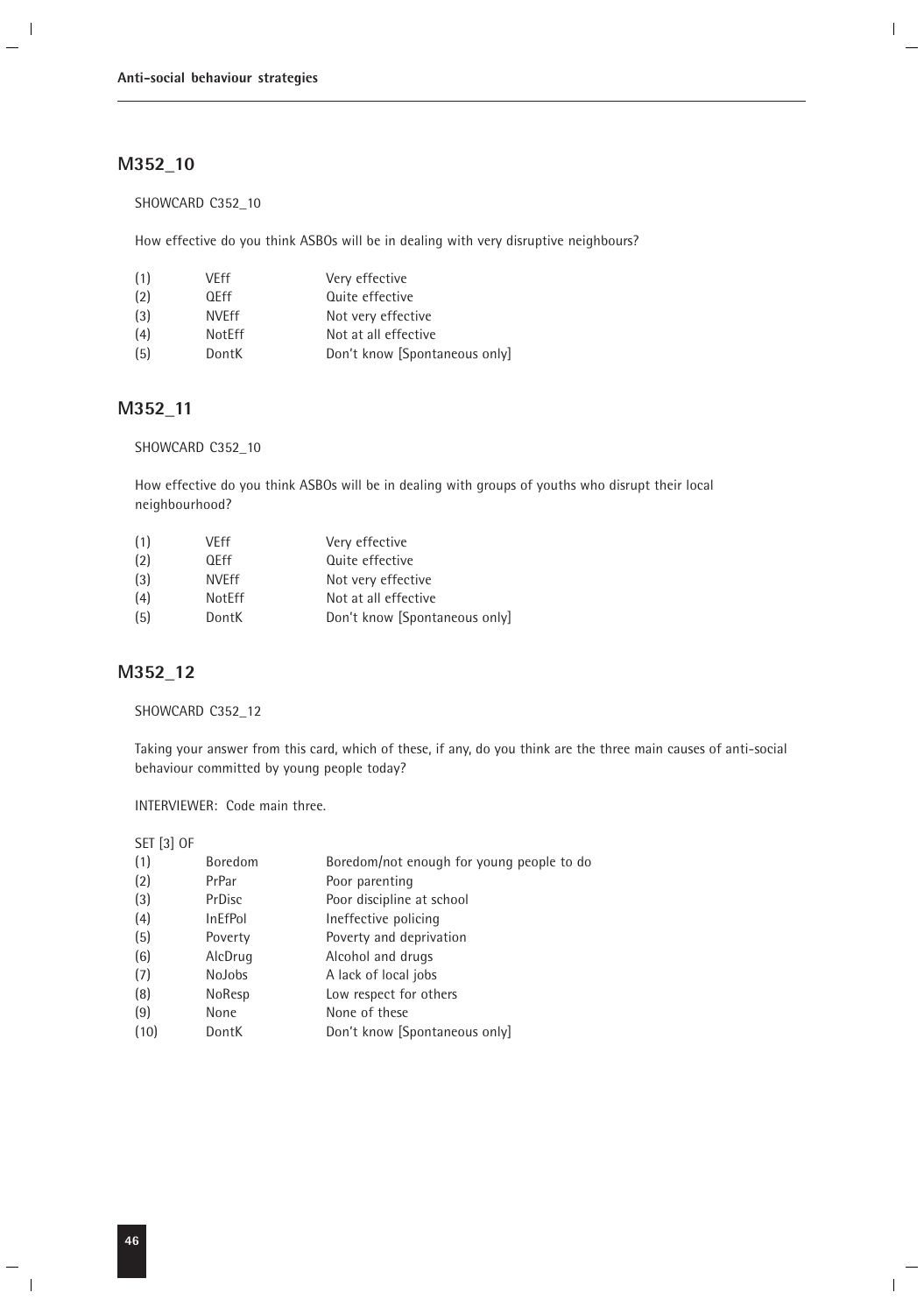# **M352\_13**

If there was more money in your local area to spend on tackling anti-social behaviour within all age groups, do you think it should be spent on ...

Running prompt

| (1) | ToughAct | Tough action against people committing anti-social behaviour, or      |
|-----|----------|-----------------------------------------------------------------------|
| (2) | PrevAct  | Preventative action to deal with the causes of anti-social behaviour? |
| (3) | Both     | Both [Spontaneous only]                                               |
| (4) | Other    | Other [SPECIFY] [Spontaneous only]                                    |
| (5) | Nothing  | Nothing [Spontaneous only]                                            |
| (6) | DontK    | Don't know [Spontaneous only]                                         |

*ASK IF: M352\_13 = Other*

# **Spec\_4**

INTERVIEWER: Please record other activity where money should be spent on.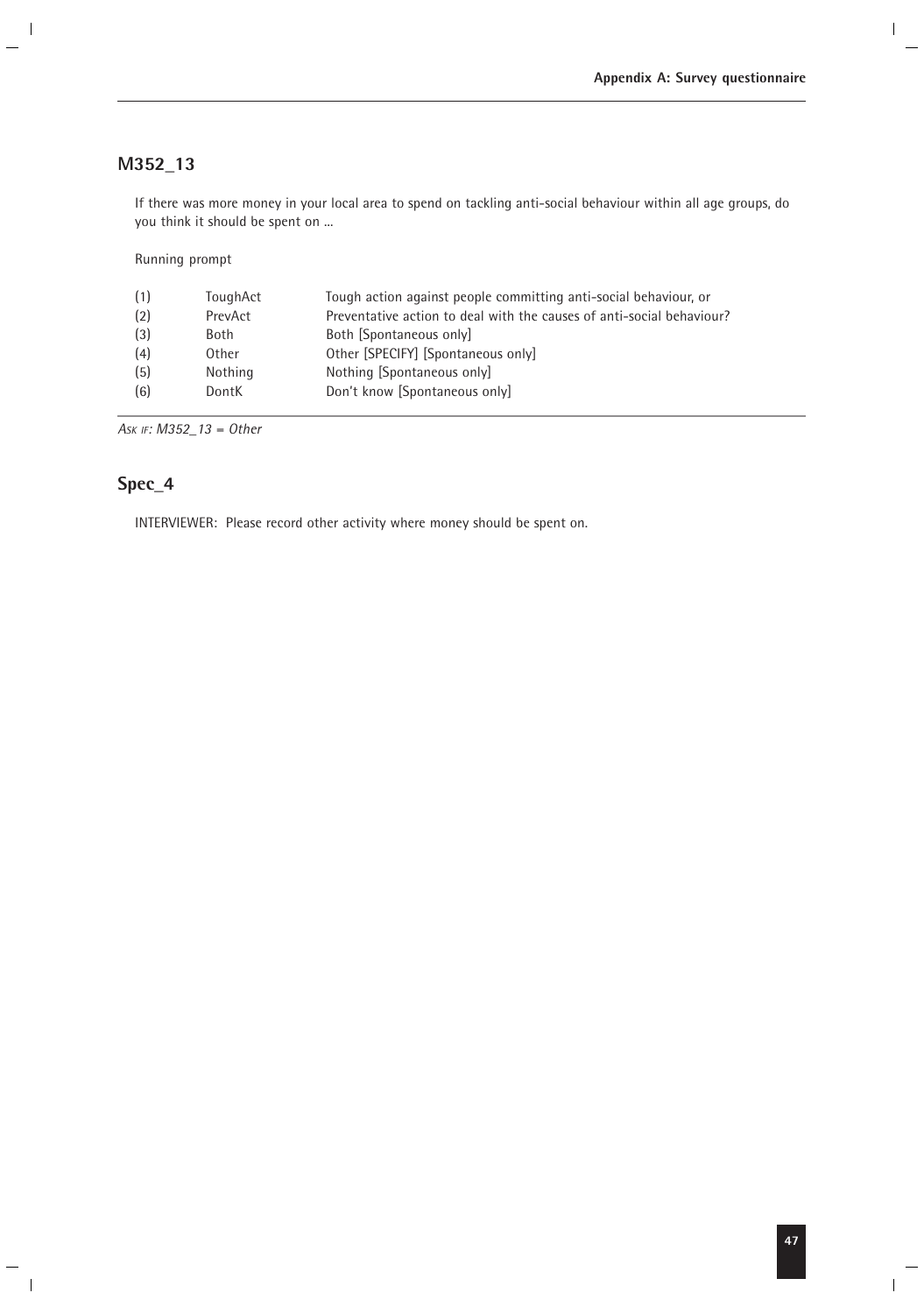*B*

# **Appendix B: The case-study neighbourhoods**

This appendix provides brief descriptions of the three case-study neighbourhoods, and the ASB initiatives in each. We found it difficult to map the work on ASB being carried out by local authorities and other responsible agencies. The problem lay in the very wide range of initiatives that had *some* relevance to ASB. Not only the police but local education authorities and schools, youth services, social services departments and primary care trusts all share significant responsibilities for responding to forms of ASB.

### **Southcity**

The Southcity neighbourhood is in an inner London borough. It is particularly disadvantaged and has attracted funding from various regeneration and development streams. Housing provision is largely in the form of local-authorityowned estates, including some high-rise blocks. The population is ethnically mixed (26% BME), including a particularly distinct Somali group of residents. According to a report produced as part of the neighbourhood regeneration strategy, the area suffers from an accumulation of problems that make it particularly deprived:

The design of the housing estates has led to feelings of separation. This has been compounded by the lack of local employment facilities and the need to rely on poor public transport facilities.… In particular this area suffers from high levels of crime, much of which is thought to go unreported and is not reflected in published statistics. [The area] exhibits all the classic symptoms of social exclusion (Ove Arup, 2000).

The local authority has developed a reputation for being tough on enforcement, for example, by being one of the top areas in the country for issuing ASBOs, and by being one of the first to trial the new dispersal powers in 2004. By June 2004, over 80 ASBOs had been issued in the borough, although just two of these were within the Southcity neighbourhood.**<sup>1</sup>**

The high numbers of ASBOs across the borough are largely due to its acute drugs problem. By April 2004, 60% of its ASBOs related to drug users or dealers, of which only 3% were for borough residents.**<sup>2</sup>** The borough's main centre has been a magnet for drug users and dealers for some years; however, tough enforcement strategies, involving a high police presence, have displaced some of the problems to neighbouring areas, including the Southcity neighbourhood. There is one particular street and a market in Southcity where local residents are concerned about visible drug dealing and using. Southcity also has a large 'youth nuisance' problem. For instance, according to March 2004 figures, Southcity had the highest number of calls to the borough for youth nuisance with 74 calls.**<sup>3</sup>** The area also has a particular problem with street drinkers.

There are numerous projects active in the neighbourhood that may have a bearing on ASB.

**<sup>1</sup>** The borough has a target of 16 ASBOs per year, but is securing around 40 per year, largely due to the area's drug problems. According to the borough's ASB coordinator, only one youth ASBO was gained in the last year (although figures may be higher as he does not deal with postconviction ASBOs).

**<sup>2</sup>** Borough Anti-Social Behaviour Scrutiny Panel, April 2004.

**<sup>3</sup>** Borough Anti-Social Behaviour Scrutiny Panel, June 2004.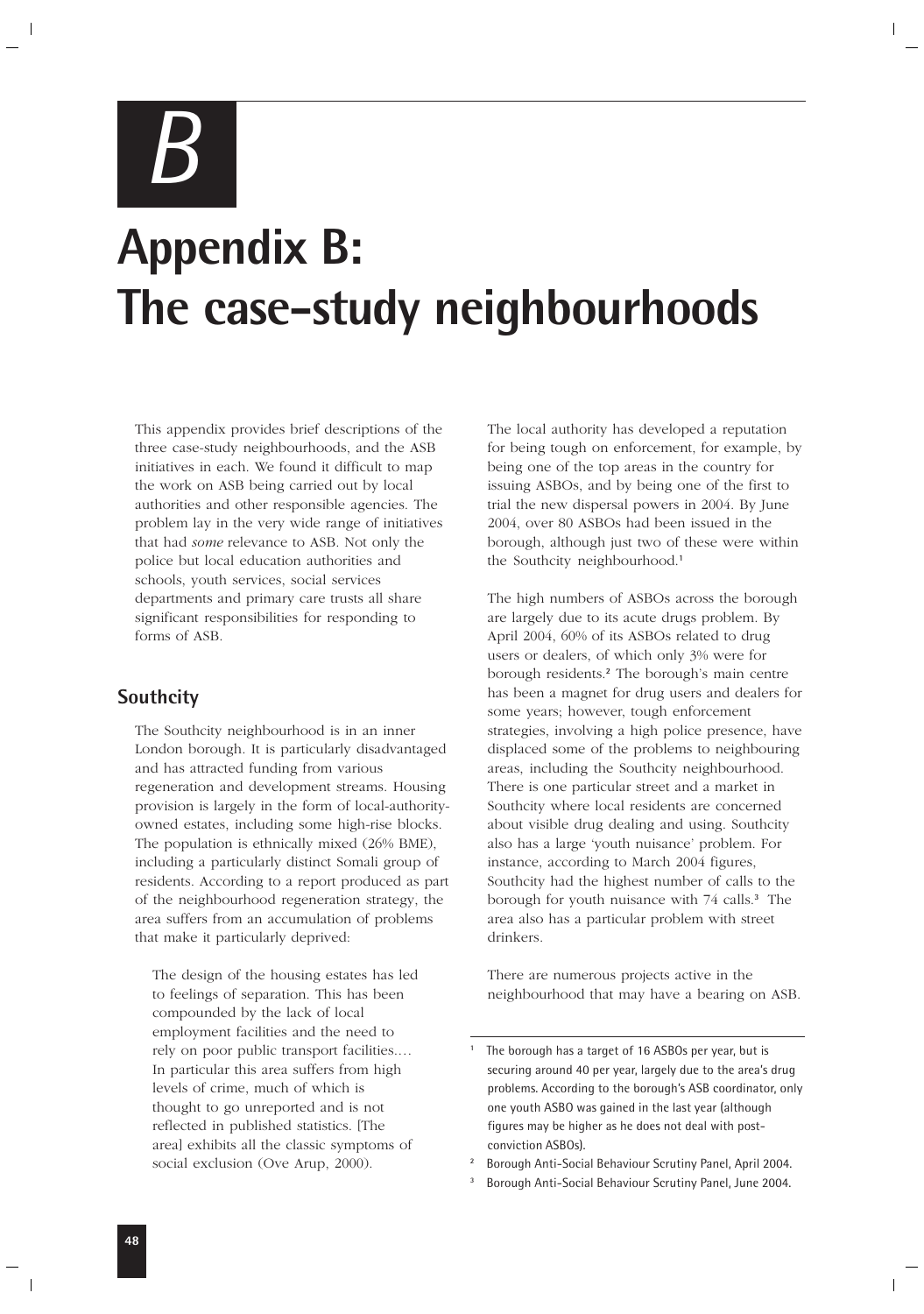A summary of the principal activities is given here.

#### *Neighbourhood Management Pathfinder*

This is funded by the Neighbourhood Renewal Fund, with a remit to bring together service providers and residents in the area so that they work together to provide a more efficient, effective service (see ODPM, 2004). The project is in its third year with the intention to last for seven years. Priority issues are to tackle ASB and crime. For ASB, the Pathfinder project includes behaviour associated with drug use, chaotic lifestyles and gangs. Indicators for measuring ASB are being developed. Along with funding various community safety posts, the project has funded private security guard/dog patrols**<sup>4</sup>** in order to discourage youth problems and assist with the evacuation of parks at closing times. The partnership has employed a play worker to coordinate work in the area with young people, and to identify any gaps in provision. Pathfinder has also funded two PCSO posts.

#### *Safer Neighbourhoods Team*

The neighbourhood is one of the trial sites for the Metropolitan Police's new 'Safer Neighbourhoods Teams'. This is a new form of community-based policing where each neighbourhood is allocated a dedicated Sergeant, two constables and three PCSOs. The aim is to provide a more visible police presence in the community. Although in this instance the officers are based at a police station outside of the neighbourhood, they do make regular patrols in the area and an on-site office from which they can operate is being developed.

#### *Youth Inclusion Support Panel (YISP)*

This panel works closely with the YOT. Their purpose of the panel is to develop specific plans for individual 'troublemakers' in the area. Recommendations could include Acceptable Behaviour Contracts (ABCs). The current system is a 'two strikes and you're out' approach. If an ABC is breached there is a yellow warning,

followed by a red and then an ASBO application will be considered.

#### *Environmental Work*

Street cleaning teams are active in the area giving priority to the removal of offensive graffiti within 24 hours. There are targets to remove abandoned vehicles**<sup>5</sup>** within two days. Noise Patrols operate borough-wide and are most active on the weekends. Some council housing estates have been gated following requests from residents with the aim to prevent robbery and ASB.

#### *Other work*

There are many other activities that could conceivably impact on ASB. Most directly, a dispersal order has been trialled in the borough, the area of coverage overlapping with one part of Southcity. There is also a variety of provision for young people and parents, including the work of the YOT, SureStart, Connexions, the Red Hot Greens project that gives a group of young people a 'voice' in what goes on in the area, various football tournaments and the Bright Sparks initiative (dealing with fireworks problems). There are various organisations and charities active in the area dealing with drug problems. The borough runs a mediation service that can help with some neighbour disputes.

# **Westerncity**

The Westerncity neighbourhood is in a city in South Wales. Like Southcity, it has high levels of deprivation but, unlike Southcity, it is located in the outer suburbs. While the neighbourhood has some privately owned housing, most provision is in the form of low-rise council housing estates. The area has over the last few decades suffered from high unemployment. The area is predominantly White, although there are a few BME asylum seekers living in the area. During the 1990s Westerncity suffered particularly badly from joyriding and related ASB. A neighbouring beauty-spot regularly saw cars being burnt out and even the open ground itself was regularly set alight each summer. Over the last two to three

**<sup>4</sup>** Managed by the Leisure and Community Services Department

**<sup>5</sup>** According to the area housing manager these are currently more likely to be stolen or smashed-up mopeds/scooters.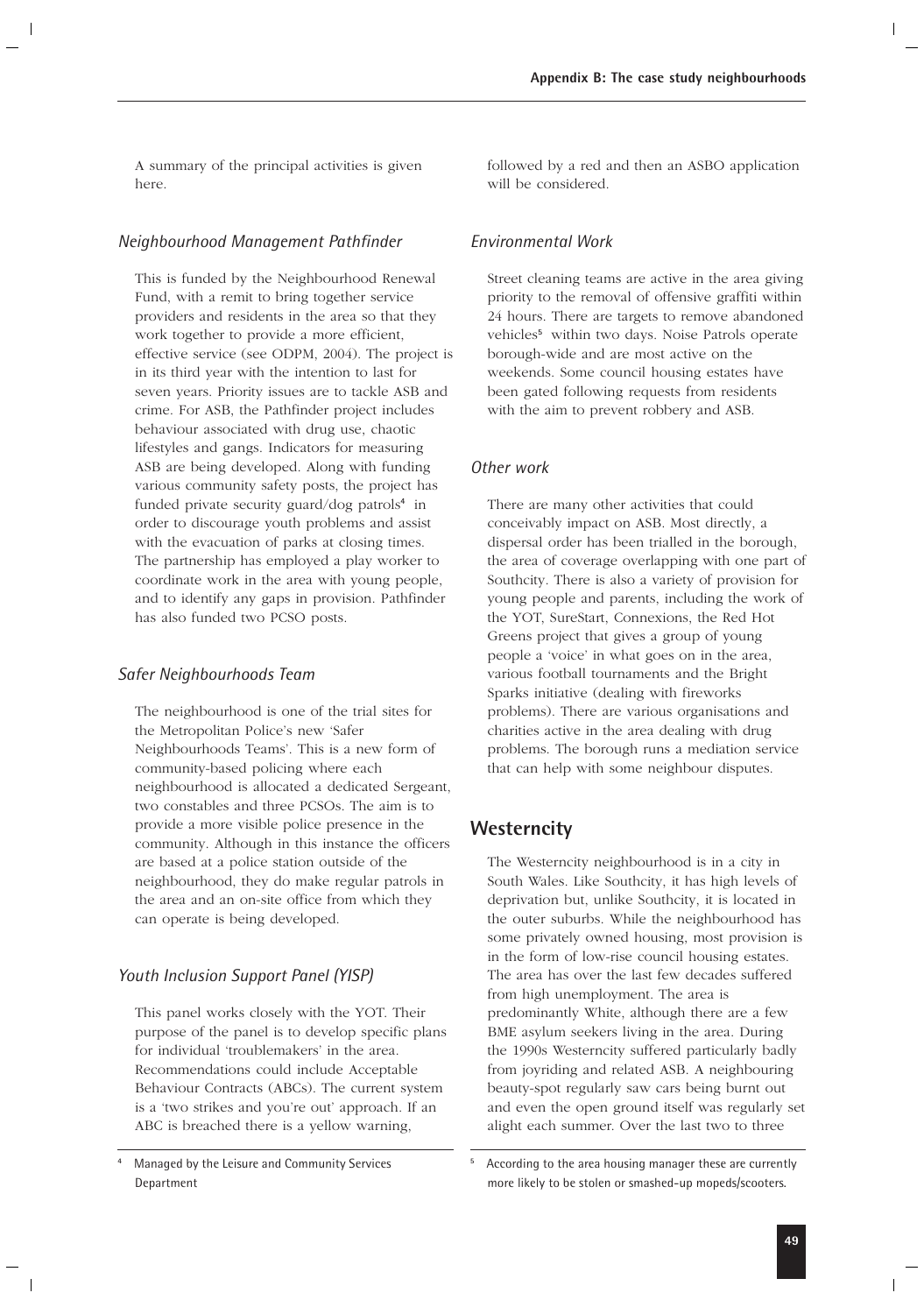years the car crime problem has diminished – although some residents fear that it may come back.

Problems of youth ASB are thought to be severe. Symptoms include young people 'hanging about' and drinking alcohol. There is some drugs use, but the problem is much smaller than in Southcity. The local CDRP has adopted a 'softlysoftly' approach to ASB enforcement. Like Southcity, there is a graduated response with ASBOs regarded as a last resort; unlike Southcity, this has led to far fewer ASBOs. By mid-2004, there had been just three ASBOs**<sup>6</sup>** in the whole city and none in the Westerncity neighbourhood. Activity taking place in Westerncity that could impact on ASB includes the following:

#### *Communities that Care (CTC)*

This is a programme put in place by a national charity set up in 1997 by the Joseph Rowntree Foundation; it is a development of the American CTC model.**<sup>7</sup>** It was set up in Westerncity in 2000 and is a long-term, 10-year programme (Fairnington, 2004). It is community-based and aims to build 'safer, healthier and more cohesive communities where children and young people are valued and able to achieve their full potential'. It is based on evidence derived from analysis of 'risk' and 'protective' factors, as identified by local people and professionals working together. The CTC coordinator acts as a local broker, aiming to link local projects – or ideas for projects – with funding sources.

#### *Funding by Communities First (Welsh Assembly Government)*

The Communities First project started in 2004; its aims are community engagement and regeneration. So far, a 'Big Brother' diary room**<sup>8</sup>** has been tried where members of the community can voice their concerns and wishes for the neighbourhood. Other ways of gaining

- **<sup>6</sup>** Two were on persistent offenders (both young males) and one a post-conviction ASBO on a male in his mid-30s. This was imposed by the court rather than being sought by the Partnership.
- **<sup>7</sup>** See eg France and Crow (2001) and Fairnington (2004).
- **<sup>8</sup>** The area's young people were far more enthusiastic about this than the rest of the population. **<sup>9</sup>** See www.highscope.org

community engagement have been through, for example, bingo sessions for older residents and a fashion show for children.

#### *CDRP anti-social behaviour structure*

The CDRP follows a graduated response to ASB, with ASBOs regarded as the last resort – a sign that they have failed to prevent the problem from escalating. The four-point plan involves the sending of first and second letters to perpetrators, the second being accompanied by a visit. On the third referral there is a further letter and a case conference – the 'problem solving group' – that meets to discuss the case and an ABC or other suitable intervention can be recommended. (In severe cases, the early stages can be by-passed.) On the fourth referral an ASBO is an option. From 1 January 2003 to 15 July 2004, 1,170 first letters were sent out across the whole city and one ASBO was issued. In the Westerncity neighbourhood, 73 first letters were sent out and no ASBOs issued.

#### *Local 'community house'*

A local resident – with help from other volunteers – provides a community house that acts as a drop-in centre for local parents, children and other residents. The house is provided by the local authority at a minimum rent.

#### *Regeneration of property*

A proportion of the pre-war local authority housing stock has been refurbished with the result that local residents now take greater care over their properties with, according to one resident, greater pride in maintaining such things as gardens.

#### *Early intervention work*

There are two early intervention programmes running in Westerncity. The first is a development of the American High/Scope**<sup>9</sup>** approach to pre-school education based at the [Westerncity] Family Centre, where sessions are 'child-led'. They are based on routine and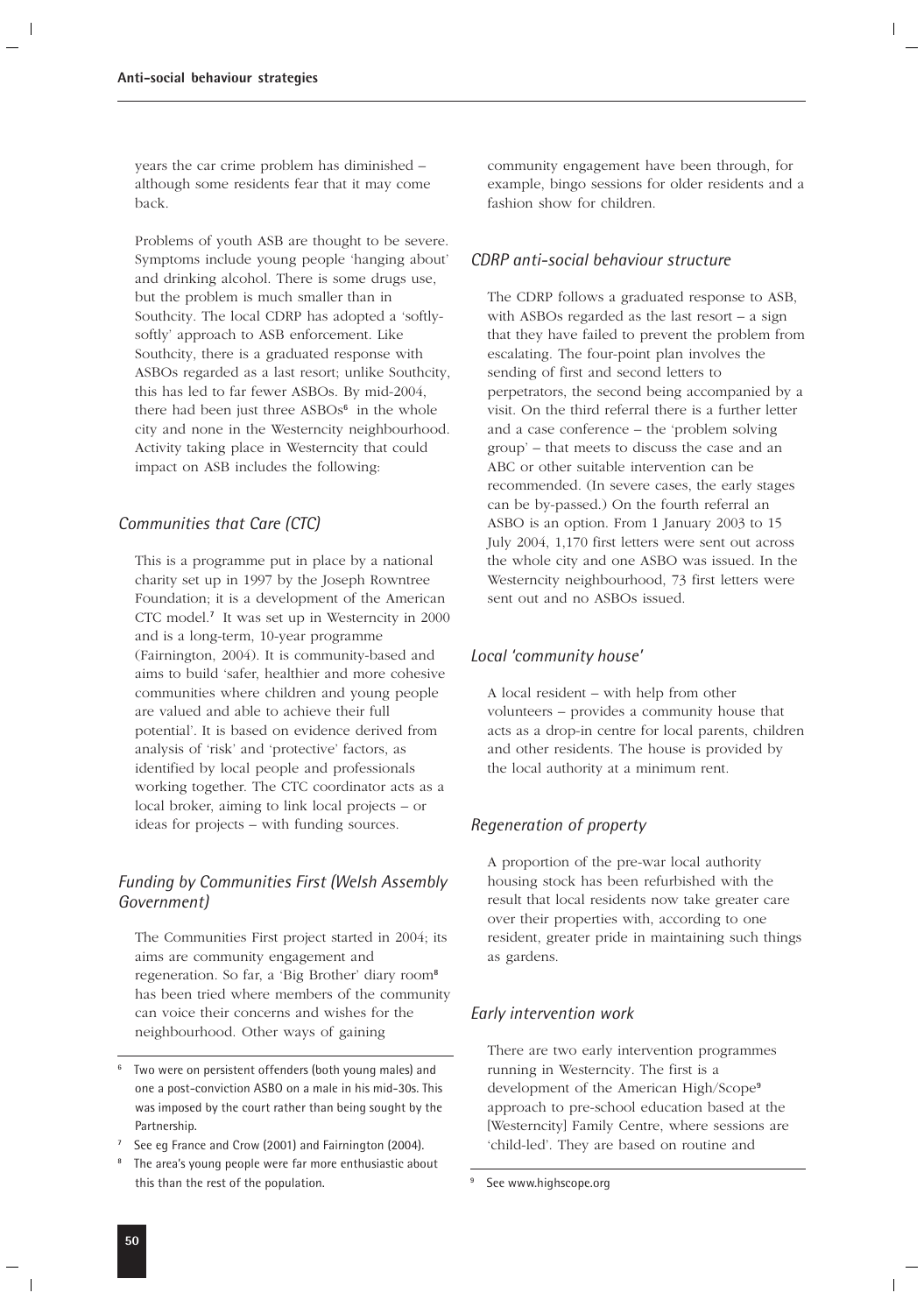develop ideas of responsibility, choice and consequence. The second is Project Charlie, which is based at a local primary school. This encourages the development of cognitive skills and problem solving. The aim is to encourage young people to make decisions and resist peer pressure.

#### *Other work*

There are numerous other projects that could have an impact on ASB. The area has a 'Healthy Living Centre' – funded by a New Opportunities Fund – that runs peer-led initiatives on health issues; for example, looking at issues around tobacco and alcohol with young people. There is also the work of the YOT and the Welsh equivalent of the English SureStart/Connexions provision – Cymorth and the Children and Youth Partnership Framework. There are various environmental targets for dealing with graffiti and abandoned vehicles. Local policing is provided by a community officer and two PCSOs. The local authority housing department – through their Neighbourhood Support Unit – provides daily van patrols that target hotspots of concern across the city.

#### **Midcity**

The Midcity neighbourhood forms part of the outer suburbs of an East Midlands city. The area is similar to Westerncity in that it is formed of deprived edge-of-city council estates – plus some private provision. The population is predominantly White, although around 15 per cent are from BME groups. Like Westerncity the area has over the last 10 years had some serious problems with joyriding and associated youth ASB. The area still suffers from these problems on a daily basis. The area has three **main** estates, each with a different character. Estate A has a high concentration of young people and consequently has the most acute problems of youth ASB. Estate B has large numbers of retired people and Estate C mainly consists of families. Due to the joyriding and ASB problems, Estate A has very intense CCTV coverage and 'traffic calming' which, according to some, shifts the problems onto the other estates. Others interviewed think these measures just present more of a challenge to the young people. Drug use and dealing are increasingly a problem in the

area. A recent additional and related concern has been increases in gun crime across the city, including some instances in the Midcity area.

The approach adopted by the CDRP is becoming more enforcement focused. In 2003/04, 10 ASBOs were issued across the city (excluding post-conviction ASBOs that are directly imposed by the courts); and by August 2004 there had been 17 applications for dispersal orders across the city. In the Midcity neighbourhood, five stand-alone ASBOs have been issued over the past five years, along with a number of postconviction ASBOs; at the time of writing, there are around 20 individuals under consideration for ASBOs in Midcity. The Midcity neighbourhood has also had two ABCs and the housing department has sought approximately 20 possession orders per year. There is currently one dispersal order in operation in Midcity (Estate A). Local policing is by a combination of PCSOs and community constables; additional patrols are provided by neighbourhood wardens funded by the local authority. As with the other two sites, there is a range of activity taking place in the Midcity neighbourhood that could impact on ASB. These are listed below.

#### *Area Team and Community Safety Panel*

The aim of this work – managed by the local authority Neighbourhood Services – is to improve the health, well-being and education of people living in the Midcity area. The work feeds into the city-wide 'Respect' campaign (see below). The Midcity Area Team has gained funding for various environmental improvements aimed at reducing crime and ASB – including CCTV and other situational measures. They have also worked with Crime Concern to try and improve provision for young people in the area and have set up a local youth club. Following consultation with community members and local agencies, ASB has been identified as a key issue for the area. As such, an Area ASB Strategy is being put together.**<sup>10</sup>** A Community Safety Panel is being formed with the aim to be:

**<sup>10</sup>** The [Midcity] Area Team, in partnership with Crime Concern, organised an 'ASB Day' in July 2004 when individuals could contribute to the strategy priorities.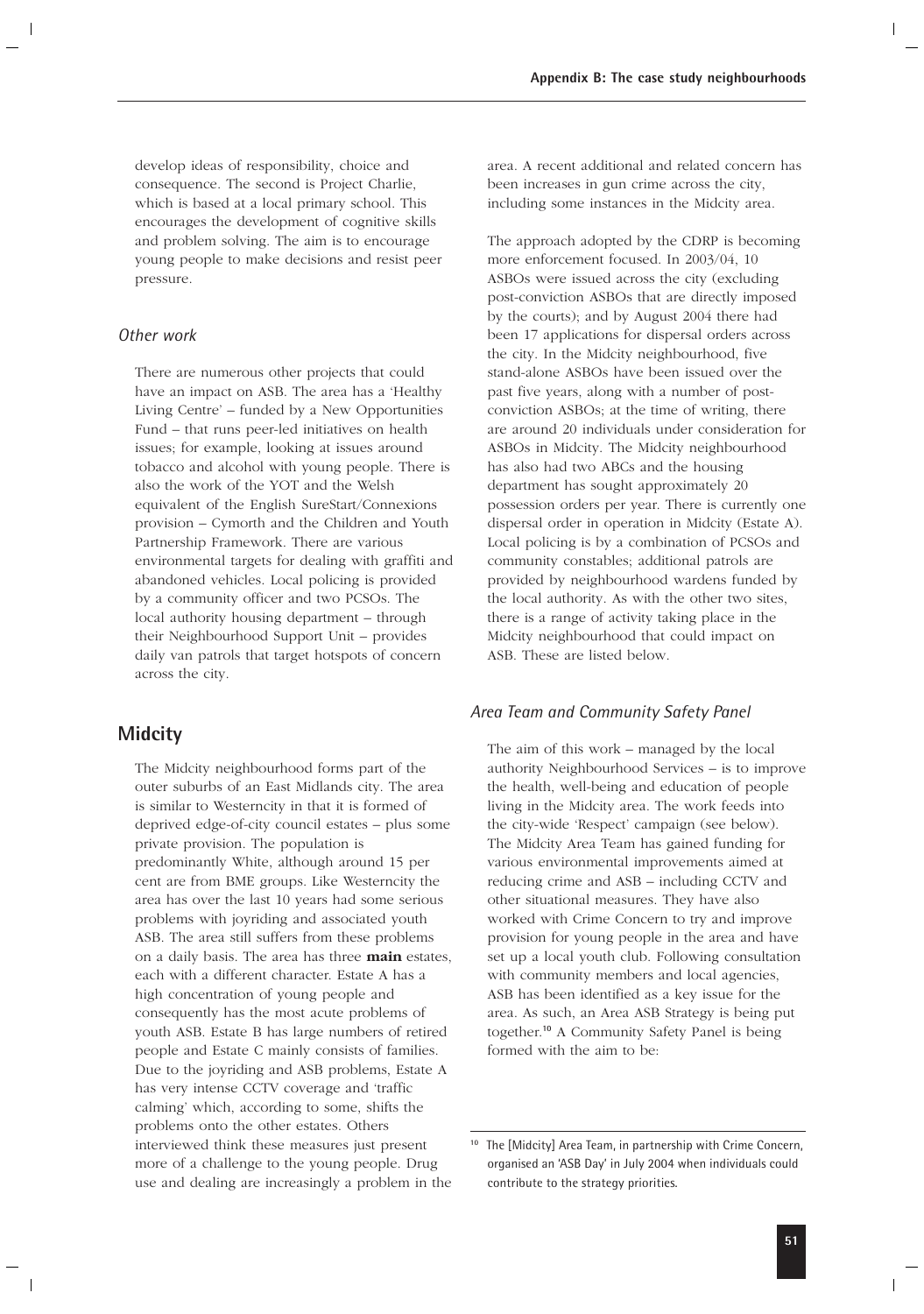- An inclusive forum for local problem-solving;
- An opportunity to influence policy and access funding;
- A partnership to facilitate community engagement;
- A partnership to build on existing social capital; and
- A mechanism to reduce crime and anti-social behaviour.**<sup>11</sup>**

Various community groups and local partners have been identified that will form the forum.

#### *The city-wide 'Respect' campaign*

This is the city-wide agenda for reducing ASB. The campaign's focus is on neighbourhoods, although a lot of current emphasis is on the city centre, looking particularly at problems of prostitution and street begging. Linked to this has been a '100 Day Clean-up Campaign', although again, this work was largely city-centre focused.

#### *Local housing office ASB 'Task Force' teams*

From late 2004 onwards each local housing area has had a dedicated ASB 'Task Force' Team. There are four across the city, each comprising two local authority ASB officers, two police officers, two PCSOs and two local authority wardens.

#### *Working with young people and families*

Various organisations and agencies provide for young people, children and parents. Key providers are SureStart, Connexions, the YOT, YISP and the local Family Centre which works with children aged four to 13. Additional youth work is provided which is funded by the Single Regeneration Budget.

#### *Other work*

Other enforcement work is currently focused on post-conviction ASBOs, in the belief that they are easier and cheaper to obtain than a stand-alone order. At August 2004 there were four postconviction ASBOs being sought for perpetrators in the Midcity neighbourhood and a further two across the city; one was for a prolific shoplifter, one for a car thief; and the rest were 'prolific in everything they do, just harassing folk, general nuisance, burglary, theft'. (local sergeant)

**<sup>11</sup>** Report to the city's Corporate Director of Neighbourhood Services (*Anti-Social Behaviour Strategy Update*, September 2004).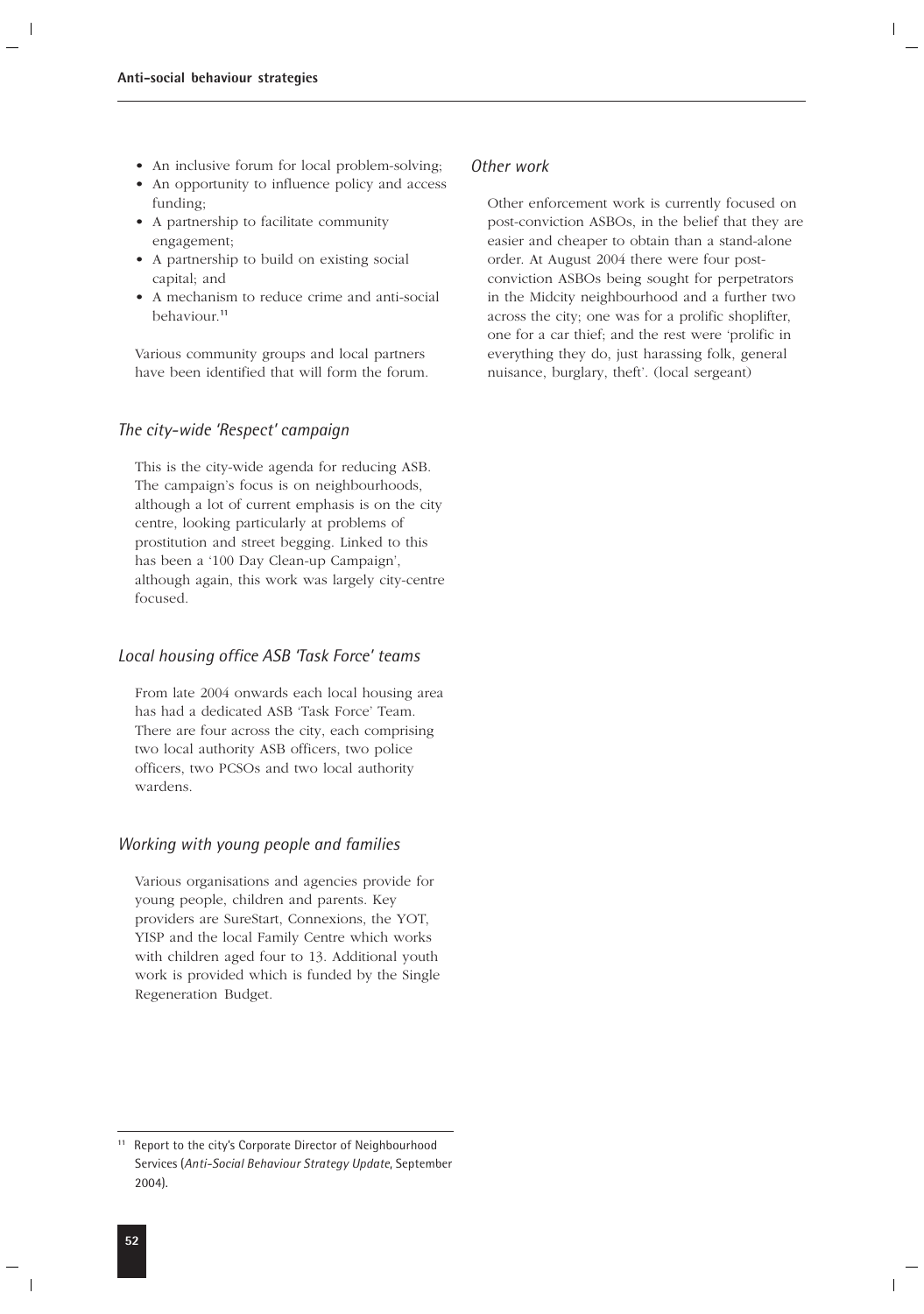

# **Appendix C: Logistic regression models**

Logistic regression has been used extensively in criminological research (for example, Clancy et al, 2001; FitzGerald et al, 2002). It is a multivariate technique in which statistical relationships between an independent variable (for example, age or ethnicity) and a dependent variable (for example, thinks 'rowdy teenagers on the streets' is the worst form of ASB in my area) can be determined, once possible associations with other variables have been taken into account. For example, income and education

status may predict experience of ASB, but they may also be related to one another. Logistic regression means that a correlation between income and experience of ASB – in its own right – can be tested. However, the model does only indicate whether there is a case for an effect on outcome, and does not prove that causal links exist. As with the majority of survey data, the regression models only explain a small part of the variance in the dependent variables as the dataset does not capture all information that may be relevant.

| Table A1: Logistic regression model for predictors of: 'rowdy teenagers on the streets' is the worst form of |  |  |  |  |  |  |
|--------------------------------------------------------------------------------------------------------------|--|--|--|--|--|--|
| ASB in my area                                                                                               |  |  |  |  |  |  |

| Factor          | В        | $Exp( \hat{a})$ | Significance |  |  |
|-----------------|----------|-----------------|--------------|--|--|
| Significant     |          |                 |              |  |  |
| Retirement age  | $-0.602$ | 0.548           | p<0.01       |  |  |
| White           | 0.484    | 1.622           | p<0.05       |  |  |
| Non-significant |          |                 |              |  |  |

Children in household**<sup>a</sup>** ; Rents LA/HA; Owns outright/with mortgage; Aged 16-30; Aged 18-30; Gender; Lone parent with dependent child; One person household; Have degree or equivalent; Have no qualifications; Live in London Govt. Office region

Weighted data, unweighted *n*=1,583 (rowdy teenagers worst form of ASB *n*=452)

*Notes:* **<sup>a</sup>** 'Children in household' was approaching significance. Refusals and 'don't knows' are excluded from the analysis.

| Table A2: Logistic regression model for predictors of: there isn't any form of ASB in the area |  |  |
|------------------------------------------------------------------------------------------------|--|--|
|------------------------------------------------------------------------------------------------|--|--|

| Factor                                                                                                     | B        | $Exp( \hat{a})$ | <b>Significance</b>                                                                                                |
|------------------------------------------------------------------------------------------------------------|----------|-----------------|--------------------------------------------------------------------------------------------------------------------|
| Significant                                                                                                |          |                 |                                                                                                                    |
| Retirement age                                                                                             | 0.575    | 1.776           | p<0.01                                                                                                             |
| Have degree or equivalent                                                                                  | $-0.698$ | 0.497           | p<0.01                                                                                                             |
| Gender (male)                                                                                              | $-0.345$ | 0.708           | p<0.05                                                                                                             |
| Non-significant                                                                                            |          |                 |                                                                                                                    |
| Children in household; White; BME/mixed; Rents LA/HA; Owns outright/with mortgage; Aged 16-30; Aged 18-30; |          |                 |                                                                                                                    |
|                                                                                                            |          |                 | Lone parent with dependent child; One person household; Have no qualifications; Live in London Govt. Office region |

Weighted data, unweighted *n*=1,597 (isn't any form of ASB *n*=291)

*Note:* Refusals and 'don't knows' are excluded from the analysis.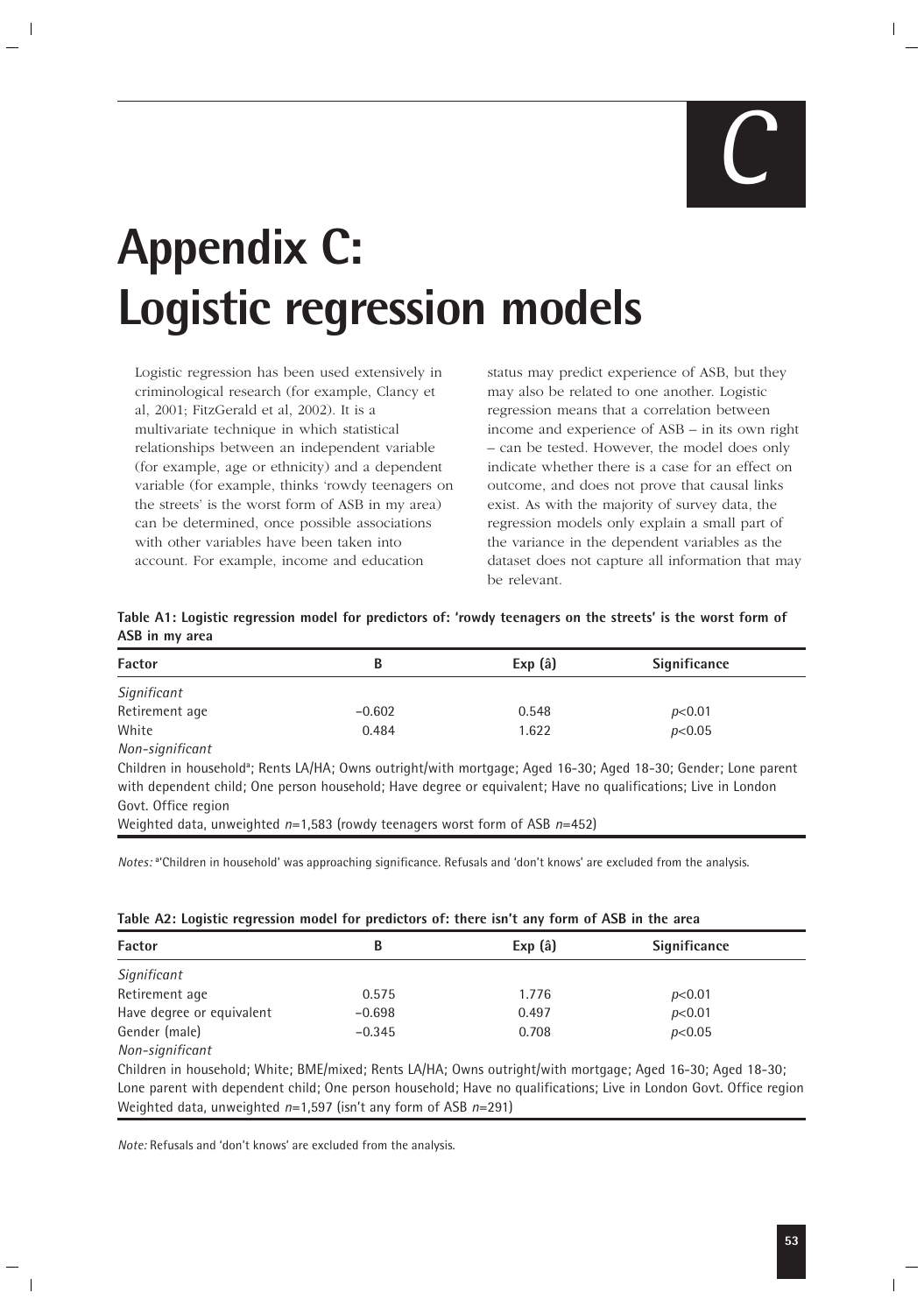| Factor                                                                                                           | B     | $Exp( \hat{a})$ | Significance |
|------------------------------------------------------------------------------------------------------------------|-------|-----------------|--------------|
| Significant                                                                                                      |       |                 |              |
| Rents LA/HA                                                                                                      | 1.310 | 3.707           | p<0.05       |
| Owns outright/has mortgage                                                                                       | 1.114 | 3.046           | p<0.05       |
| Non-significant                                                                                                  |       |                 |              |
| Have no qualifications; Have degree or equivalent; Gender; White; BME/mixed; Children in household; Rents LA/HA; |       |                 |              |
| Owns outright/with mortgage; Aged 18-30; Aged 16-30; Retired; Lone parent with dependent child; One person       |       |                 |              |
| household; Live in London Govt. Office region                                                                    |       |                 |              |
| Weighted data, unweighted $n=1,596$ (drug use/dealing worst form of ASB $n=142$ )                                |       |                 |              |

| Table A3: Logistic regression model for predictors of: vandalism/graffiti is the worst form of ASB in my area |  |
|---------------------------------------------------------------------------------------------------------------|--|
|                                                                                                               |  |

*Note:* Refusals and 'don't knows' are excluded from the analysis.

#### **Table A4: Logistic regression model for predictors of: litter/rubbish is the worst form of ASB in my area**

| Factor                                         | В     | $Exp( \hat{a})$ | Significance |  |
|------------------------------------------------|-------|-----------------|--------------|--|
| Significant                                    |       |                 |              |  |
| Retirement age                                 | 0.768 | 2.155           | p<0.01       |  |
| Have degree or equivalent<br>$\cdots$ $\cdots$ | 0.728 | 2.072           | p<0.01       |  |

*Non-significant*

Gender; Children in household; White; BME/mixed; Rents LA/HA; Owns outright/with mortgage; Aged 16-30; Aged 18-30; Lone parent with dependent child; One person household; Have no qualifications; Live in London Govt. Office region

Weighted data, unweighted *n*=1,597 (litter/rubbish worst form of ASB *n*=138)

*Note:* Refusals and 'don't knows' are excluded from the analysis.

| Table A5: Logistic regression model for predictors of: drug use/dealing being the worst form of ASB in my |  |  |  |  |  |  |
|-----------------------------------------------------------------------------------------------------------|--|--|--|--|--|--|
| area                                                                                                      |  |  |  |  |  |  |

| <b>Factor</b>                                                                                                | B        | $Exp( \hat{a})$ | <b>Significance</b> |
|--------------------------------------------------------------------------------------------------------------|----------|-----------------|---------------------|
| Significant                                                                                                  |          |                 |                     |
| BME/mixed                                                                                                    | 0.985    | 2.677           | p<0.01              |
| Aged 16-30                                                                                                   | 0.580    | 1.786           | p<0.01              |
| Have degree or equivalent                                                                                    | $-0.692$ | 0.501           | p<0.05              |
| Non-significant                                                                                              |          |                 |                     |
| Have no qualifications; Gender; Children in household; Rents LA/HA; Owns outright/with mortgage; Aged 18-30; |          |                 |                     |
| Retired; Lone parent with dependent child; One person household; Live in London Govt. Office region          |          |                 |                     |

Weighted data, unweighted *n*=1,583 (drug use/dealing worst form of ASB *n*=127)

*Note:* Refusals and 'don't knows' are excluded from the analysis.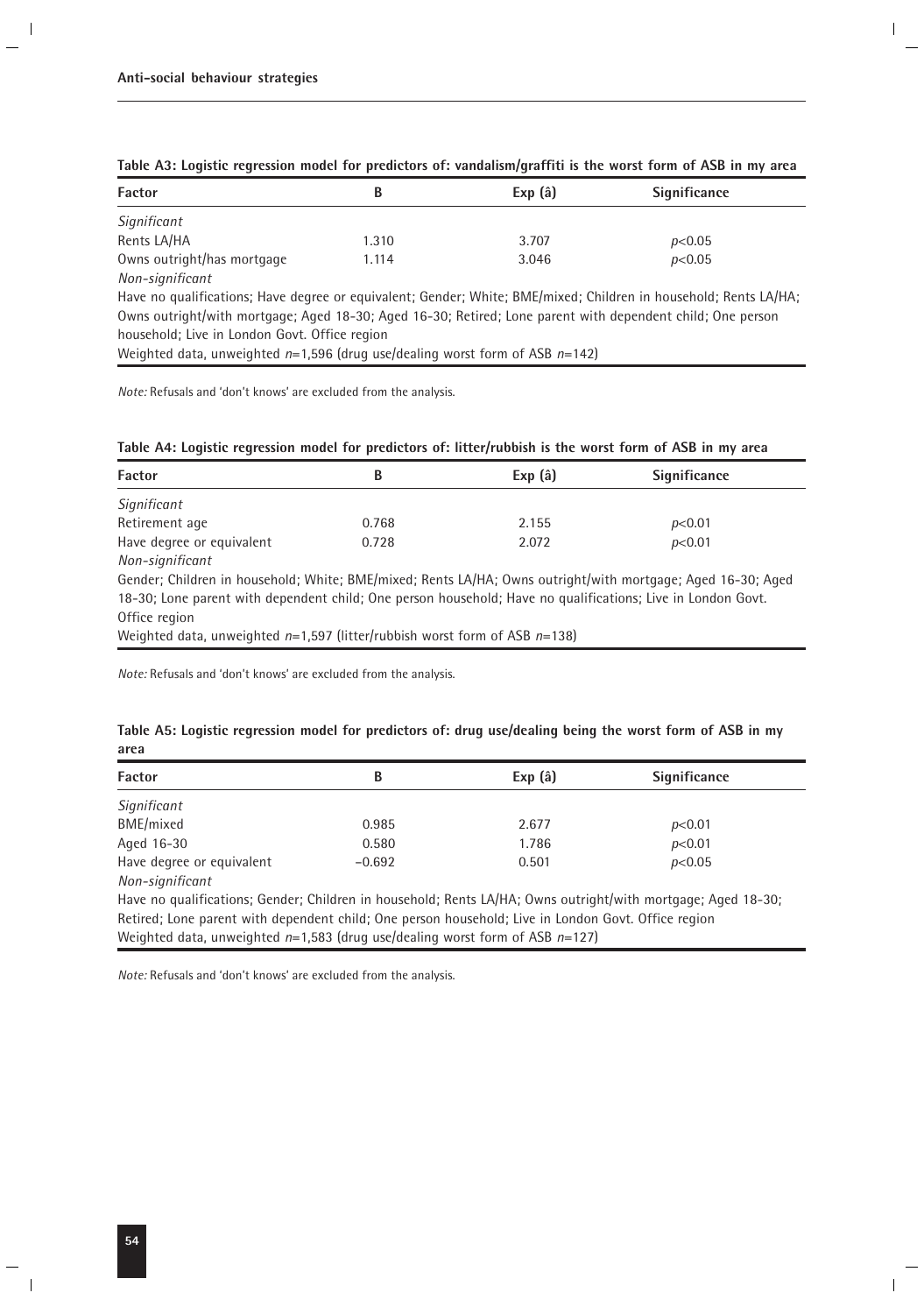| <b>Factor</b>                                                                                        | В        | $Exp( \hat{a})$ | Significance |
|------------------------------------------------------------------------------------------------------|----------|-----------------|--------------|
| Significant                                                                                          |          |                 |              |
| Retirement age                                                                                       | $-0.654$ | 0.520           | p<0.01       |
| Live in London Govt. Office region                                                                   | 0.687    | 1.988           | p<0.01       |
| Rents LA/HA                                                                                          | 0.564    | 1.758           | p<0.01       |
| Aged 18 to 30                                                                                        | 0.503    | 1.654           | p<0.01       |
| Have no qualifications                                                                               | 0.348    | 1.416           | p<0.05       |
| BME/mixed                                                                                            | 0.499    | 1.647           | p<0.05       |
| Non-significant                                                                                      |          |                 |              |
| Children in household; Owns outright/with mortgage; Aged 16-30; Aged 16-18; Gender; Lone parent with |          |                 |              |
| dependent child; One person household; Have degree or equivalent                                     |          |                 |              |
| Weighted data, unweighted $n=1,661$ (rowdy teenagers fairly big/very big affect $n=325$ )            |          |                 |              |

**Table A6: Logistic regression model for predictors of: rowdy teenagers on the streets having a fairly big/very big affect on quality of life**

*Note:* 'Don't knows' are excluded from the analysis.

| Table A7: Logistic regression model for predictors of: drug use/dealing having a fairly big/very big affect on |  |  |  |  |  |
|----------------------------------------------------------------------------------------------------------------|--|--|--|--|--|
| quality of life                                                                                                |  |  |  |  |  |

| <b>Factor</b>                                                                                               | B        | Exp(a) | <b>Significance</b> |
|-------------------------------------------------------------------------------------------------------------|----------|--------|---------------------|
| Significant                                                                                                 |          |        |                     |
| BME/mixed                                                                                                   | 1.116    | 3.054  | p<0.01              |
| Retirement age                                                                                              | $-0.885$ | 0.413  | p<0.01              |
| Rents LA/HA                                                                                                 | 0.658    | 1.931  | p<0.01              |
| Have degree or equivalent                                                                                   | $-0.690$ | 0.501  | p<0.01              |
| Have no qualifications                                                                                      | 0.350    | 1.419  | p<0.05              |
| Non-significant                                                                                             |          |        |                     |
| Children in household; Owns outright/with mortgage; Aged 16-30; Aged 16-18; Aged 18-30; Gender; Lone parent |          |        |                     |
| with dependent child; One person household; Live in London Govt. Office region                              |          |        |                     |

Weighted data, unweighted *n*=1,579 (drug use/dealing fairly big/very big affect *n*=281)

*Note:* 'Don't knows' are excluded from the analysis.

| Table A8: Logistic regression model for predictors of: vandalism/graffiti having a fairly big/very big affect on |  |  |  |  |
|------------------------------------------------------------------------------------------------------------------|--|--|--|--|
| quality of life                                                                                                  |  |  |  |  |

| <b>Factor</b>                                                                                            | B     | $Exp( \hat{a})$ | Significance |
|----------------------------------------------------------------------------------------------------------|-------|-----------------|--------------|
| Significant                                                                                              |       |                 |              |
| Have no qualifications                                                                                   | 0.651 | 1.918           | p<0.01       |
| Live in London Govt. Office region                                                                       | 0.653 | 1.921           | p<0.01       |
| Aged 18 to 30                                                                                            | 0.428 | 1.534           | p<0.05       |
| Non-significant                                                                                          |       |                 |              |
| Children in household; Rents LA/HA; Owns outright/with mortgage; Retirement age; Aged 16-30; Aged 16-18; |       |                 |              |
| Ethnicity; Gender; Lone parent with dependent child; One person household; Have degree or equivalent     |       |                 |              |
| Weighted data, unweighted $n=1,672$ (vandalism/graffiti fairly big/very big affect $n=281$ )             |       |                 |              |

*Note:* 'Don't knows' are excluded from the analysis.